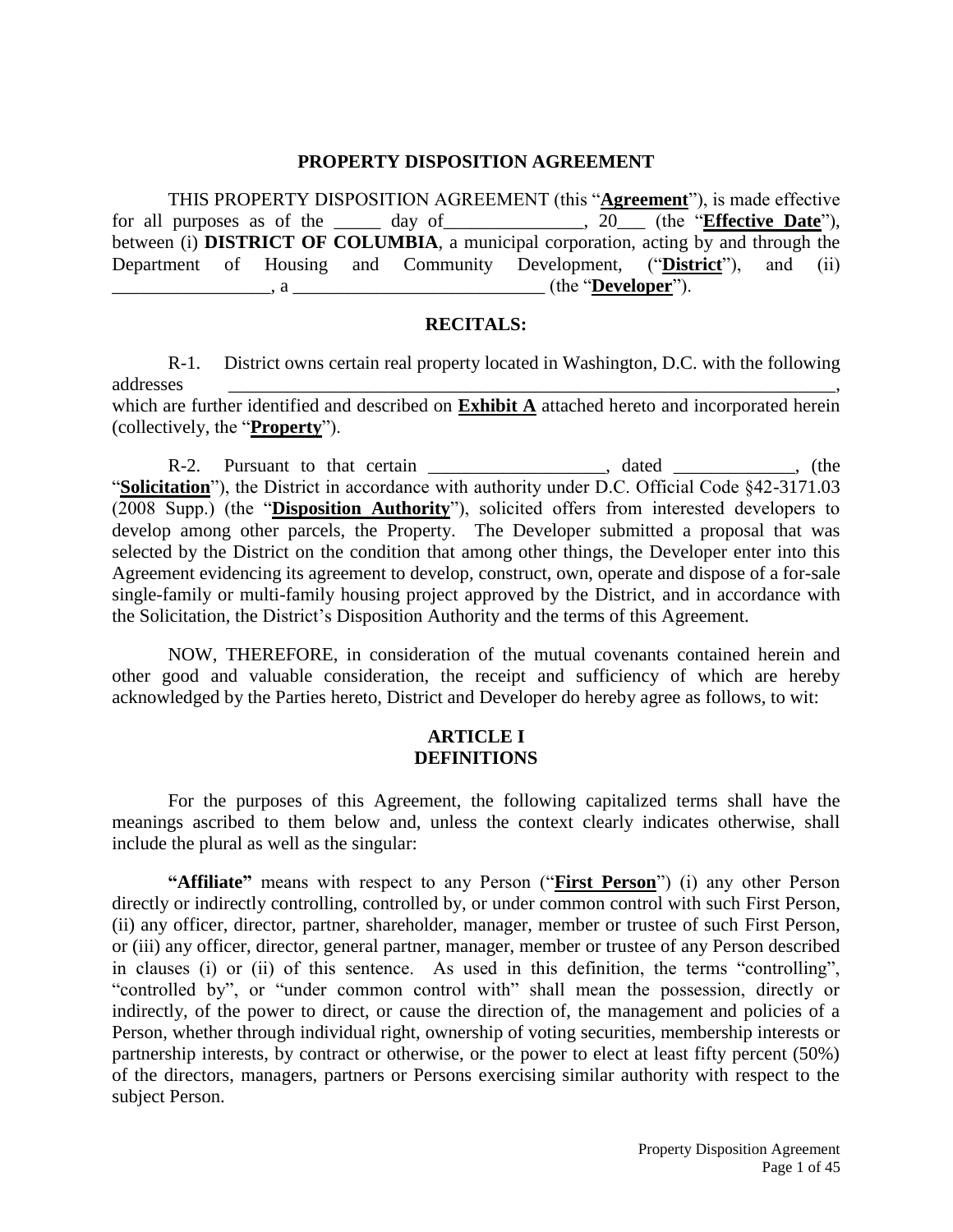**"Affordability Covenant"** is that certain Affordable Housing Covenant in the form attached hereto as **Exhibit C**, to be recorded in the Land Records against the Property in connection with Closing.

"**Affordable Unit**" means each Residential Unit to be developed, sold, and used for residential purposes in accordance with the requirements of the Affordability Covenant.

"**Agreement**" means this Property Disposition Agreement.

**"Applicable Laws"** means all applicable District of Columbia and federal laws, codes, regulations, and orders, including, without limitation, Environmental Laws, laws relating to historic preservation, and laws relating to accessibility for persons with disabilities.

**"Approved Plans and Specifications"** as defined in Section 4.2.1.

**"Business Days"** means Monday through Friday, inclusive, other than holidays recognized by the District of Columbia government.

"**Cash Deposit**" has the meaning given in Section 2.2.1.

**"CBEs"** is defined in Section 7.5.

"**CBE Agreement**" is that agreement, in customary form, between Developer and DSLBD governing certain obligations of Developer under D.C. Law 16-33, as amended, for the Project.

**"Closing"** is the consummation of the purchase and sale of the Property as contemplated by this Agreement.

"**Closing Date**" is defined in Section 6.1.

**"Commencement of Construction"** means the Developer has obtained all of the following: (i) a building permit or an unconditional approval letter from the District of Columbia Department of Consumer Regulatory Affairs; (ii) an executed construction contract approved by the District with its general contractor, if applicable; (iii) given notice to the general contractor to proceed under said construction contract; and (iv) caused the general contractor to mobilize on the Property equipment required to commence construction in accordance with the Approved Plans and Specifications, and shall occur no later than the date identified on the Schedule of Performance. For purposes of this Agreement, the term "**Commencement of Construction**" does not mean site exploration, borings to determine foundation conditions, or other preconstruction monitoring or testing to establish background information related to the suitability of the Property for development of the Improvements thereon or the investigations of environmental conditions.

**"Concept Plans"** are the design plans, submitted by Developer and approved by District as of the Effective Date herein, which serve the purpose of establishing the major direction of the design of the Project.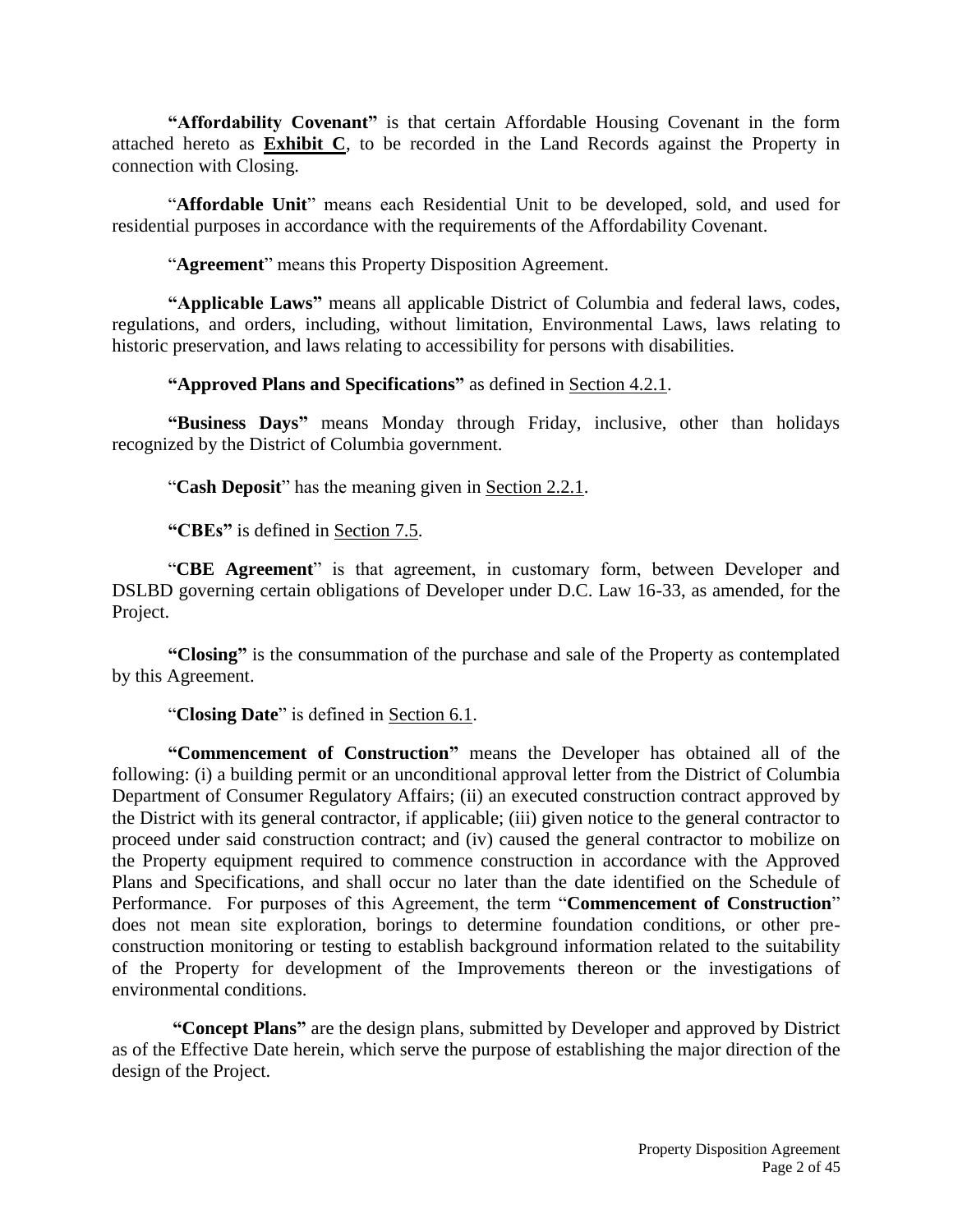**"Construction Plans and Specifications**" mean the detailed architectural drawings and specifications that are prepared for all aspects of the Project in accordance with the approved Design Development Plans and that are used to obtain Permits, detailed cost estimates, to solicit and receive construction bids, and to direct the actual construction of the Improvements.

"**DDOE**" means the District of Columbia Department of the Environment, and any successor agency.

**"Declaration"** is that certain Declaration of Covenants in the form attached hereto as **Exhibit D**, to be recorded in the Land Records against the Property in connection with Closing.

**"Deed"** means the one or more special warranty deed(s) conveying the Property to Developer at Closing in the form of **Exhibit B** attached hereto and incorporated herein by reference.

"**Deposit Letter of Credit**" is defined in Section 2.2.1.

**"Design Development Plans"** are the design plans produced after review and approval of Schematic Plans that reflect refinement of the approved Schematic Plans, showing all aspects of the Project at the correct size and shape. The Design Development Plans shall include: (i) the refined Schematic Plans supplemented with material and design details, including size and scale of façade elements, which are presented in detailed illustrations and 3-dimensional images and (ii) responses to and revisions based on comments, concerns, and suggestions of District relating to the Schematic Plans.

"**Developer Default**" is defined in Section 8.1.1.

"**Developer's Agents**" mean Developer's agents, employees, consultants, contractors, and representatives.

**"Development and Completion Guaranty"** is that guaranty, attached hereto as **Exhibit E**, to be executed by Guarantor, which shall bind the Guarantor to develop and otherwise construct the Project in the manner and within the time frames pursuant to the terms of this Agreement and the Declaration.

**"Development Plan"** means Developer's detailed plans for developing, constructing, financing, marketing and selling the Project.

"**Disapproval Notice**" is defined in Section 4.2.2.

"**Disposal Plan**" is defined in Section 2.3.1(d).

"**District Default**" is defined in Section 8.1.2.

"**District Parties**" mean District's employees, officers, consultants and duly authorized representatives and agents.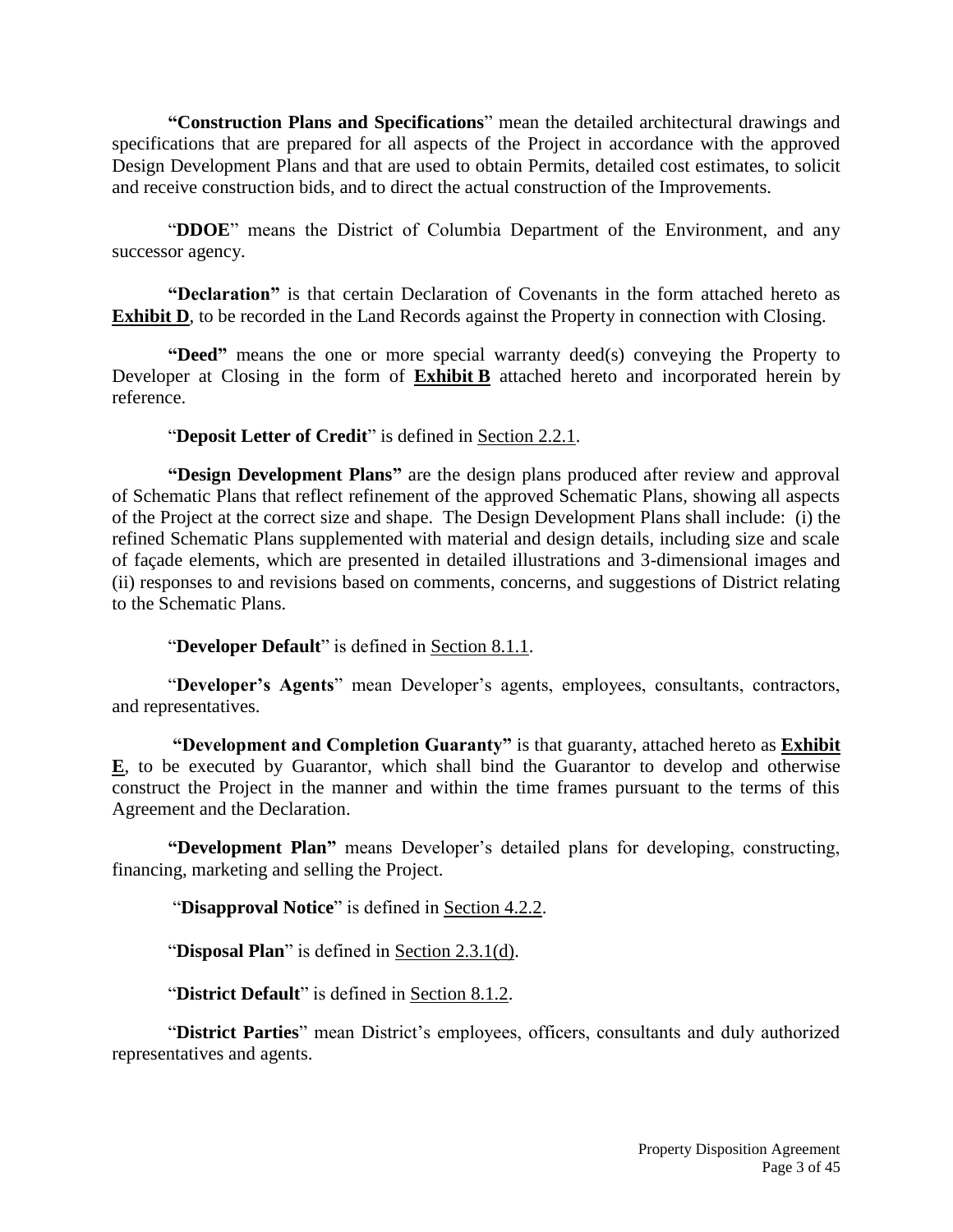"**DOES**" is the District of Columbia Department of Employment Services, and any successor agency.

"DSLBD" is the District of Columbia Department of Small and Local Business Development, and any successor agency.

"**Effective Date**" is the date first written above.

**"Environmental Laws"** means any present and future federal, or District of Columbia law and any amendments (whether common law, statute, rule, order, regulation or otherwise), permits and other requirements or guidelines of governmental authorities and relating to (a) the protection of health, safety, and the indoor or outdoor environment; (b) the conservation, management, or use of natural resources and wildlife; (c) the protection or use of surface water and groundwater; (d) the management, manufacture, possession, presence, use, generation, transportation, treatment, storage, disposal, release, threatened release, abatement, removal, remediation, or handling of or exposure to Hazardous Materials; or (e) pollution (including any release to air, land, surface water, and groundwater), and includes, without limitation, the Comprehensive Environmental Response, Compensation and Liability Act of 1980, as amended, 42 U.S.C. § 9601 et seq.; the Solid Waste Disposal Act, as amended by the Resource Conservation and Recovery Act of 1976, and subsequently amended, 42 U.S.C. § 6901 et seq.; the Hazardous Materials Transportation Act, 49 U.S.C. § 5101 et seq.; the Federal Water Pollution Control Act, as amended by the Clean Water Act of 1977, 33 U.S.C. § 1251 et seq.; the Oil Pollution Act of 1990, 33 U.S.C. § 32701 et seq.; the Federal Insecticide, Fungicide, and Rodenticide Act, as amended, 7 U.S.C. § 136-136y, the Clean Air Act, as amended, 42 U.S.C. § 7401 et seq.; the Toxic Substances Control Act of 1976, as amended, 15 U.S.C. § 2601 et seq.; the Safe Drinking Water Act of 1974, as amended, 42 U.S.C. § 300f et seq.; the Emergency Planning and Community Right-To-Know Act of 1986, 42 U.S.C. § 11001 et seq.; the Occupational Safety and Health Act of 1970, 29 U.S.C. § 651 et seq.; the National Environmental Policy Act of 1969, 42 U.S.C. § 4321 et seq.; and any similar, implementing or successor law, and any amendment, rule, regulatory order or directive issued thereunder.

**"First Source Agreement"** is that agreement, in customary form, between the Developer and DOES, entered into in accordance with Section 7.6 herein, governing certain obligations of Developer under D.C. Law 14-24, D.C. Law 5-93, and Mayor's Order 83-265 regarding job creation and employment generated as a result of the Project.

"**Force Majeure**" is an act or event, including, as applicable, an act of God, act of terrorism, fire, earthquake, flood, explosion, war, invasion, insurrection, riot, mob violence, sabotage, inability to procure or a general shortage of labor, equipment, facilities, materials, or supplies in the open market, failure or unavailability of transportation, strike, lockout, actions of labor unions, a taking by eminent domain, requisition, and laws or orders or acts or failures to act of government or of civil, military, or naval authorities enacted or adopted after the Effective Date, so long as such act or event (i) is not within the reasonable control of Developer, Developer's Agents, or its Members; (ii) is not due to the fault or negligence of Developer, Developer's Agents, or its Members; (iii) is not reasonably foreseeable and avoidable by Developer, Developer's Agents, or its Members, and (iv) directly results in a delay in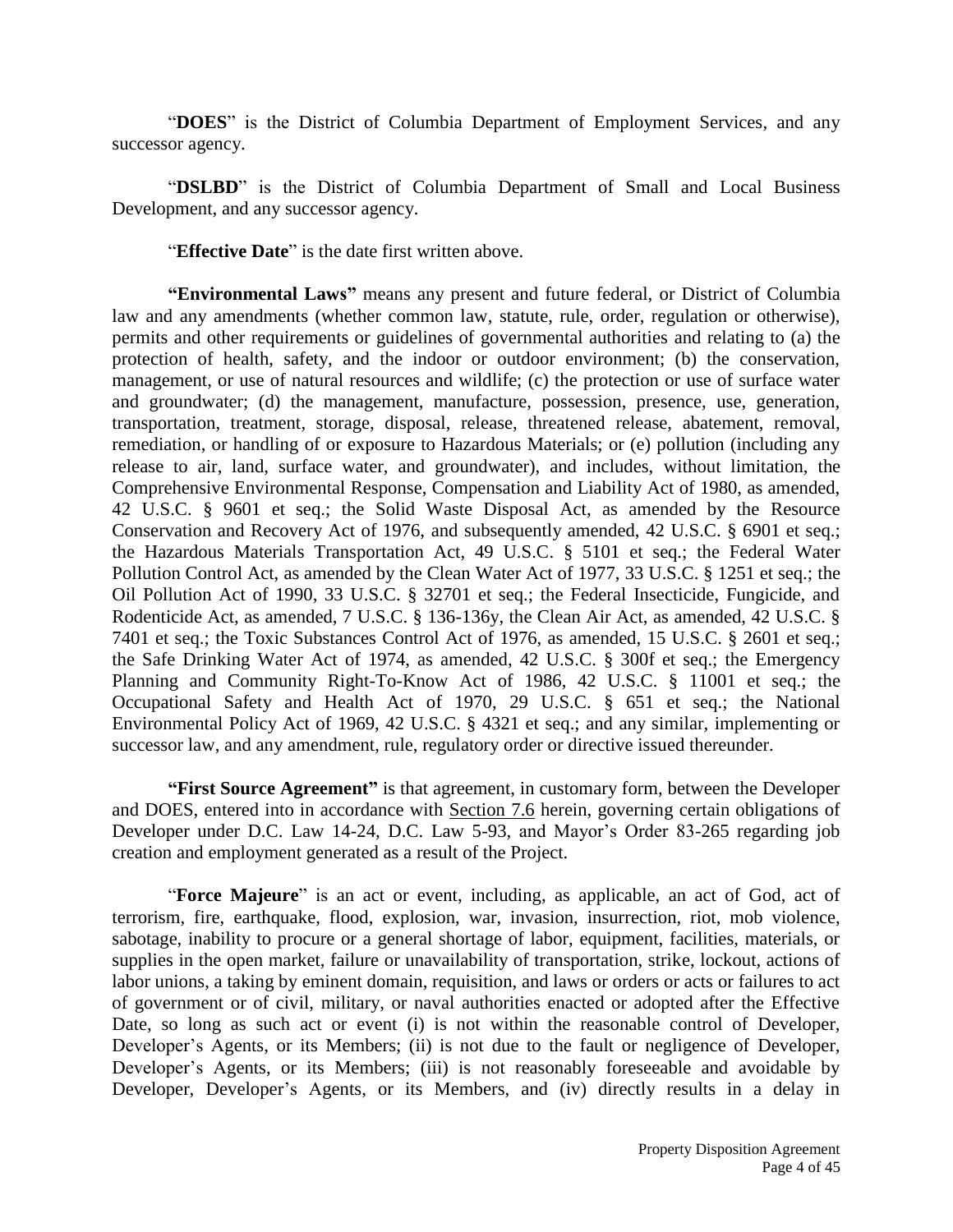performance by Developer; but specifically excluding (A) shortage or unavailability of funds or financial condition, (B) changes in market conditions such that construction of the Project as contemplated by this Agreement and the Final Project Plans and Specifications is no longer practicable under the circumstances, or (C) the acts or omissions of a general contractor, its subcontractors, or any of Developer's Agents or Members.

# "**Form Letter of Credit**" is attached as **Exhibit F**.

"**Green Communities**" means the national green building program designed by Enterprise Community Partners that provides criteria for the design, development, and operation of affordable housing.

"**Guarantor**" is \_\_\_\_\_\_\_\_\_\_\_\_\_\_\_\_\_\_\_\_, pursuant to the Development and Completion Guaranty.

"**Guarantor Submissions**" shall mean the current audited or unaudited financial statements and balance sheets, profit and loss statements, cash flow statements and other financial reports and other financial information of a proposed guarantor as District may reasonably request, together with a summary of such proposed guarantor's other guaranty obligations and the other contingent obligations of such proposed guarantor (in each case, certified by such proposed guarantor or an officer of such proposed guarantor as being true, correct and complete).

**"Hazardous Materials"** means (a) asbestos and any asbestos containing material; (b) any substance that is then defined or listed in, or otherwise classified pursuant to, any Environmental Law or any other Applicable Law as a "hazardous substance," "hazardous material," "hazardous waste," "infectious waste," "toxic substance," "toxic pollutant" or any other formulation intended to define, list or classify substances by reason of deleterious properties such as ignitability, corrosivity, reactivity, carcinogenicity, toxicity, reproductive toxicity or Toxicity Characteristic Leaching Procedure (TCLP) toxicity; (c) any petroleum and drilling fluids, produced waters and other wastes associated with the exploration, development or production of crude oil, natural gas or geothermal resources; and (d) any petroleum product, polychlorinated biphenyls, urea formaldehyde, radon gas, radioactive material (including any source, special nuclear or by-product material), medical waste, chlorofluorocarbon, lead or lead-based product and any other substance the presence of which could be detrimental to the Property or hazardous to health or the environment.

"**HUD**" is the United States Department of Housing and Urban Development.

"**Improvements**" mean landscaping, hardscape, and improvements to be constructed or placed on the Property in accordance with the Development Plan and Approved Plans and Specifications; provided, however, that in no event shall trade fixtures, furniture, operating equipment (in contrast to building equipment), stock in trade, inventory, or other personal property used in connection with the conduct of any business within the Improvements be deemed included in the term "Improvements" as used in this Agreement.

"**Initial Deposit**" has the meaning given in Section 2.2.1.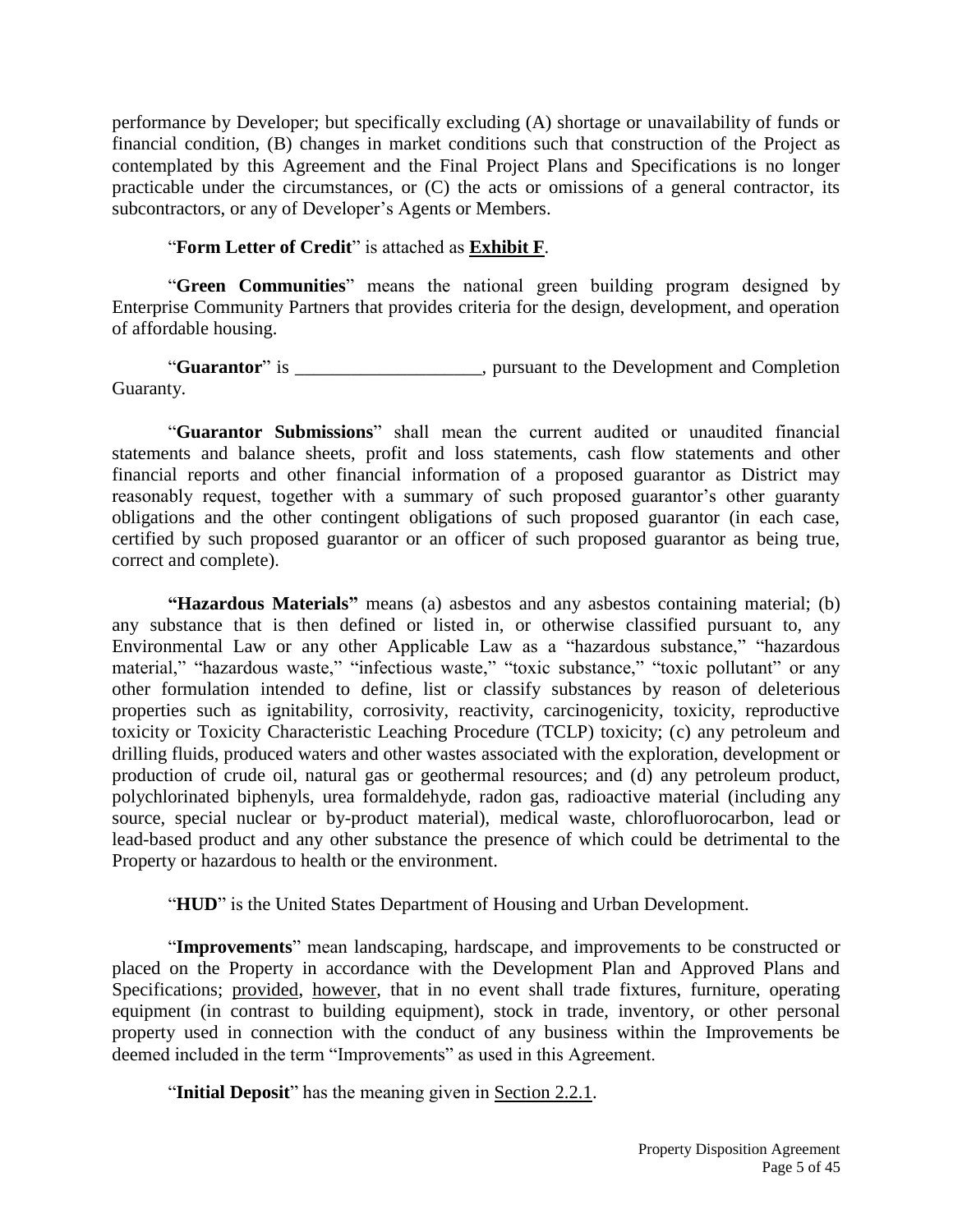"**Initial Deposit Due Date**" has the meaning given in Section 2.2.1.

**"Land Records"** means the property records maintained by the Recorder of Deeds for the District of Columbia.

**"Member"** means any Person with an ownership interest in Developer.

"**Milestones**" means the date as specified in the Schedule of Performance by which certain actions are required to be undertaken by Developer.

"**Outside Closing Date**" means the date which is thirty (30) days after the Closing Date.

"**Parcel**" shall mean each or any parcel of real property that collectively compose the Property.

**"Party"** when used in the singular, shall mean either District or Developer; when used in the plural, shall mean both District and Developer.

# "**Performance Bond**" is defined in Section 2.2.2.

**"Permits"** means all demolition, site, building, construction, and other permits, approvals, licenses, and rights required to be obtained from the District of Columbia government or other authority having jurisdiction over the Property (including, without limitation, the federal government, WMATA, and any utility company, as the case may be) necessary to commence and complete construction, operation, and maintenance of the Project in accordance with the Development Plan, the Declaration and this Agreement.

**"Permitted Exceptions"** shall mean those exceptions to title identified in the Title Commitment.

**"Person"** means any individual, corporation, limited liability company, trust, partnership, association, or other entity.

"**Prohibited Person**" shall mean any of the following Persons:

(A) any Person (or any Person whose operations are directed or controlled by a Person) who has been convicted of or has pleaded guilty in a criminal proceeding for a felony or who is an on-going target of a grand jury investigation convened pursuant to Applicable Laws concerning organized crime;

(B) any Person organized in or controlled from a country, the effects of the activities with respect to which are regulated or controlled pursuant to the following United States laws and the regulations or executive orders promulgated thereunder: (x) the Trading with the Enemy Act of 1917, 50 U.S.C. App. §1, et seq., as amended (which countries are, as of the Effective Date hereof, North Korea and Cuba); (y) the International Emergency Economic Powers Act of 1976, 50 U.S.C. §1701, et seq., as amended; and (z) the Anti-Terrorism and Arms Export Amendments Act of 1989, codified at Section 6(j) of the Export Administration Act of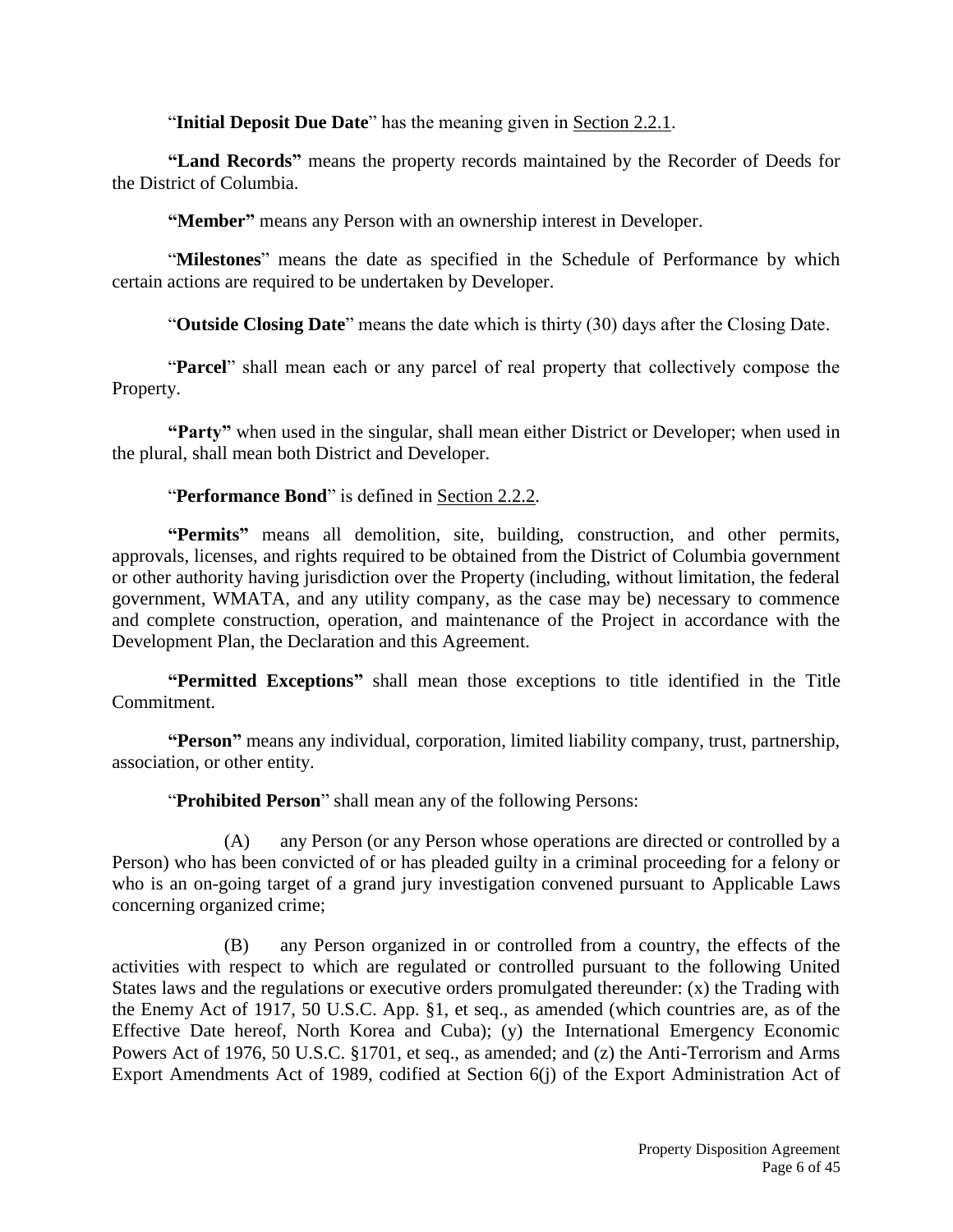1979, 50 U.S.C. App. § 2405(j), as amended (which countries are, as of the Effective Date hereof, Iran, Sudan and Syria);

(C) any Person who has engaged in any dealings or transactions (i) in contravention of the applicable money laundering laws or regulations or conventions or (ii) in contravention of Executive Order No. 13224 dated September 24, 2001 issued by the President of the United States (Executive Order Blocking Property and Prohibiting Transactions with Persons Who Commit, Threaten to Commit, or Support Terrorism), as may be amended or supplemented from time-to-time or any published terrorist or watch list that may exist from time to time;

(D) any Person who appears on or conducts any business or engages in any transaction with any person appearing on the list maintained by the U.S. Treasury Department's Office of Foreign Assets Control list located at 31 C.F.R., Chapter V, Appendix A or is a person described in Section 1 of the Anti-Terrorism Order;

(E) any Person suspended or debarred by HUD or by the District of Columbia government; or

(E) above.

(F) any Affiliate of any of the Persons described in paragraphs (A) through

**"Project"** means those Improvements on the Property, and the development and construction thereof in accordance with the Development Plan, this Agreement, and the Declaration.

"**Project Budget**" means the budget for the Project representing the total cost of the Improvements as provided by the Developer to the District.

"**Project Drawings**" is defined in Section 4.1.1.

**"Property"** is defined in the Recitals.

**"Purchase Price"** means the price Developer shall pay for the acquisition of the Property pursuant to Section 2.1.2 hereof.

"**Residential Unit**" is any unit constructed as part of the Project to be developed, sold, and used for residential purposes.

# "**Schedule of Affordable Units**" is defined in Section 7.4.

**"Schedule of Performance"** means that schedule of performance, attached hereto as **Exhibit G** and incorporated herein, setting forth the timelines for Milestones in the design, development, construction, and completion of the Project (including a construction timeline in customary form) together with the dates for submission of documentation required under this Agreement, which schedule shall be attached to the Development Plan and to the Declaration.

**"Schematic Plans**" are the design plans that present a developed design based on the approved Concept Plans, and illustrate the development of building facades, scale elements, and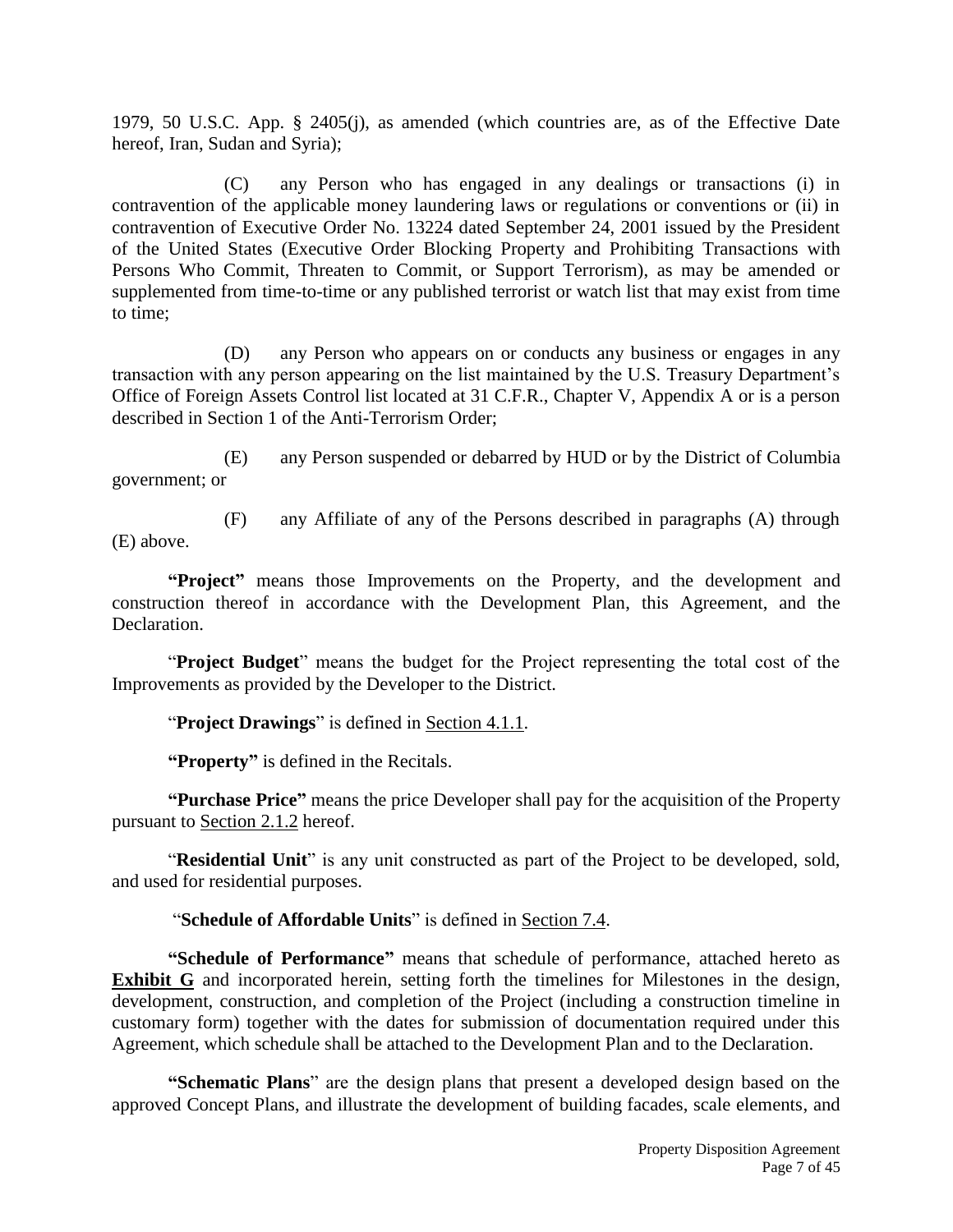materials. The Schematic Plans shall include: (i) a site plan  $(1/32^{\degree} = 1^{\degree})$  that illustrates revisions and further development of ideas presented in Concept Plans; (ii) street-level floor plans, a roof plan, and other relevant floor plans  $(1/16" = 1')$ ; (iii) illustrative elevations and renderings sufficient to review the Project (minimum  $1/8$ " = 1'); (iv) 3-dimensional massing diagrams or models and perspective sketches sufficient to review the Project; (v) one set of  $24$ " x  $36$ " presentation boards with the foregoing items shown thereon; (vi) illustrations and wall sections of façade design elements and other important character elements  $(\frac{1}{2} - 1) = 1$ ; (vii) exterior material samples; (viii) a summary chart showing floor area, building coverage of the site, building height, floor area ratios, and number of parking spaces and loading docks, and the amount of space dedicated to recreational use; and (ix) such other drawings or documents as District may reasonably request related to the foregoing.

**"Settlement Agent"** is Answer Title located at 10 G Street, NE, Suite 140, Washington, DC 20002.

**"Settlement Statement**" is the HUD-1 statement prepared by the Settlement Agent in connection with Closing.

"**Studies**" is defined in Section 2.3.1.

"**UST Act**" is defined in Section 2.3.3.

"**UST Regulations**" is defined in Section 2.3.3.

# **ARTICLE 2 CONVEYANCE; PURCHASE PRICE; CONDITION OF PROPERTY**

# 2.1 SALE; PURCHASE PRICE

2.1.1 Subject to and in accordance with the terms of this Agreement, District shall sell to Developer and Developer shall purchase from District for the Purchase Price, all of District's right, title, and interest in and to the Property.

2.1.2 The Purchase Price shall be \_\_\_\_\_\_\_\_\_\_\_\_\_\_\_\_\_\_\_\_\_\_\_\_\_\_\_\_ Dollars (\$00). Purchaser shall pay the Purchase Price at Closing by certified check, wired funds, or other immediately available funds reasonably acceptable to District.

# 2.2 DEPOSIT; PERFORMANCE LETTER OF CREDIT

2.2.1 On or before the first Business Day following the Effective Date (the "**Initial Deposit Due Date**"), Developer shall deliver to the District a letter of credit in accordance with the Form Letter of Credit, or deposit with the Settlement Agent an earnest money deposit in the amount of \_\_\_\_\_\_\_\_\_\_\_\_\_\_\_\_\_\_\_\_\_\_\_\_\_ Dollars (\$00), which amount is ten percent (10%) of the Purchase Price (the "**Initial Deposit**"). If the Initial Deposit is in the form of a letter of credit (the "**Deposit Letter of Credit**"), the Deposit Letter of Credit shall not constitute payment on account of and shall not be credited against the Purchase Price; rather, the Deposit Letter of Credit shall be used as security to ensure Developer's compliance with this Agreement and may be drawn on by District in accordance with the terms hereof. If the Initial Deposit is in the form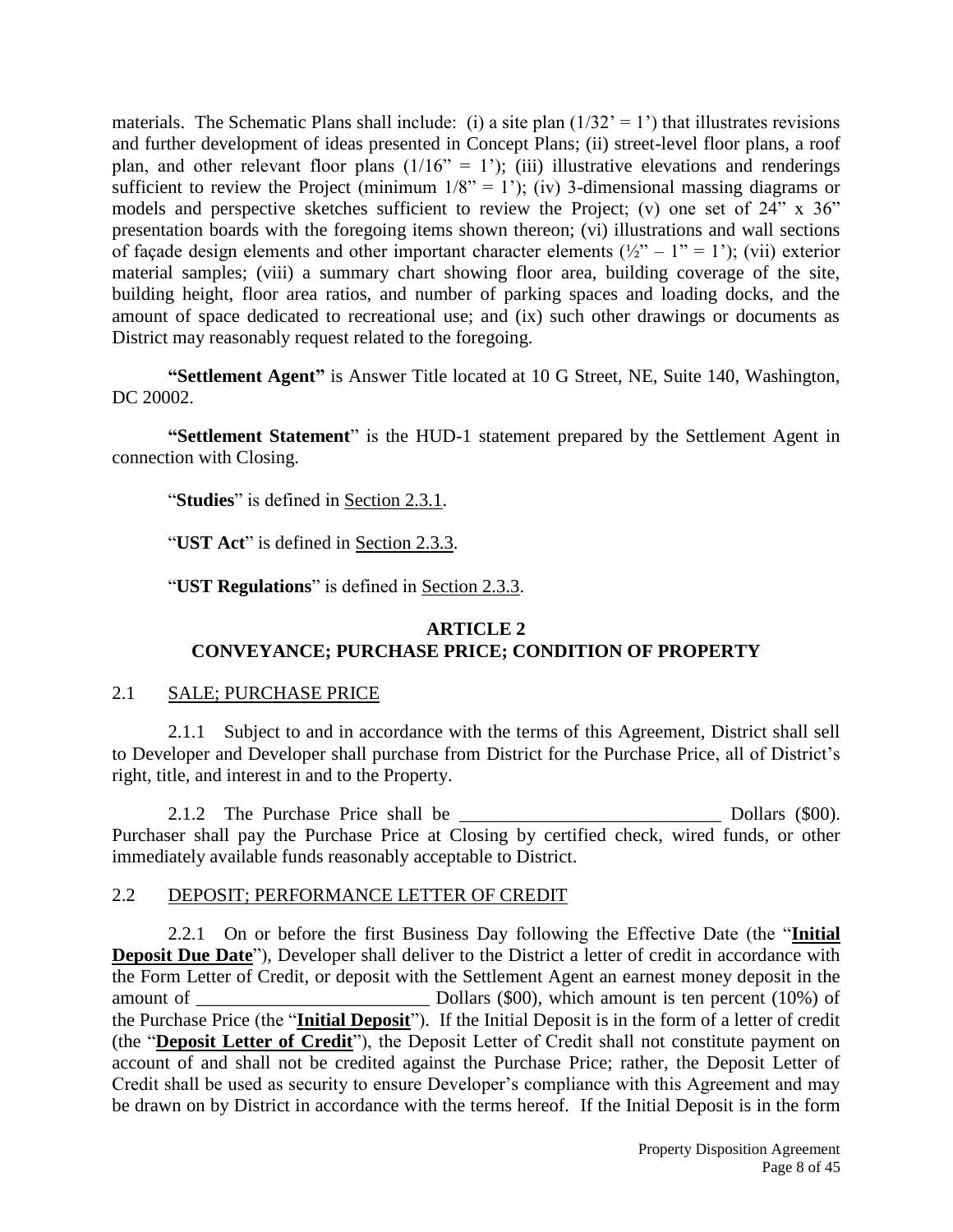of an earnest money deposit (the "**Cash Deposit**"), the Cash Deposit along with any accrued interest shall be credited against the Purchase Price if Closing shall take place in accordance with this Agreement. Any Cash Deposit shall be held in escrow by the Settlement Agent.

2.2.2 At Closing, Developer shall deliver to District either: a letter of credit from a reputable bank in accordance with the Form Letter of Credit, or a payment and performance bond from a reputable surety company (the "**Performance Bond**"). If the Developer shall provide a payment and performance bond, such bond shall be: (i) in an amount that is one hundred percent (100%) of the cost of the Improvements as shown on the Project Budget, (ii) be issued by an entity satisfactory to the District, (iii) be in form and substance satisfactory to the District, and (iv) name the District as an obligee. If the Developer shall provide a letter of credit it shall be in the amount of one hundred percent (100%) of the cost of the Improvements as shown on the Project Budget. District shall hold the Performance Bond to secure Developer's performance of the obligations contained in, and in accordance with, the Declaration.

2.2.3 If the Developer shall fail to pay any portion of the Initial Deposit by the Initial Deposit Due Date, this Agreement shall automatically terminate and any portion of the Initial Deposit including any accrued interest which had been paid shall be immediately released to the District. If the portion of the Initial Deposit is evidenced as a letter of credit, the District shall have the immediate right to draw all funds under such letter of credit. Upon termination of the Agreement in accordance with this provision, the Parties shall have no further rights or obligations with respect to each other or this Agreement.

# 2.3 CONDITION OF PROPERTY

# 2.3.1 Feasibility Studies; Access to Property.

(a) From time to time prior to Closing, provided this Agreement is in full force and effect and Developer is not then in default hereunder, Developer and Developer's Agents shall have the right to enter the Property for purposes of conducting surveys, soil tests, environmental studies, engineering tests, and such other tests, studies, and investigations (hereinafter "**Studies**") as Developer deems necessary or desirable to evaluate the Property, at Developer's sole cost and expense; provided, Developer and Developer's Agents shall not conduct any invasive Studies without the prior written consent of District. The District shall have the right to accompany Developer or Developer's Agents during the conduct of any such invasive Studies.

(b) Developer and Developer's Agents are solely responsible for obtaining any necessary licenses and permits for the Studies and any work associated therewith, including transportation and disposal of materials. In addition, Developer and Developer's Agents shall be obligated to comply with all Applicable Laws and the provisions of this Agreement during their entry on the Property and while conducting any Studies.

(c) At least 24 hours prior to entry on any Parcel, Developer shall provide District with the following: (i) written notice, including a written description of the intended Studies, (ii) evidence of insurance, as required under the terms of this Agreement, and (iii) copies of any required licenses and notices in accordance with Section 2.3.1(b).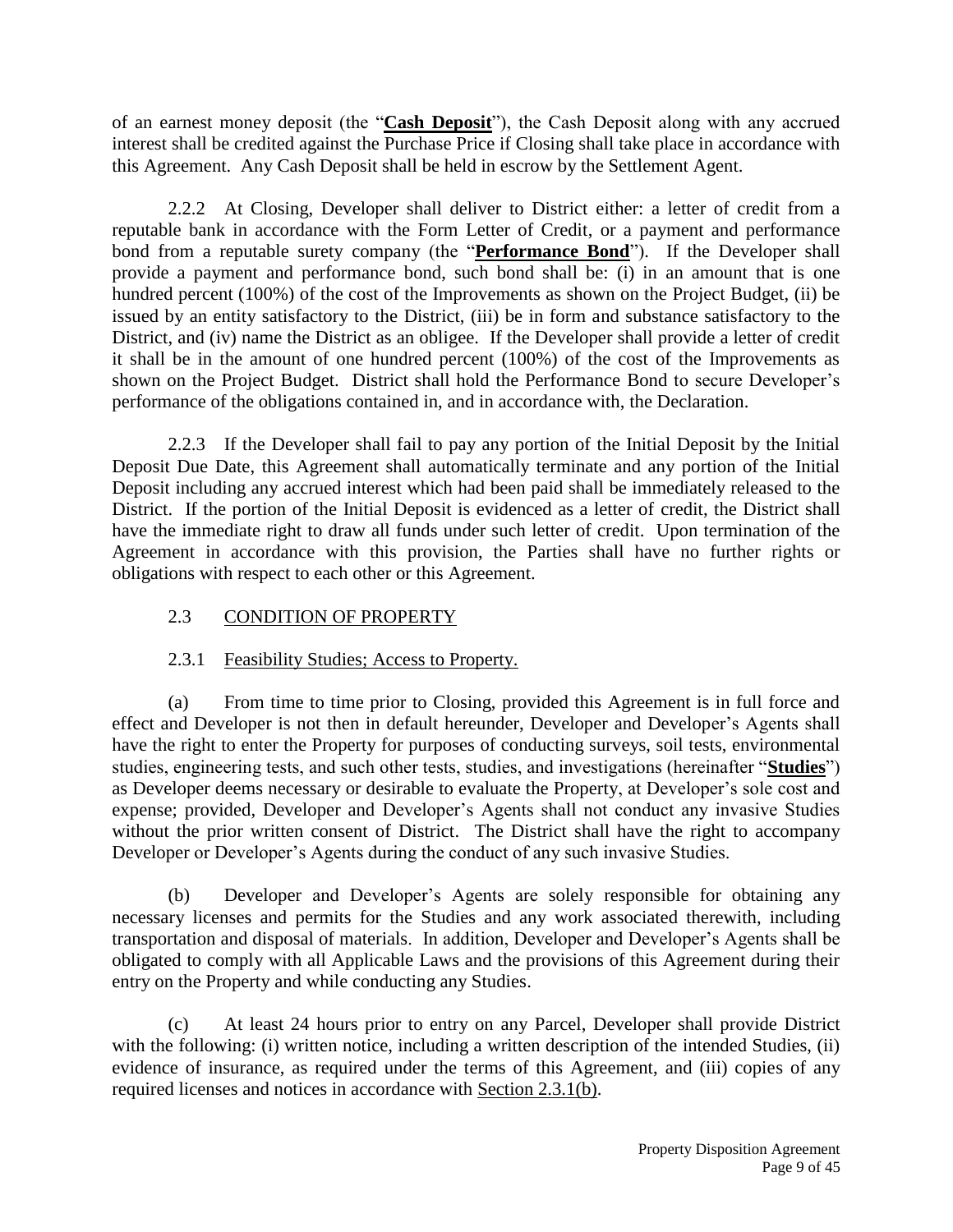(d) In the event Developer or Developer's Agents disturbs, removes or discovers any materials or waste on any Parcel while conducting the Studies, or otherwise during its entry on the Property, which are determined to be Hazardous Materials as defined herein, Developer shall notify District and DDOE within one (1) Business Day after its discovery of such Hazardous Materials. Thereafter, within ten (10) Business Days after its discovery of such Hazardous Materials, Developer shall submit a written notice of a proposed plan for disposal (the "**Disposal Plan**") to District and DDOE. The Disposal Plan shall contain all identifying information as to the type and condition of the Hazardous Materials or waste discovered and a detailed account of the proposed removal and disposal of the Hazardous Materials, including the name and location of the hazardous waste disposal site. DDOE may conduct an independent investigation of the Property, including but not limited to, soil sampling and other environmental testing as may be deemed necessary. Upon completion of DDOE's investigation, District and/or the DDOE shall notify Developer of its findings and shall notify Developer by written notice of its approval or disapproval of the proposed Disposal Plan. In the event DDOE disapproves the proposed Disposal Plan, Developer shall resubmit a revised Disposal Plan to District and DDOE. Developer shall seek the advice and counsel of DDOE prior to any resubmission of a proposed Disposal Plan. Upon review of the revised Disposal Plan, District or DDOE shall notify Developer of its decision. Upon approval of the Disposal Plan, Developer shall remove and dispose of all Hazardous Materials in accordance with the approved Disposal Plan and all Applicable Laws; provided, however, Developer shall not be required to begin its removal and disposal of Hazardous Materials not already disturbed or removed until after Closing. Within thirty (30) Business Days after the disposal of any Hazardous Materials or waste, Developer shall provide District such written evidence and receipts confirming the proper disposal of all Hazardous Materials or waste removed from such Parcel.

(e) Developer hereby indemnifies and holds District and the District Parties harmless and shall defend District (with counsel reasonably satisfactory to District) and the District Parties from and against any and all losses, costs, liabilities, damages, expenses, mechanic's liens, claims and judgments, including, without limitation, reasonable attorneys' fees and court costs, incurred or suffered by District or the District Parties, but excluding losses and liabilities due to the gross negligence and willful misconduct of the District, as a result of any entry on the Property or Studies or other activities at the Property conducted by Developer or Developer's Agents. This provision shall survive Closing or the earlier termination of this Agreement.

(f) Developer covenants and agrees that Developer shall keep confidential all information obtained by Developer as to the condition of the Property; provided, however, that (i) Developer may disclose such information to its Members, officers, directors, attorneys, consultants, Settlement Agent, and potential lenders so long as Developer directs such parties to maintain such information as confidential and (ii) Developer may disclose such information as it may be legally compelled so to do. The foregoing obligation of confidentiality shall not be applicable to any information which is a matter of public record or, by its nature, necessarily available to the general public. This provision shall survive Closing or the earlier termination of this Agreement.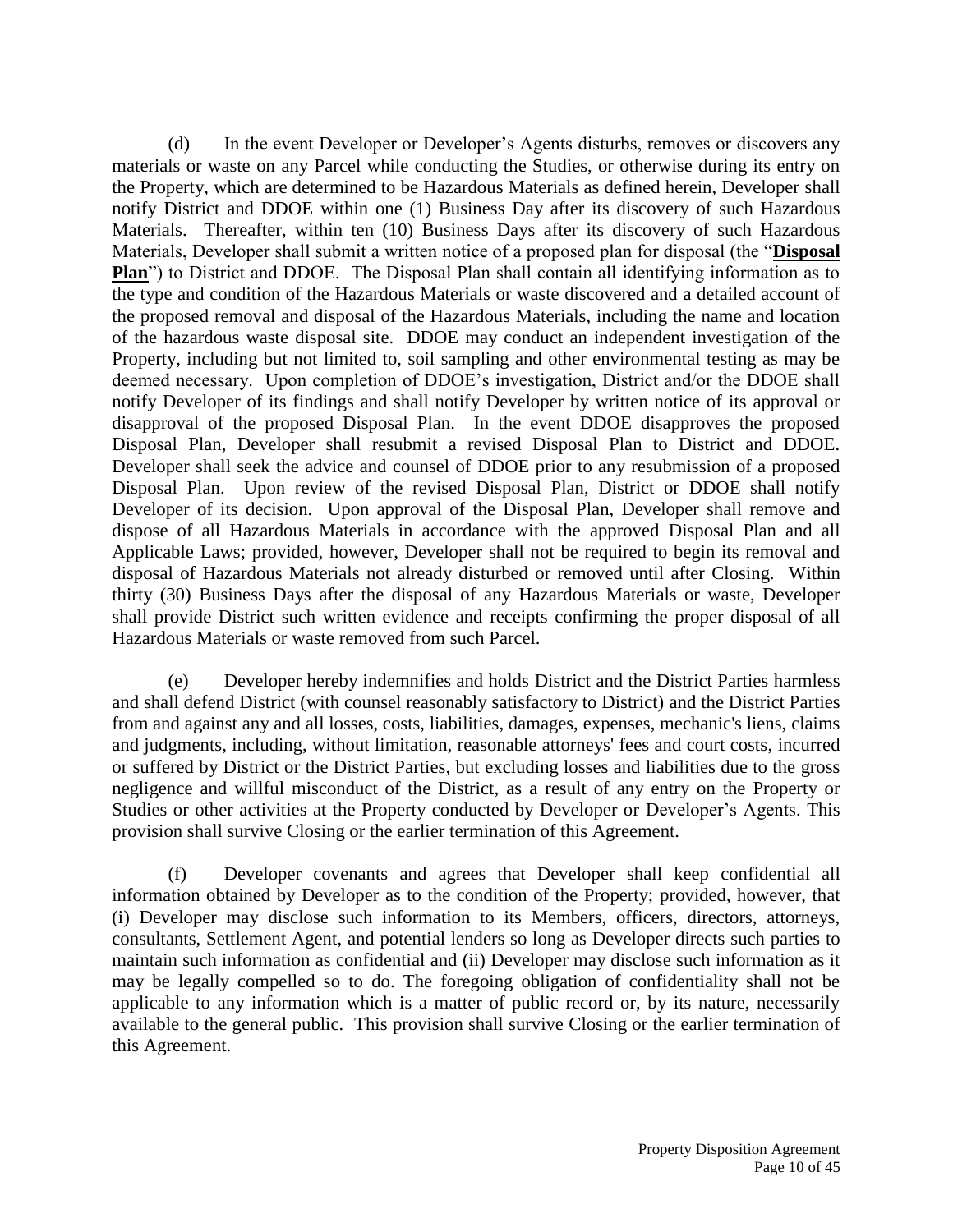(g) Any access to the Property by Developer pursuant to this Section shall additionally be subject to all of Developer's insurance obligations contained in Article 10 and Developer shall restore the Property after such tests are completed.

2.3.2 Soil Characteristics. Pursuant to requirements contained in D.C. Official Code § 42-608(b) the District hereby gives notice to the Developer that:

(a) The characteristic of the soil on the Property is described by the Soil Conservation Service of the United States Department of Agriculture in the Soil Survey of the District of Columbia published in 1976 Soil Maps of the District of Columbia at the back of that publication; and

(b) for further soil information, Developer may contact the District of Columbia Department of Environmental Services or the Soil Conservation Service of the Department of Agriculture.

The foregoing does not constitute a representation or warranty by District.

2.3.3 Underground Storage Tanks. In accordance with the requirements of Section 3(g) of the D.C. Underground Storage Tank Management Act of 1990, as amended by the District of Columbia Underground Storage Tank Management Act of 1990 Amendment Act of 1992 (D.C. Code § 8-113.01, *et seq*.) (collectively, the "**UST Act**") and the applicable D.C. Underground Storage Tank Regulations, 20 DCMR Chapter 56 (the "**UST Regulations**"), District hereby informs the Developer that it has no knowledge of the existence or removal during its ownership of the Property of any "underground storage tanks" (as defined in the UST Act). Information pertaining to underground storage tanks and underground storage tank removals of which the D.C. Government has received notification is on file with the District Department of the Environment, Underground Storage Tank Branch, 51 N Street, N.E., Third Floor, Washington, D.C., 20002, telephone (202) 535-2525. District's knowledge for purposes of this Section shall mean and be limited to the actual knowledge of Adarsh Hathi, Property Acquisition and Disposition Division of the Department of Housing and Community Development, telephone no. (202) 478-1351. The foregoing is set forth pursuant to requirements contained in the UST Act and UST Regulations and does not constitute a representation or warranty by District.

2.3.4 AS-IS. DISTRICT SHALL CONVEY THE PROPERTY TO DEVELOPER IN "AS IS", "WHERE IS" CONDITION WITH ALL FAULTS AND DISTRICT MAKES NO REPRESENTATIONS OR WARRANTIES, EITHER EXPRESS OR IMPLIED, AS TO THE CONDITION OF THE PROPERTY OR ANY IMPROVEMENTS THEREON, AS TO THE SUITABILITY OR FITNESS OF THE PROPERTY OR ANY IMPROVEMENTS THEREON, AS TO ANY LAW, OR ANY OTHER MATTER AFFECTING THE USE, VALUE, OCCUPANCY, OR ENJOYMENT OF THE PROPERTY, OR, EXCEPT AS SET OUT IN SECTION 3.1, AS TO ANY OTHER MATTER WHATSOEVER. DISTRICT SHALL HAVE NO RESPONSIBILITY TO PREPARE THE PROPERTY IN ANY WAY FOR DEVELOPMENT AT ANY TIME. DEVELOPER ACKNOWLEDGES THAT NEITHER DISTRICT NOR ANY EMPLOYEE, REPRESENTATIVE, OR AGENT OF DISTRICT HAS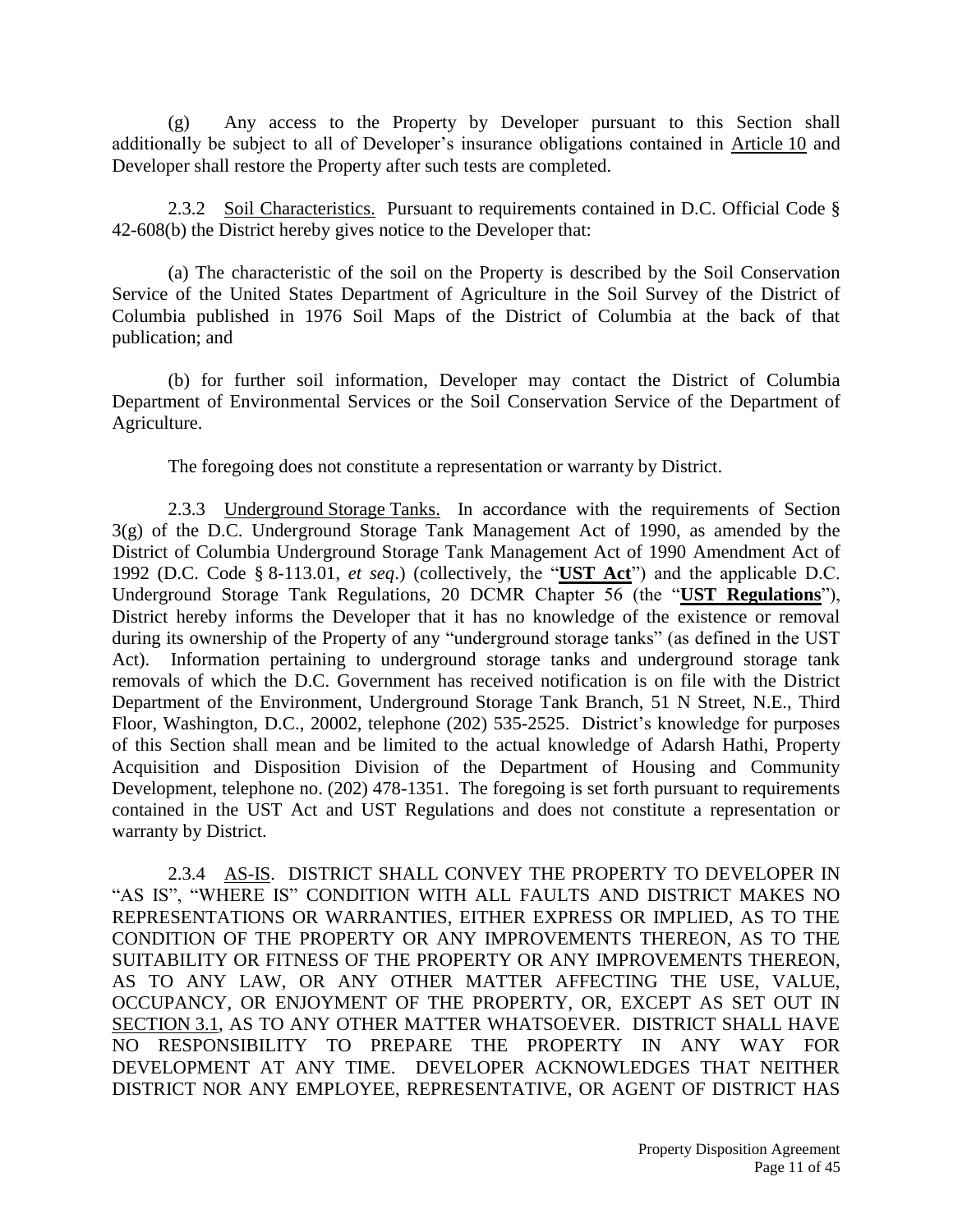## MADE ANY REPRESENTATION OR WARRANTY, EXPRESS OR IMPLIED, WITH RESPECT TO THE PROPERTY OR ANY IMPROVEMENTS THEREON. THE PROVISIONS HEREOF SHALL SURVIVE CLOSING OR THE EARLIER TERMINATION OF THIS AGREEMENT.

### 2.4 TITLE

2.4.1 At Closing, District shall convey good and marketable title to the Property subject to the Permitted Exceptions.

2.4.2 From and after the Effective Date through Closing, District agrees not to take any action that would cause a material adverse change to the status of title to the Property.

#### 2.5 RISK OF LOSS

All risk of loss prior to Closing with respect to any and all existing improvements on the Property shall be borne by Developer. In the event of a casualty, the Developer shall be obligated to purchase the Property for the full Purchase Price without adjustment, and the District shall not be required to rebuild any improvements, but shall either raze same or render same so as not to cause a risk to person or property. Notwithstanding the foregoing, this provision shall not be construed to impose any liability on Developer for personal injury or property damage incurred by District or any third party prior to Closing except as otherwise set forth herein to the contrary as contained in Developer's indemnification obligations contained in Article 10 hereof.

#### 2.6 CONDEMNATION

2.6.1 Notice. If, prior to Closing, any condemnation or eminent domain proceedings shall be commenced by any competent public authority against any Parcel, District shall promptly give Developer written notice thereof.

2.6.2 Condemnation. In the event of a taking of any Parcel prior to Closing, the Parties agree as follows:

(a) if such taking constitutes 20% or less of the appraised value or lot square footage, the Developer shall be obligated to purchase the Property or any affected Parcel thereof for the full Purchase Price without adjustment, and in accordance with this Agreement, or

(b) if such taking constitutes more than 20% of the appraised value or lot square footage, the Developer may elect to terminate this Agreement or elect to proceed to Closing on the Property, except for the Parcels, or any portion thereof, so taken. If Developer elects to proceed to Closing on the Property, except for the taken Parcel, or any portion thereof, (x) this Agreement relating to such parcel shall terminate and the Parties shall be released from any and all obligations hereunder relating to such parcel except those that expressly survive termination, (y) the Purchase Price for the remaining Property shall be decreased by the amount apportioned to such Parcel, or any portion thereof, and (z) District shall have the right to any and all condemnation proceeds.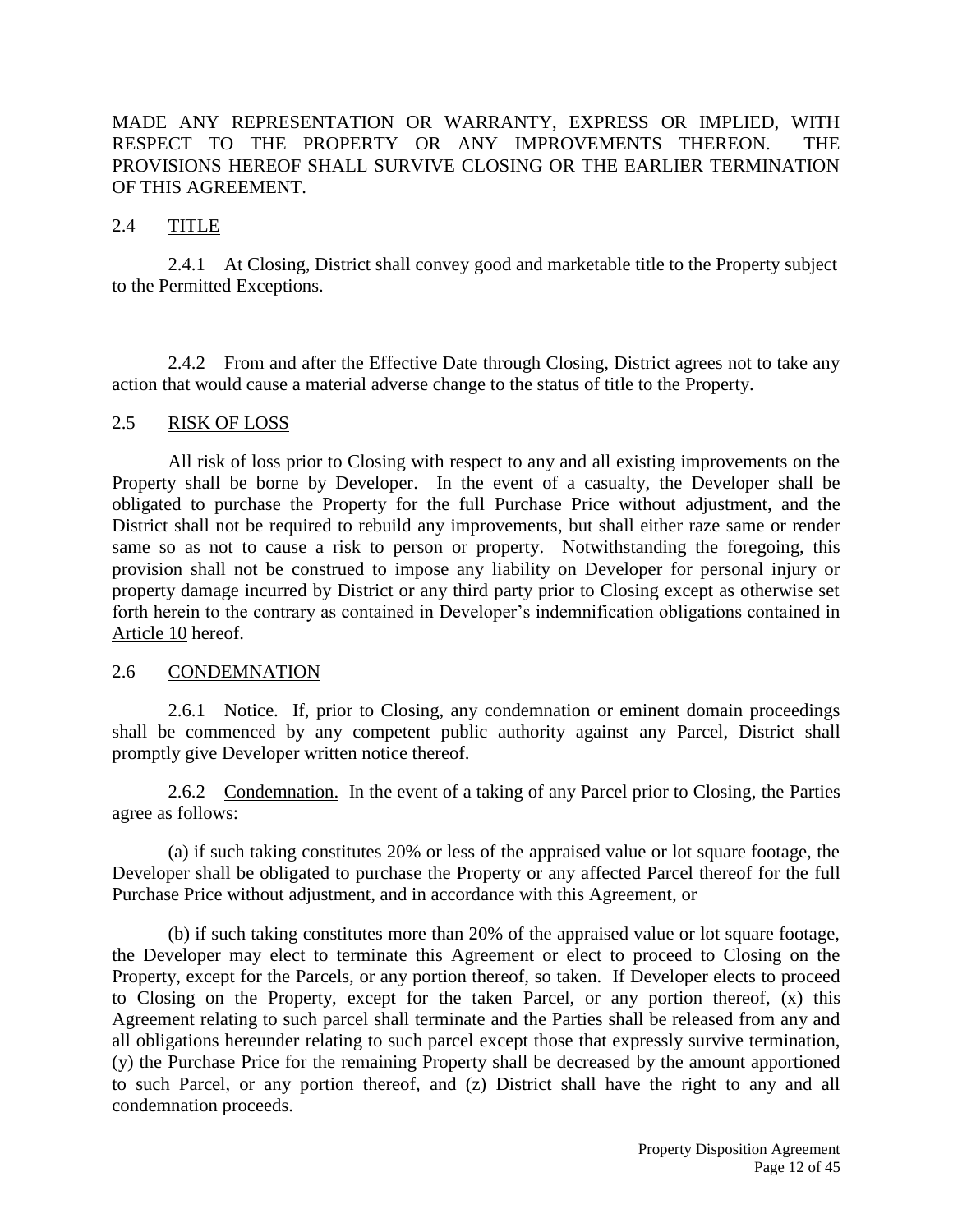#### 2.7 SERVICE CONTRACTS AND LEASES

District has not procured or entered into any (i) service, management, maintenance, or development contracts, or (ii) leases, licenses, easements, or other occupancy agreements affecting the Property that will survive Closing. District will not hereafter enter into any such contracts or agreements that will bind the Property or Developer as successor-in-interest with respect to the Property, without the prior written consent of Developer.

## **ARTICLE 3 REPRESENTATIONS AND WARRANTIES**

#### 3.1 REPRESENTATIONS AND WARRANTIES OF DISTRICT

3.1.1 District hereby represents and warrants to Developer as of the Effective Date as follows:

- (a) The District is the owner the Property.
- (b) The execution, delivery and performance of this Agreement by District and the transactions contemplated hereby between District and Developer shall have been approved by all necessary parties prior to Closing and District has the authority to dispose of the Property.

3.1.2 Survival. The representations and warranties contained in Section 3.1.1 shall not survive Closing. District shall have no liability or obligation hereunder for any representation or warranty that becomes materially untrue because of reasons beyond District's control.

#### 3.2 REPRESENTATIONS AND WARRANTIES OF DEVELOPER

- 3.2.1 Developer hereby covenants, represents, and warrants to District as follows:
- (a) Developer is a District of Columbia [choose one nonprofit corporation/ limited liability company/ limited partnership], duly formed and validly existing and in good standing, and has full power and authority under the laws of the District of Columbia to conduct the business in which it is now engaged. and are the only Members of Developer and the only Persons with an ownership interest in Developer. Neither Members nor any Person owning directly or indirectly any interest in Developer or Members is a Prohibited Person.
- (b) The execution, delivery, and performance of this Agreement and the consummation of the transactions contemplated hereby have been duly and validly authorized by Developer. Upon the due execution and delivery of the Agreement by Developer, this Agreement constitutes the valid and binding obligation of Developer, enforceable in accordance with its terms.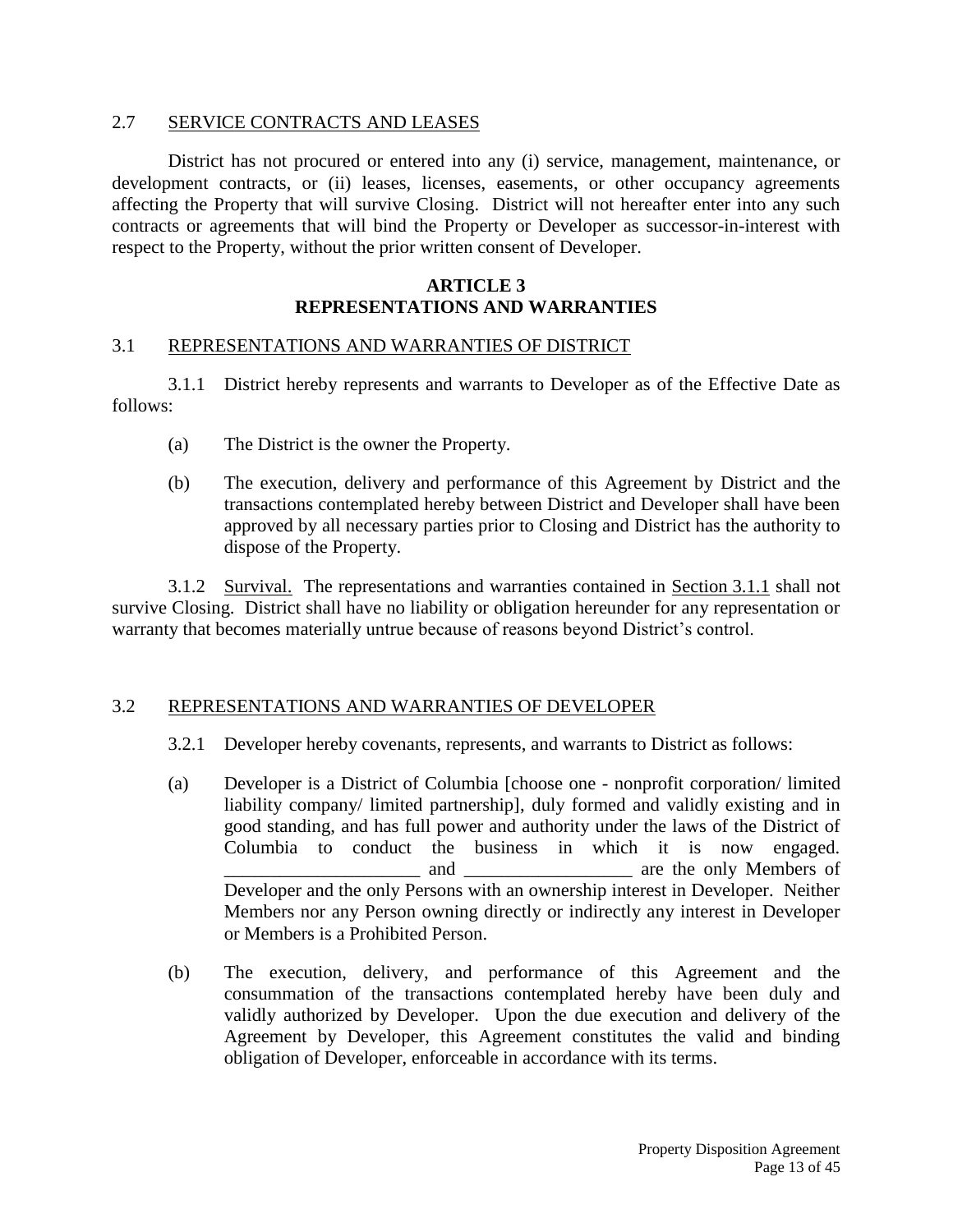- (c) The execution, delivery, and performance of this Agreement and the consummation of the transactions contemplated hereby do not violate any of the terms, conditions, or provisions of (i) Developer's organizational documents, (ii) any judgment, order, injunction, decree, regulation, or ruling of any court or other governmental authority, or Applicable Law to which Developer is subject, or (iii) any agreement or contract to which Developer is a party or to which it is subject.
- (d) No agent, broker, or other Person acting pursuant to express or implied authority of Developer is entitled to any commission or finder's fee in connection with the transactions contemplated by this Agreement or will be entitled to make any claim against District for a commission or finder's fee. Developer has not dealt with any agent or broker in connection with its purchase of the Property.
- (e) There is no litigation, arbitration, administrative proceeding, or other similar proceeding pending against Developer that, if decided adversely to Developer, (i) would impair Developer's ability to enter into and perform its obligations under this Agreement or (ii) would materially adversely affect the financial condition or operations of the Developer.
- (f) Developer's purchase of the Property and its other undertakings pursuant to this Agreement are for the purpose of constructing the Project in accordance with the Development Plan and Project Drawings and not for speculation in land holding.
- (g) Neither Developer nor any of its Members are the subject debtor under any federal, state, or local bankruptcy or insolvency proceeding, or any other proceeding for dissolution, liquidation or winding up of its assets.

3.2.2 Survival. The representations and warranties contained in Section 3.2.1 shall survive Closing for a period of two (2) years from the Closing Date. Developer shall have no liability or obligation hereunder for any representation or warranty that becomes untrue because of reasons beyond Developer's control.

#### **ARTICLE 4 SUBMISSION AND APPROVAL OF PROJECT DRAWINGS; APPROVAL OF MILESTONES; APPROVAL OF GUARANTOR**

#### 4.1 PROJECT DRAWINGS

4.1.1 Developer's Submissions for the Project. Developer shall submit to District for District's review and approval, the following drawings, plans and specifications (collectively, the "**Project Drawings**") for the Project within the timeframes specified below:

(a) One hundred percent (100%) complete Schematic Plans, within one hundred twenty (120) days after the Effective Date; and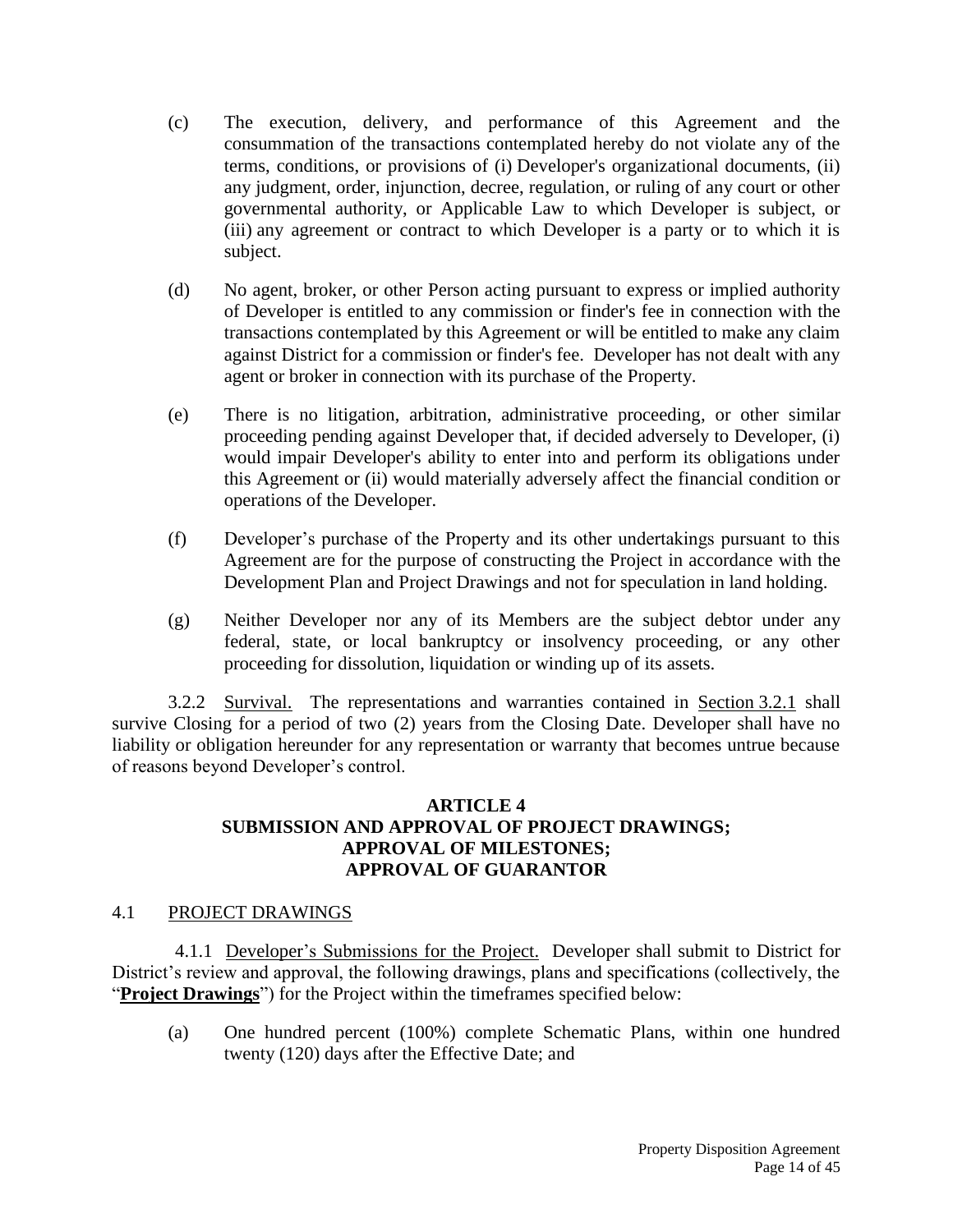(b) One hundred percent (100%) complete Construction Plans and Specifications within one hundred twenty (120) days after the Effective Date, with fifty percent (50%) of the Construction Plans and Specifications to be completed and submitted to District within sixty (60) days after the Effective Date, and the remaining fifty percent (50%) of the Construction Plans and Specifications to be completed and submitted to District within one hundred twenty (120) days after the Effective Date. As part of this submission, Developer shall also provide District with a description of all interior and exterior finishes of each Residential Unit and the appliances and equipment to be included therein.

All Project Drawings shall be prepared and completed in accordance with this Agreement. As used in this Agreement, the term "**Project Drawings**" shall include any changes to such Project Drawings.

4.1.2 Approval by District. Notwithstanding anything to the contrary herein, prior to application for any Permit, Developer shall cause the Project Drawings applicable to such Permit to become Approved Plans and Specifications, as defined in Section 4.2.1, prior to their application. All of the Project Drawings shall conform to and be consistent with applicable zoning requirements and shall comply with the following:

- (a) The Project Drawings shall be prepared or supervised by and signed by Developer's architect.
- (b) A structural, geotechnical, and civil engineer, as applicable, who is licensed by the District of Columbia, shall review and certify all final foundation and grading designs.
- (c) Upon Developer's submission of all Project Drawings to District, Developer's architect shall certify (on a form reasonably acceptable to District) that the Improvements have been designed in accordance with all Applicable Laws relating to accessibility for persons with disabilities.

4.1.3 Delay Caused By District. The dates set forth in Section 4.1.1 shall be extended on a day-for-day basis for each day of delay caused by District due to its failure to timely respond to any prior submission, as more particularly described in Section 4.2.1 below. For purposes of calculating any period of such delay, the thirty (30) day period set forth in Section 4.2.1 shall control, such that the day-for-day extension shall commence as of the 31st calendar day after the applicable submission by Developer.

# 4.2 DISTRICT REVIEW AND APPROVAL OF PROJECT DRAWINGS

4.2.1 Generally. District shall have the right to review and approve or disapprove all or any part of each of the Project Drawings. District may also grant a conditional approval subject to Developer making certain changes to the Project Drawings. District shall use good faith efforts to complete its review of each submission by Developer and provide a written response thereto, within thirty (30) days after its receipt of the same. Any Project Drawings approved (or any approved portions thereof) pursuant to this Section 4.2 shall be "**Approved Plans and Specifications**."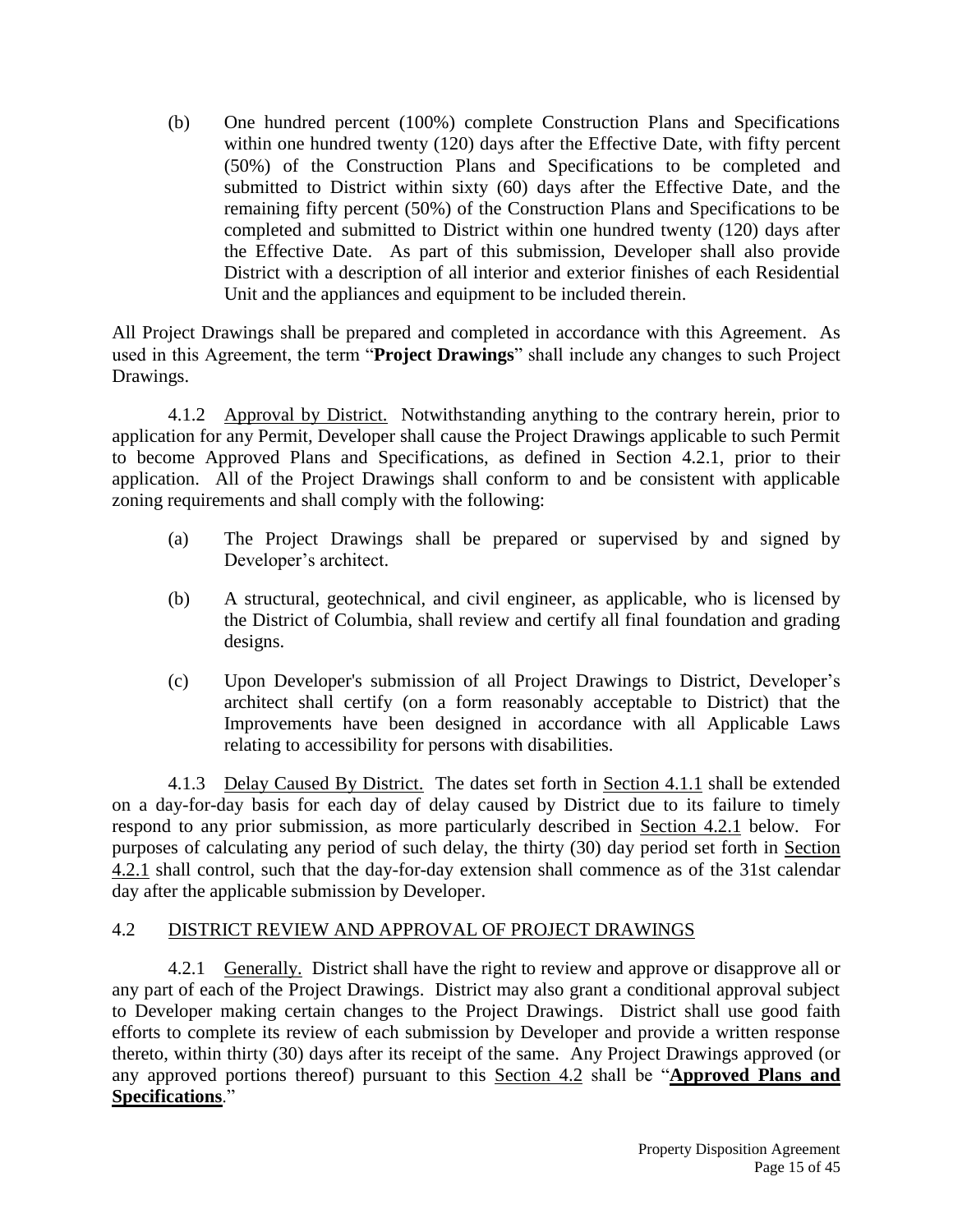4.2.2 Disapproval Notices. Any notice of disapproval ("**Disapproval Notice**") shall state in reasonable detail the basis for such disapproval. If District issues a Disapproval Notice, Developer shall revise the Project Drawings to address the objections of District and shall resubmit the revised Project Drawings for approval. Any Approved Plans and Specifications may not be later disapproved by District unless any disapproval and revision is mutually agreed upon by the Parties. District's review of any submission that is responsive to a Disapproval Notice shall be limited to the matters disapproved by District as set forth in the Disapproval Notice, but shall not be so limited with regard to any new matters shown on such submission that were not included or indicated on any prior submission. The District shall provide a written response to any submission made in response to a Disapproval Notice within thirty (30) days.

4.2.3 Submission Deadline Extensions. If Developer is proceeding diligently and in good faith and desires to extend a specified deadline for submission of a particular Project Drawing, Developer may request such extension in writing, and, for good cause shown, District may, in its sole discretion, grant such extension by written notice.

4.2.4 No Representation; No Liability. District's review and approval of the Project Drawings is not and shall not be construed as a representation or other assurance that they comply with any building codes, regulations, or standards, including, without limitation, building engineering and structural design or any other Applicable Laws. District shall incur no liability in connection with its review of any Project Drawings and is reviewing such Project Drawings solely for the purpose of protecting its own interests.

# 4.3 CHANGES IN APPROVED PLANS AND SPECIFICATIONS

No "Material Changes" (as defined below) to the Approved Plans and Specifications shall be made without District's prior written approval. If Developer desires to make any Material Changes to the Approved Plans and Specifications, Developer shall submit the proposed changes in writing to District for approval, which approval shall be granted or withheld in District's sole discretion. District agrees that it shall respond to any such request within a reasonable period of time, not to exceed sixty (60) days. "**Material Changes**" means any change: (i) that substantially alters the general appearance or structural integrity of exterior walls and elevations, building bulk, coverage or floor area ratio or number of floors; (ii) to the colors and uses of exterior finishing materials from those shown and specified in the Approved Plans and Specifications; (iii) in landscape planning and design or to exterior lighting and other exterior site features from the Approved Plans and Specifications; (iv) that affects the number of Residential Units; (v) that affects the unit mix of Residential Units by ten percent (10%) or more from the Approved Plans and Specifications; (vi) that increases or decreases the size of a Residential Unit by ten percent (10%) or more from the Approved Plans and Specifications; (vii) that increases the Project Budget, (viii) that requires additional zoning approvals, or (ix) that will cause an increase in the Initial Sales Prices shown on **Exhibit H**.

# 4.4 PROGRESS MEETINGS/CONSULTATION

During the preparation of the Project Drawings, District's staff and Developer, at the request of District's staff, shall hold periodic progress meetings as appropriate considering the progress of Developer's plans and specifications. During such meetings, Developer and District staff shall coordinate the preparation and submission of the Project Drawings as well as their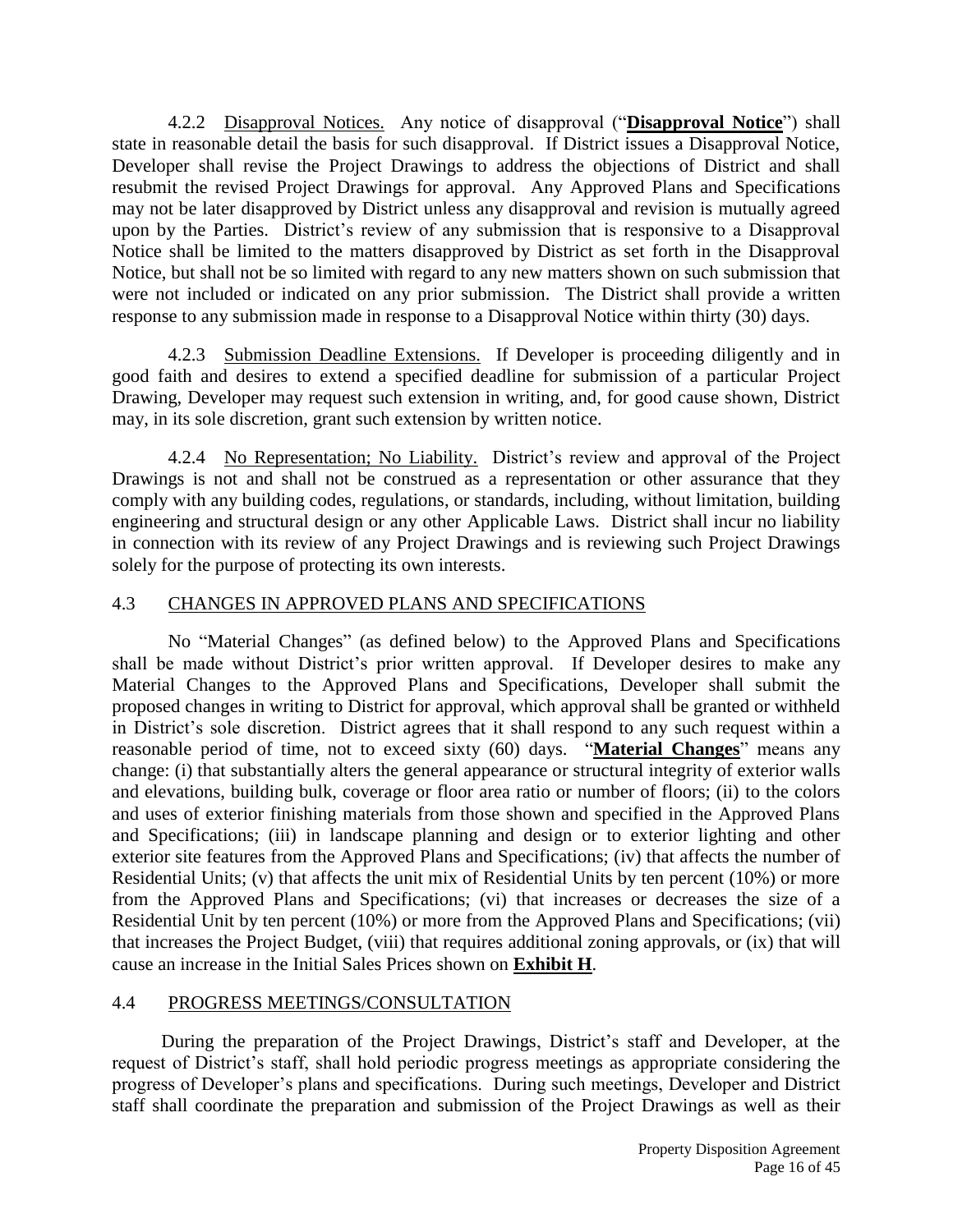review by District. The time and location of such meetings to be determined by Developer and District.

# 4.5 APPROVAL OF GUARANTORS

4.5.1 The Development and Completion Guaranty required pursuant to this Agreement shall be from one or more Persons that are not the Developer nor a single purpose entity formed by the Developer or an Affiliate of the Developer and shall be approved by District in District's sole discretion, which approval shall include District's determination as to whether such Person has sufficient net worth and liquidity to satisfy its obligations under the Development and Completion Guaranty, taking into account all relevant factors, including, without limitation, such Person's obligations under other guaranties and the other contingent obligations of such Person. The Development and Completion Guaranty shall be delivered to District no later than Closing.

4.5.2 At any time upon District's request, but in any event no later than sixty (60) days prior to Closing, each Guarantor shall submit to District updated Guarantor Submissions. In the event District determines, in its sole discretion, that a material adverse change in the financial condition of the Guarantor(s) has occurred that impacts, or could threaten to impact, the Guarantor's ability to perform under the Development and Completion Guaranty, Developer shall, within five (5) Business Days after notice from District, indentify a proposed substitute guarantor and request District's approval of the same, which request shall include delivery of the Guarantor Submissions for such proposed guarantor.

# **ARTICLE 5 CONDITIONS TO CLOSING**

# 5.1 CONDITIONS PRECEDENT TO DEVELOPER'S OBLIGATION TO CLOSE

5.1.1 The obligations of Developer to consummate the Closing on the Closing Date shall be subject to the following conditions precedent:

- (a) District shall have performed all obligations hereunder required to be performed by District prior to the Closing Date.
- (b) The representations and warranties made by District in Section 3.1 of this Agreement shall be true and correct in all material respects on and as if made on the Closing Date.
- (c) District shall have performed all of its material obligations and observed and complied with all material covenants and conditions required at or prior to Closing under this Agreement.
- (d) District shall have delivered (or caused to be delivered) the original, executed documents required to be delivered pursuant to Section 6.2.1 herein.
- (e) As of the Closing Date, there shall be no rezoning or other statute, law, judicial, or administrative decision, ordinance, or regulation (including amendments and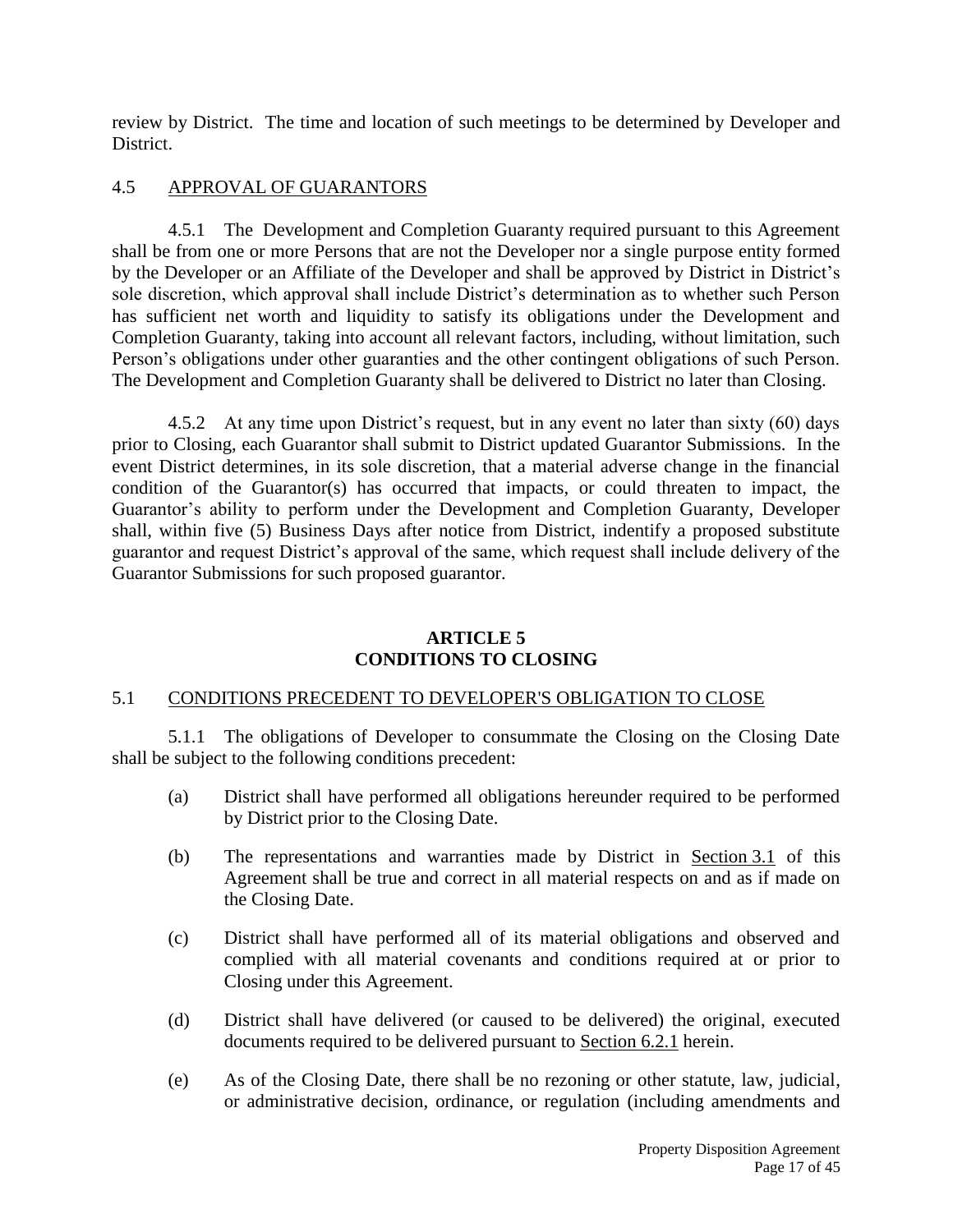modifications of any of the foregoing) by any governmental authorities or any public or private utility having jurisdiction over the Property that would materially adversely affect the acquisition, development, sale, or use of the Property such that the Project is no longer physically or economically feasible. This provision shall not apply to any normal and customary reassessment of the Property for ad valorem real estate tax purposes.

(f) Title to the Property shall be subject only to the Permitted Exceptions.

5.1.2 Failure of Condition. If all of the conditions to Closing set forth above in Section 5.1.1 have not been satisfied by the Closing Date, provided the same is not the result of Developer's failure to perform any obligation of Developer hereunder, Developer shall have the option to: (i) waive such condition and proceed to Closing hereunder; (ii) terminate this Agreement by written notice to District, whereby District will release the Initial Deposit to Developer and the Parties shall be released from any further liability or obligation hereunder except those that expressly survive termination of this Agreement; or (iii) delay Closing for up to three (3) months to permit District to satisfy the conditions to Closing set forth in Section 5.1.1. In the event Developer proceeds under clause (iii), Closing shall occur within thirty (30) days after the conditions precedent set forth in Section 5.1.1 have been satisfied, but if such conditions precedent have not been satisfied by the end of the three (3) month period, provided the same is not the result of Developer's failure to perform any obligation of the Developer hereunder, the Developer may again proceed under clause (i) or (ii) above. The foregoing notwithstanding, Closing shall not occur after the Outside Closing Date. If Closing has not occurred by such date, this Agreement shall immediately terminate and be of no further force and effect, except those provisions that expressly survive termination.

# 5.2 CONDITIONS PRECEDENT TO DISTRICT'S OBLIGATION TO CLOSE

5.2.1 The obligation of District to convey the Property and perform the other obligations it is required to perform on the Closing Date shall be subject to the following listed conditions precedent.

- (a) Developer shall have performed all obligations hereunder required to be performed by Developer prior to the Closing Date.
- (b) The representations and warranties made by Developer in Section 3.2 of this Agreement shall be true and correct in all material respects on and as if made on the Closing Date.
- (c) The Development Plan and all Project Drawings for the Project shall have been approved as Approved Plans and Specifications in their entirety pursuant to Article 4.
- (d) Developer shall be ready, willing, and able in accordance with the terms and conditions of this Agreement to acquire the Property and proceed with the development of the Project in accordance with the Approved Plans and Specifications and the Declaration.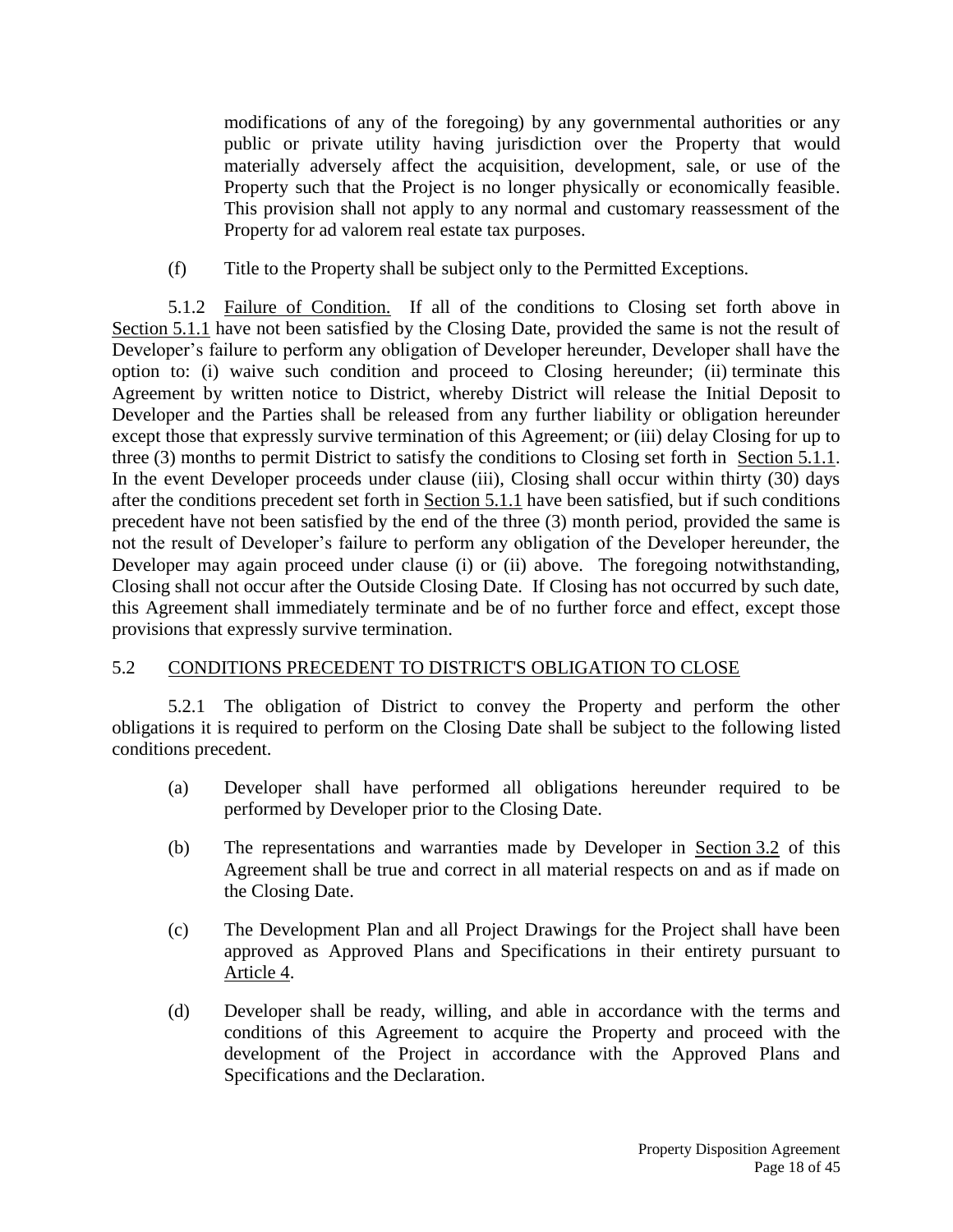- (e) Developer shall have executed a First Source Agreement and a CBE Agreement.
- (f) Developer shall have furnished to District certificates of insurance or duplicate originals of insurance policies required of Developer hereunder.
- (g) Developer shall have provided satisfactory evidence of its authority to acquire the Property and perform its obligations under this Agreement.
- (h) Developer shall have provided satisfactory evidence of zoning changes, lot consolidations or subdivisions, or other approvals.
- (i) Developer shall have obtained all Permits required under Section 105A of Title 12A of the D.C. Municipal Regulations.
- (j) Developer shall have delivered (or caused to be delivered) the original, executed documents required to be delivered pursuant to Section 6.2.2 herein.
- (k) Developer shall have secured all equity and debt financing necessary to construct the Project pursuant to this Agreement and the Declaration.
- (l) Settlement Agent shall have irrevocably committed itself in writing to issue a title insurance policy for the Property at regular rates, free and clear of all encumbrances, subject only to the Permitted Exceptions.
- (m) There shall have been no material adverse change in the financial condition of any Guarantor, determined in accordance with the provisions of Section 4.5.2 or, if a material adverse change has occurred, District has approved a substitute guarantor pursuant to Section 4.5.2.

5.2.2 Failure of Condition. If all of the conditions to Closing set forth above in Section 5.2.1 have not been satisfied by the Closing Date, provided the same is not the result of District's failure to perform any obligation of District hereunder, District shall have the option, at its sole discretion, to (i) terminate this Agreement by written notice to Developer and the District shall be entitled to keep the Initial Deposit (including all accrued interest thereon, if the Initial Deposit is a Cash Deposit), whereupon the Parties shall be released from any further liability or obligation hereunder except those that expressly survive termination of this Agreement, (ii) delay Closing for up to three (3) months, to permit Developer to satisfy the conditions to Closing set forth in Section 5.2.1, or (iii) waive the condition and proceed to Closing. In the event District proceeds under clause (ii), Closing shall occur within thirty (30) days after the conditions precedent set forth in Section 5.2.1 have been satisfied, but if such conditions precedent have not been satisfied by the end of the three (3) month period, District may again proceed under clause (i) above, in its sole discretion. The foregoing notwithstanding, Closing shall not occur after the Outside Closing Date. If Closing has not occurred by such date, this Agreement shall immediately terminate and be of no further force and effect.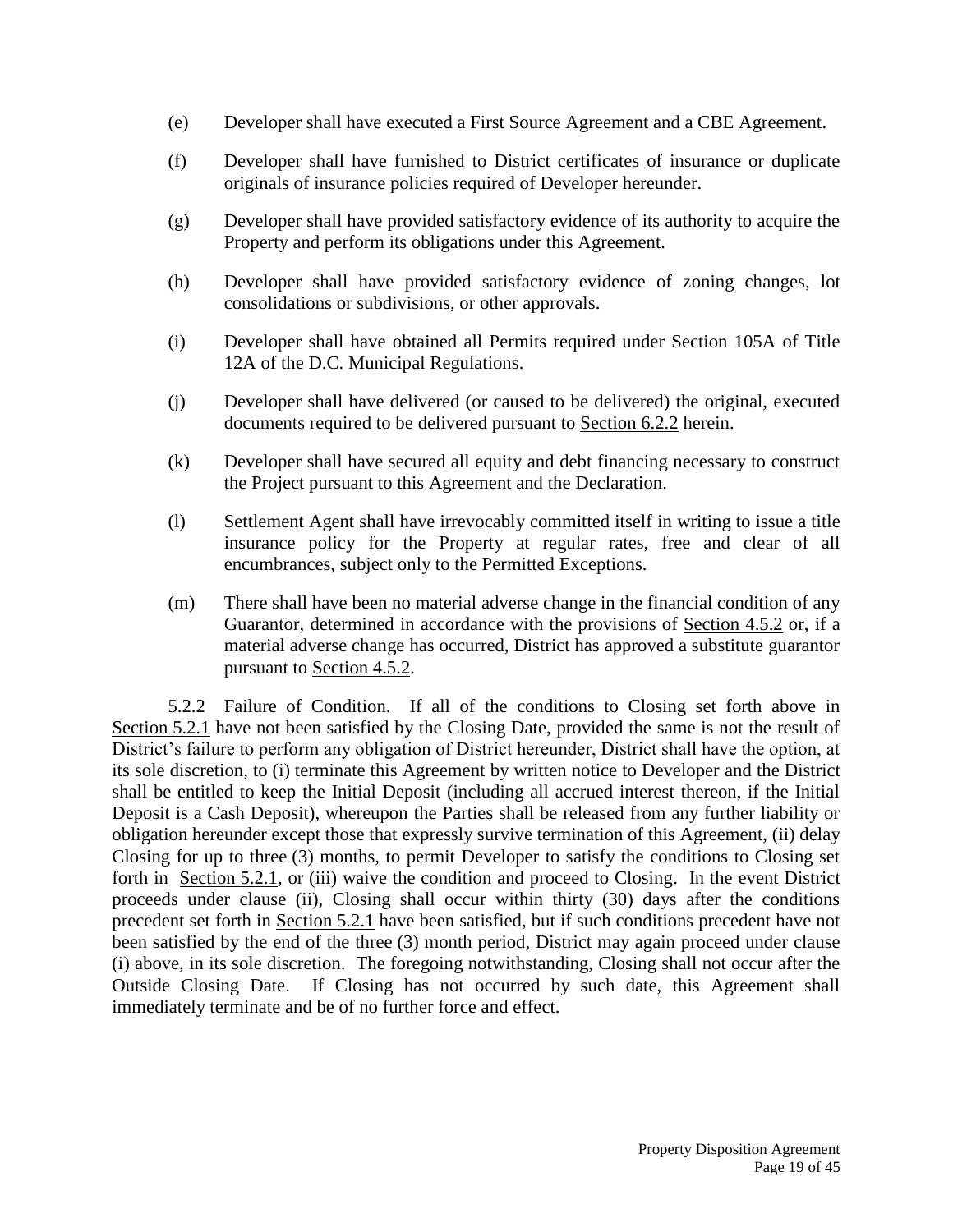## **ARTICLE 6 CLOSING**

#### 6.1 CLOSING DATE

Closing on the Property shall be held thirty (30) days after the District has received Disposition Authority and has approved the Project Drawings, which date shall be [., 20\_\_\_] (the "**Closing Date**"). Notwithstanding any provision in this Agreement to the contrary, in no event shall the Closing be held after 20\_\_\_ (the "**Outside Closing Date**"). Closing shall be held at the offices of the Settlement Agent or another location acceptable to the Parties.

#### 6.2 DELIVERIES AT CLOSING

6.2.1 District's Deliveries. On or before the Closing Date, subject to the terms and conditions of this Agreement, District shall execute, notarize, and deliver, as applicable, to Settlement Agent:

- (a) the Deed, in recordable form;
- (b) the Declaration in recordable form to be recorded in the Land Records against the Property;
- (c) the Affordability Covenant in recordable form to be recorded in the Land Records against the applicable Parcel(s);

and

(d) such other documents and instruments as are customary and reasonably requested by Developer or Settlement Agent to effectuate the transactions contemplated by this Agreement, and agreed to by District in its sole discretion.

6.2.2 Developer's Deliveries. On or before the Closing Date, subject to the terms and conditions of this Agreement, Developer shall execute, notarize, and deliver, as applicable, to Settlement Agent:

- (a) the Purchase Price in full, except to the extent the Purchase Price has been adjusted pursuant to Section 2.6 herein, and any funds in excess of the Purchase Price, if so required by the Settlement Statement to be executed at closing;
- (b) the Performance Bond to be held by District;
- (c) all documents, in final form, required to close on the equity and debt financing for Developer's construction of the Project; Developer must close on all equity and debt financing from Developer's lender on the scheduled Closing Date for the Property;
- (d) the fully executed Development and Completion Guaranty;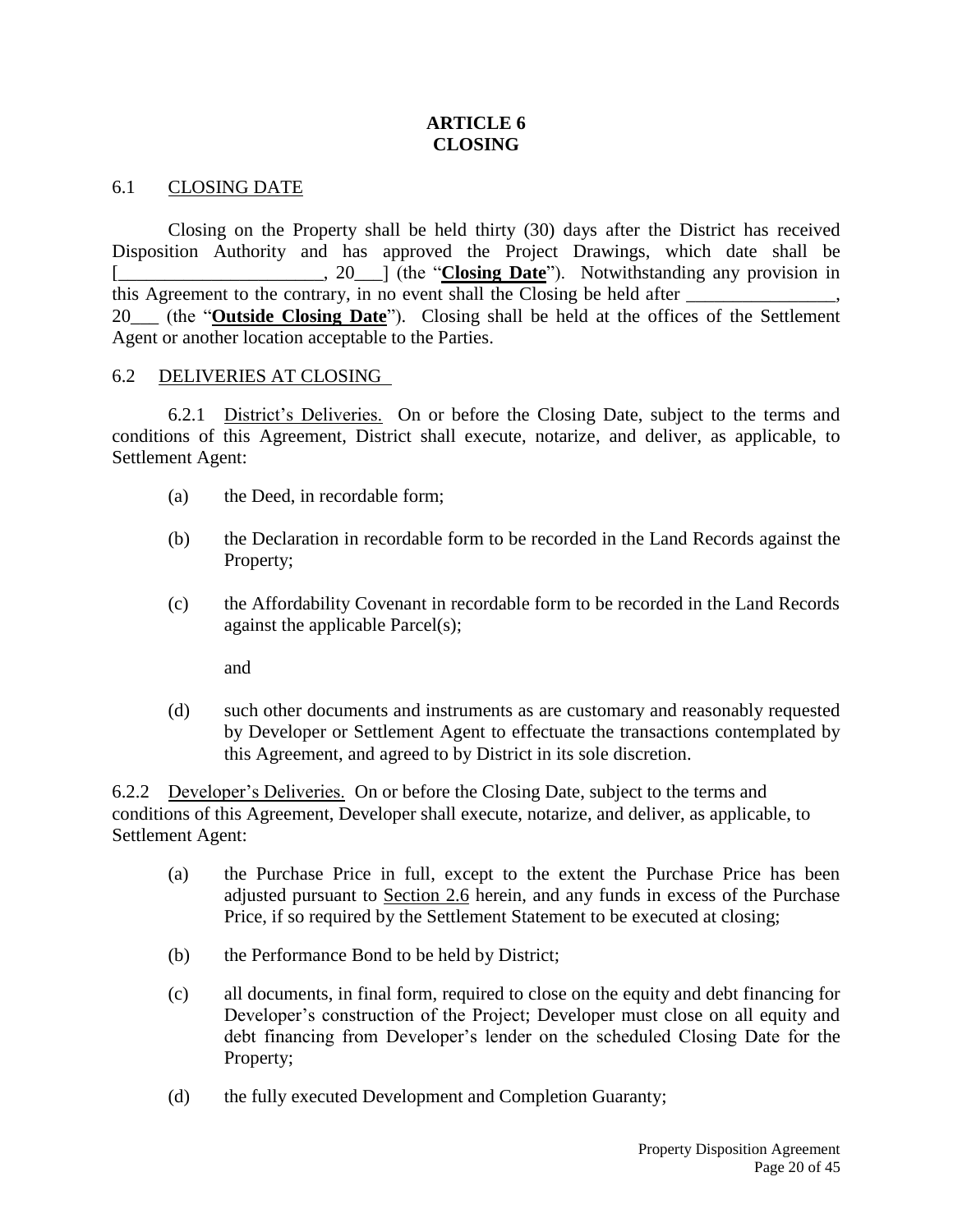- (e) the Affordability Covenant in recordable form to be recorded in the Land Records against the applicable Parcel(s);
- (f) the Declaration in recordable form to be recorded in the Land Records against the Property;
- (g) a certification of Developer's representations and warranties executed by Developer stating that all of Developer's representations and warranties set forth herein are true and correct as of and as if made on the Closing Date;
- (h) copies of all submissions and applications for Permits to the District of Columbia Department of Consumer and Regulatory Affairs ("**DCRA**"), submitted pursuant to the Development Plan;
- (i) copies of all Permits obtained by Developer required under Section 105A of Title 12A of the D.C. Municipal Regulations;
- (j) a copy of the fully executed CBE Agreement;
- (k) a copy of the fully executed First Source Agreement;
- (l) the following documents evidencing the due organization and authority of Developer to enter into, join and consummate this Agreement and the transactions contemplated herein:
	- (i) The organizational documents and a current within thirty (30) days of Closing certificate of good standing issued by the District of Columbia;
	- (ii) Authorizing resolutions, in form and content reasonably satisfactory to District, demonstrating the authority of the entity and of the Person executing each document on behalf of Developer in connection with this Agreement and development of the Project;
	- (iii)Evidence of satisfactory liability, casualty and builder's risk insurance policies in the amounts, and with such insurance companies, as required in Article 11 of this Agreement;
	- (iv)Any financial statements of Developer that may be requested by District;
	- (v) If Developer is receiving financing from the District, an opinion of counsel that Developer is validly organized, existing and in good standing in the District of Columbia, that Developer has the full authority and legal right to carry out the terms of this Agreement and the documents to be recorded in the Land Records, that Developer has taken all actions to authorize the execution, delivery, and performance of said documents and any other document relating thereto in accordance with their respective terms, that none of the aforesaid actions, undertakings, or agreements violate any restriction, term, condition, or provision of the organizational documents of Developer or any contract or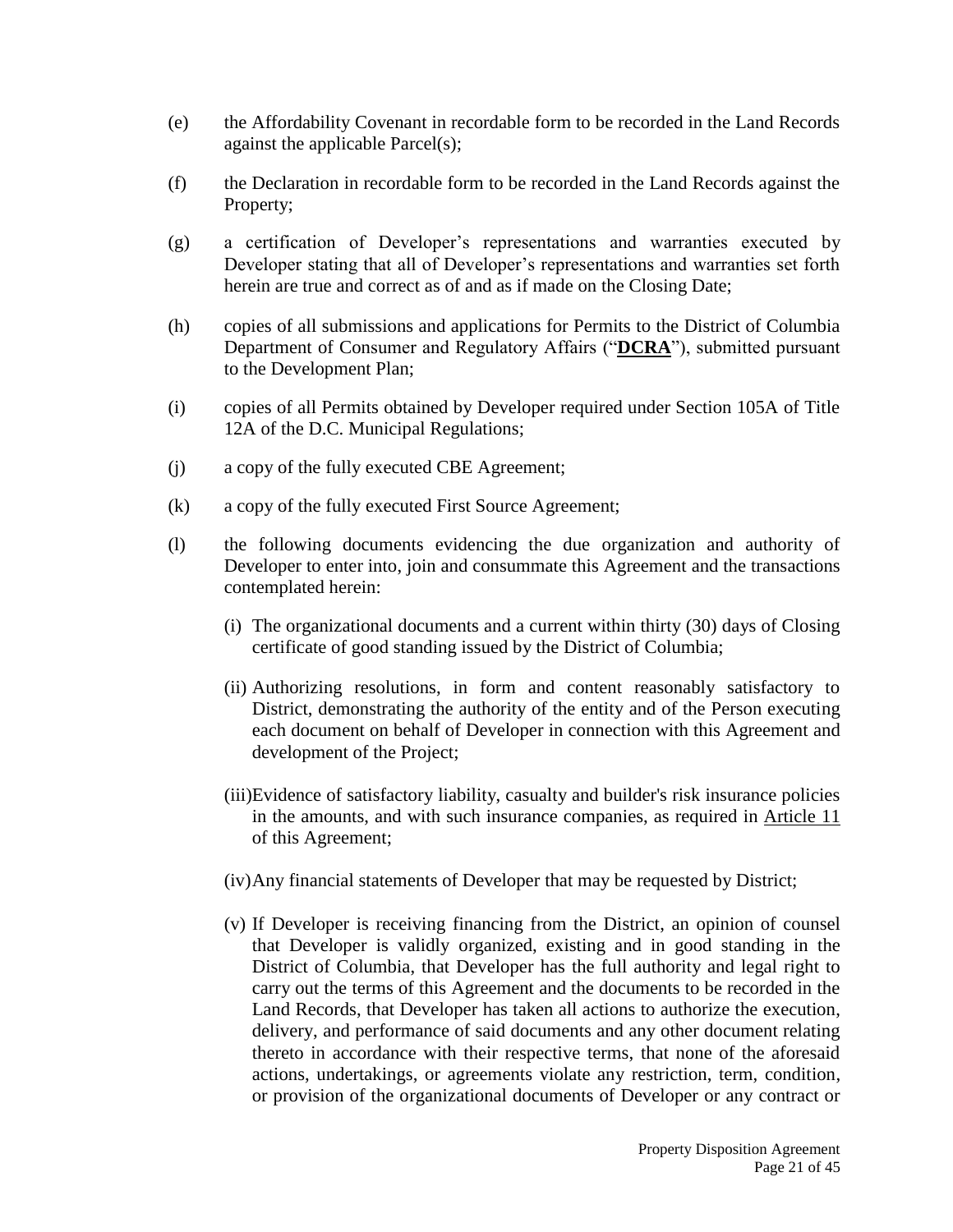agreement to which Developer is a party or by which it is bound and that the Documents are enforceable against the Developer; and

(m) Any and all other deliveries required from District on the Closing Date under this Agreement and such other documents and instruments as are customary and as may be reasonably requested by District or Settlement Agent to effectuate the transactions contemplated by this Agreement.

6.2.3 On the Closing Date, Settlement Agent shall record and distribute documents and funds in accordance with closing instructions provided by the Parties so long as they are consistent with this Agreement.

#### 6.3 RECORDATION OF CLOSING DOCUMENTS; CLOSING COSTS

6.3.1 At Closing, Settlement Agent shall file for recordation among the Land Records the Deed, the Affordability Covenant and the Declaration. Settlement Agent or Developer shall then pay all settlement proceeds going to the District as shown on the Settlement Statement to the District in the form of a certified or cashier's check made payable to "**D.C. Treasurer**".

6.3.2 Developer may, but shall not be obligated to, close through a settlement office which has a valid title services contract with the District. If Developer selects a District contracted settlement office, District shall be responsible for and pay District's attorneys' fees and Settlement Agent's charges customarily paid by sellers and Developer shall be responsible for and pay the following costs: Developer's attorneys' fees, Settlement Agent's charges customarily paid by purchasers, D.C. real property deed recordation tax imposed pursuant to Title 42, Chapter 11 of the D.C. Official Code (2001 ed. and as amended), fees and costs associated with Developer's financing for its purchase of the Property and construction of the Project, and fees and costs associated with recording any documents in the Land Records required to be recorded pursuant to this Agreement. In the event Developer does not elect to close at a District contracted settlement office, then Developer shall be responsible for and pay all of the settlement fees associated with the Closing and listed on the Settlement Statement.

# **ARTICLE 7 DEVELOPMENT OF PROJECT IMPROVEMENTS; COVENANTS**

#### 7.1 OBLIGATION TO CONSTRUCT IMPROVEMENTS

Developer hereby agrees to develop and construct the Project in accordance with the requirements contained in the Declaration. The Improvements shall be constructed in compliance with all Permits and Applicable Laws and in a first-class and diligent manner in accordance with industry standards. The cost of developing the Project shall be borne solely by Developer. As further assurance of the above and of the covenants contained in the Declaration, Developer shall cause the Development and Completion Guaranty to be executed by Guarantor on or before Closing. Within fifteen (15) Business Days after the Effective Date hereof, Guarantor shall each submit to District updated, unaudited financial statements (certified by such Guarantor as being true, correct, and complete) and unaudited balance sheets, profit and loss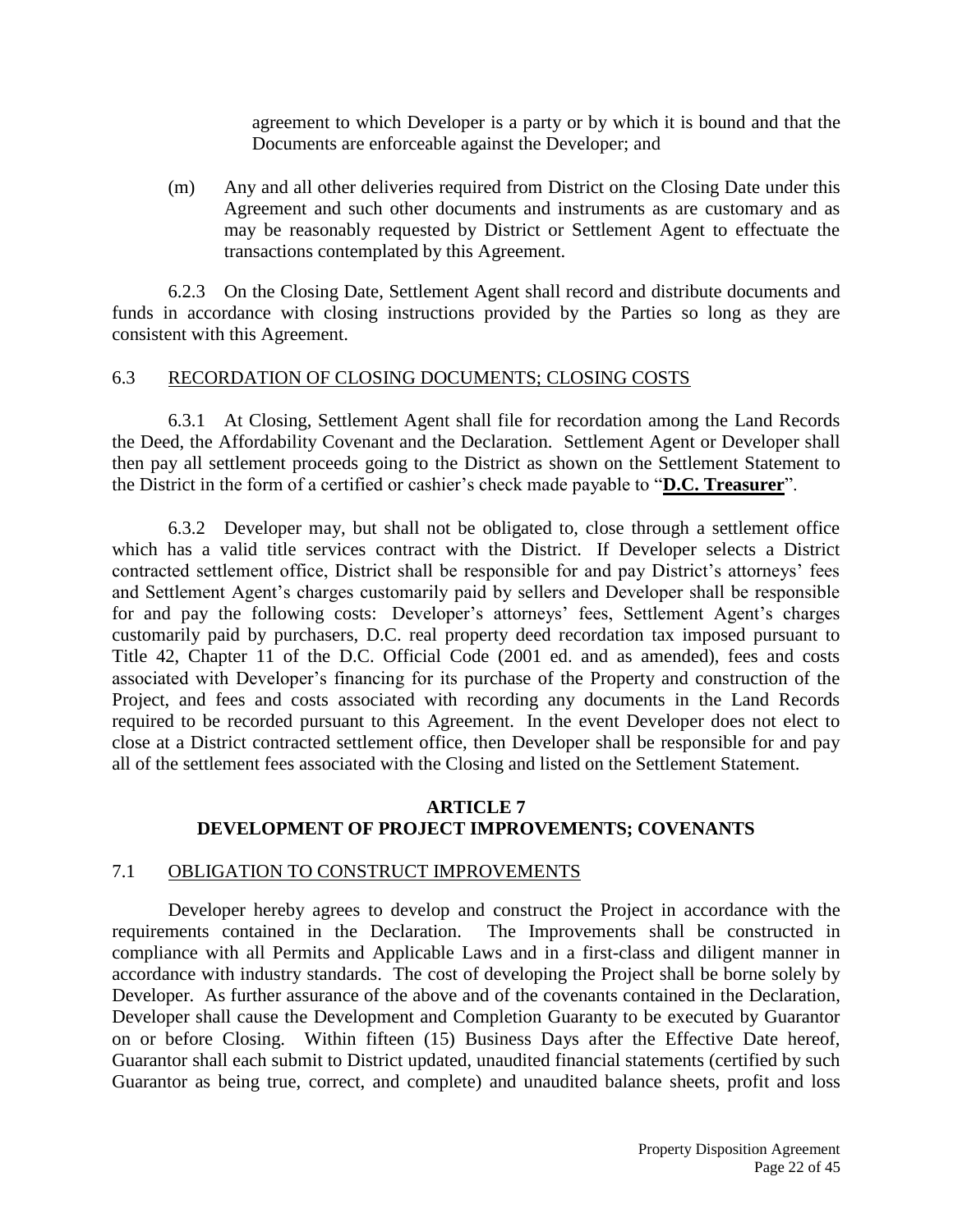statements, cash flow statements, other financial reports, and other financial information of such Guarantor as District may reasonably request.

# 7.2 ISSUANCE OF PERMITS

Developer shall have the sole responsibility for obtaining all Permits and shall make application therefor directly to the applicable agency within the District of Columbia government or other authority. District shall, upon request by Developer, execute applications for such Permits as are required by the District of Columbia government or other authority, at no cost, expense, obligation, or liability to District. In no event shall Developer commence site work or construction of all or any portion of the Project until Developer shall have obtained all Permits for the work in question. Developer shall submit its application for Permits for the Project within a period of time that Developer believes in good faith is sufficient to allow issuance of such Permits prior to the date of Closing. From and after the date of Developer's submission of an application for a Permit, Developer shall diligently prosecute such application until receipt. In addition, from and after submission of any such application until issuance of the Permit, Developer shall report Permit status in writing every thirty (30) days to District, or such other reporting period as agreed to by District.

# 7.3 SITE PREPARATION

Developer, at its sole cost and expense, shall be responsible for all preparation of the Property for development and construction in accordance with the Development Plan and Approved Plans and Specifications, including costs associated with excavation, construction of the Project, utility relocation and abandonment, relocation and rearrangement of water and sewer lines and hook-ups, and construction or repair of alley ways on the Property and abutting public property necessary for the Project. All such work, including but not limited to, excavation, backfill, and upgrading of the lighting and drainage, shall be performed under all required Permits and in accordance with all appropriate District of Columbia agency approvals and government standards, and Applicable Laws.

# 7.4 AFFORDABILITY COVENANT

Developer agrees that a portion or all of the Residential Units to be developed in the Project shall be dedicated as Affordable Units, as required in the Affordability Covenant, in accordance with the schedule attached as **Exhibit H** (the "**Schedule of Affordable Units**").

# 7.5 OPPORTUNITY FOR CBEs

In cooperation with District, Developer agrees that it will promote opportunities for businesses certified by DSLBD, or any successor governmental entity, as Certified Business Enterprises ("**CBEs**") in the equity, development, construction, and operation of the Project consistent with the CBE Agreement to be entered into between DSLBD and Developer prior to Closing.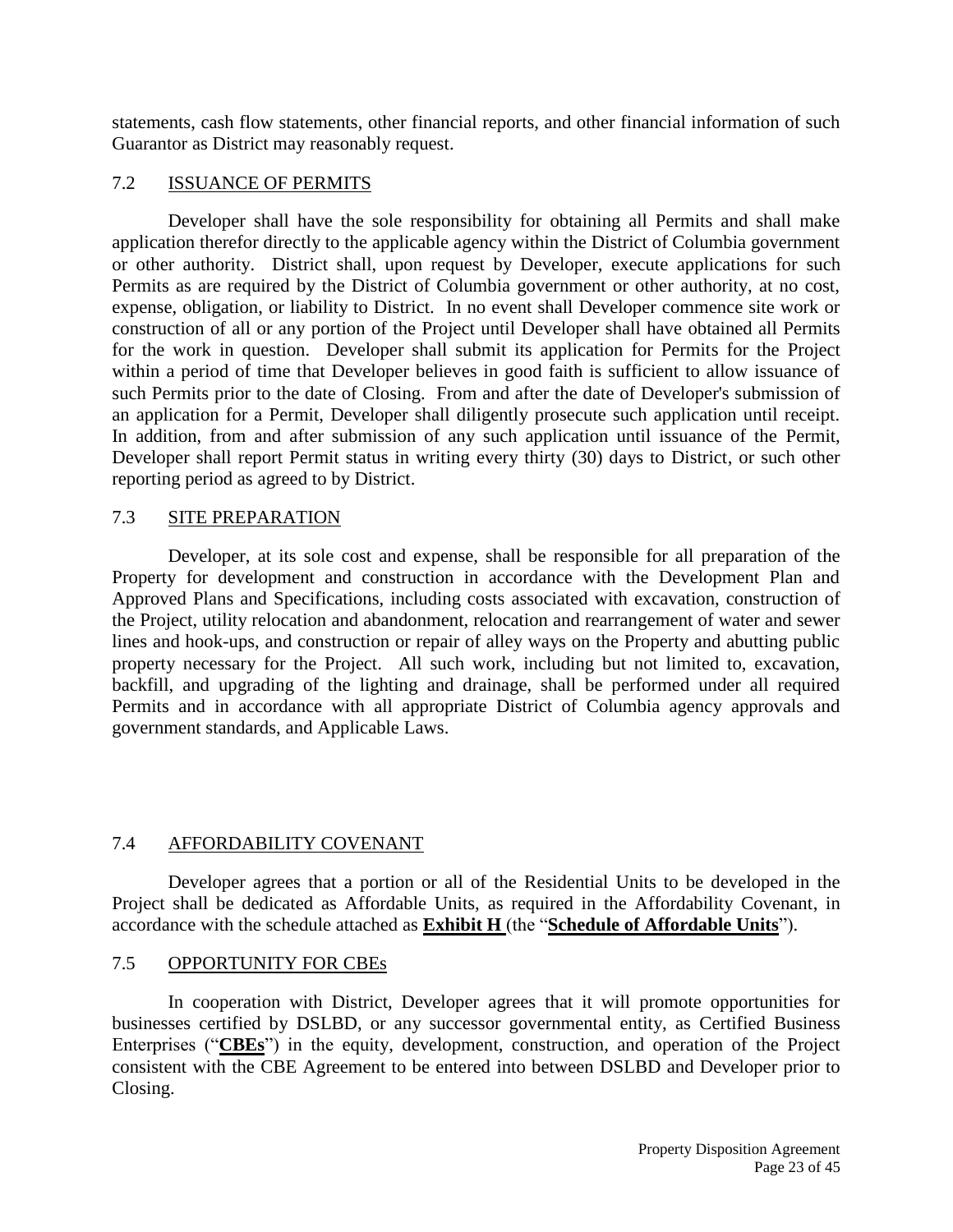#### 7.6 EMPLOYMENT OF DISTRICT RESIDENTS; FIRST SOURCE AGREEMENT

Pursuant to Mayor's Order 83-265, DC Law 5-93, as amended, and DC Law 14-24, Developer recognizes that one of the primary goals of the District of Columbia government is the creation of job opportunities for District of Columbia residents. Accordingly, Developer agrees to enter into a First Source Agreement, prior to Closing, with DOES that shall, among other things, require the Developer to: (i) use diligent efforts to hire and use diligent efforts to require its architects, engineers, consultants, contractors, and subcontractors to hire at least fifty one percent (51%) District of Columbia residents for all new jobs created by the Project, all in accordance with such First Source Employment Agreement and (ii) use diligent efforts to ensure that at least fifty one percent (51%) of apprentices and trainees employed are residents of the District of Columbia and are registered in apprenticeship programs approved by the D.C. Apprenticeship Council.

#### 7.7 GREEN BUILDING REQUIREMENTS

Developer hereby acknowledges that the Project may be subject to the provisions of the Green Building Requirements described in Chapter 14A of Title VI of the D.C. Official Code, 2001 Ed., §6-1451.01 *et seq*. (2008 Supp.) (the "**Green Building Requirements**"). Under the Green Building Requirements, a residential project with 10,000 square feet of gross floor area or more, including a project with multiple buildings that are part of one development scheme, may be required to submit a Green Communities Self Certification Check List and verification of meeting Green Communities requirements for energy efficiency to the Department of Consumer and Regulatory Affairs as part of the application for a certificate of occupancy.

#### **ARTICLE 8 DEFAULTS AND REMEDIES**

#### 8.1 DEFAULT

8.1.1 Default by Developer. It shall be deemed a default by Developer if Developer fails to perform any obligation or requirement under this Agreement or fails to comply with any term or provision of this Agreement and such default remains uncured for thirty (30) days after receipt of written notice of such failure from District (except no notice shall be necessary nor shall any cure period apply to Developer's obligation to close on its acquisition of the Property, time being of the essence) (any such uncured default, a "**Developer Default**"). Notwithstanding the foregoing, if a default does not involve the payment of money and cannot reasonably be cured within thirty (30) days, Developer shall have such additional time as is reasonably necessary, not to exceed an additional forty-five (45) days, to cure such default; provided, however, Developer must commence the cure within the initial thirty (30) day period and diligently pursue completion of such cure thereafter. Notwithstanding the foregoing, in the event of a pre-Closing default, the cure periods provided herein shall not delay the Closing Date and shall terminate on the Closing Date.

8.1.2 Default by District. Except for Article 4, it shall be deemed a default by District if District fails to perform any obligation or requirement under this Agreement or fails to comply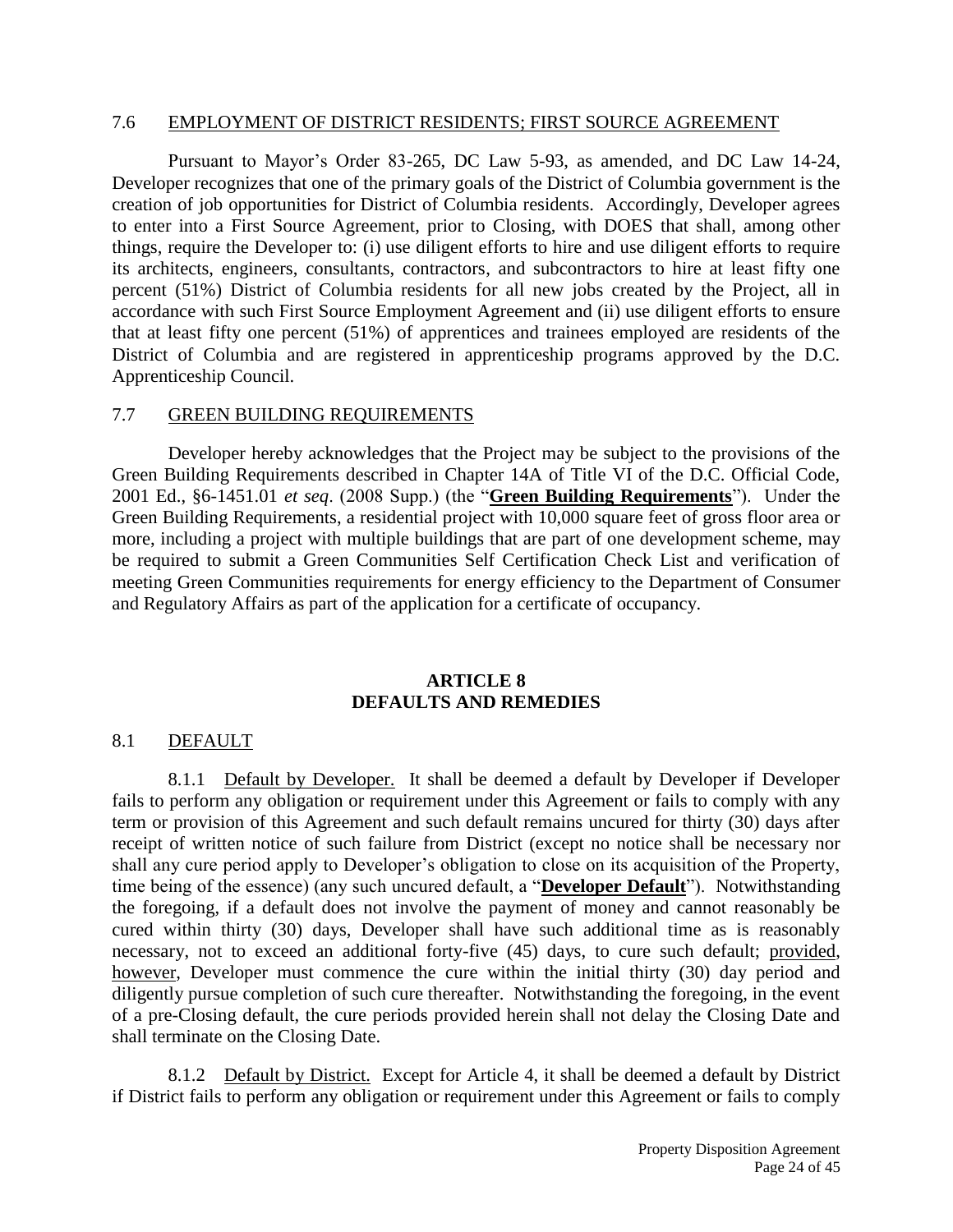with any term or provision of this Agreement and such default remains uncured for thirty (30) days after receipt of written notice of such failure from Developer (any such uncured default, a "**District Default**"). Notwithstanding the foregoing, if a default cannot reasonably be cured within thirty (30) days, District shall have such additional time as is reasonably necessary, not to exceed an additional forty-five (45) days, to cure such default; provided, however, District must commence the cure within the initial thirty (30) day period and diligently pursue completion of such cure thereafter. Notwithstanding the foregoing, in the event of a pre-Closing default, the cure periods provided herein shall not delay the Closing Date and shall terminate on the Closing Date. The District shall not be deemed in default for any act or omission related to any obligation under Article 4.

## 8.2 DISTRICT REMEDIES IN THE EVENT OF DEVELOPER DEFAULT

In the event of a Developer Default, District may elect to pursue any of the following remedies, all of which are cumulative:

- (a) District may terminate this Agreement and retain the Initial Deposit as liquidated damages (District shall be entitled to keep any Cash Deposit and any accrued interest thereon or draw on the Deposit Letter of Credit in its full amount);
- (b) District may draw on the Performance Bond, in an amount to be determined by District, in its sole discretion, up to the full amount of the Performance Bond;
- (c) District may pursue specific performance of Developer's obligations hereunder;
- (d) District may re-enter the Property in accordance with the covenants contained in Developer's Deed to the Property; and
- (e) District may pursue any and all other remedies available at law and in equity, including without limitation, injunctive relief.

In the event that District elects to terminate this Agreement, Parties shall be released from any further liability or obligation hereunder, except those that expressly survive termination of this Agreement. Upon such termination, all plans and specifications with regard to the development and construction of the Project, including, without limitation, the Project Drawings produced to date and any Permits obtained, shall be automatically assigned to District free and clear of all liens and claims for payment.

# 8.3 DEVELOPER REMEDIES IN THE EVENT OF DISTRICT DEFAULT

In the event of a District Default, Developer may (i) terminate this Agreement whereupon District will release the Initial Deposit to Developer and the Parties shall be released from any further liability or obligation hereunder except those that expressly survive termination of this Agreement, or (ii) seek specific performance of the Agreement.

# 8.4 NO WAIVER BY DELAY; WAIVER

Notwithstanding anything to the contrary contained herein, any delay by any Party in instituting or prosecuting any actions or proceedings with respect to a default by the other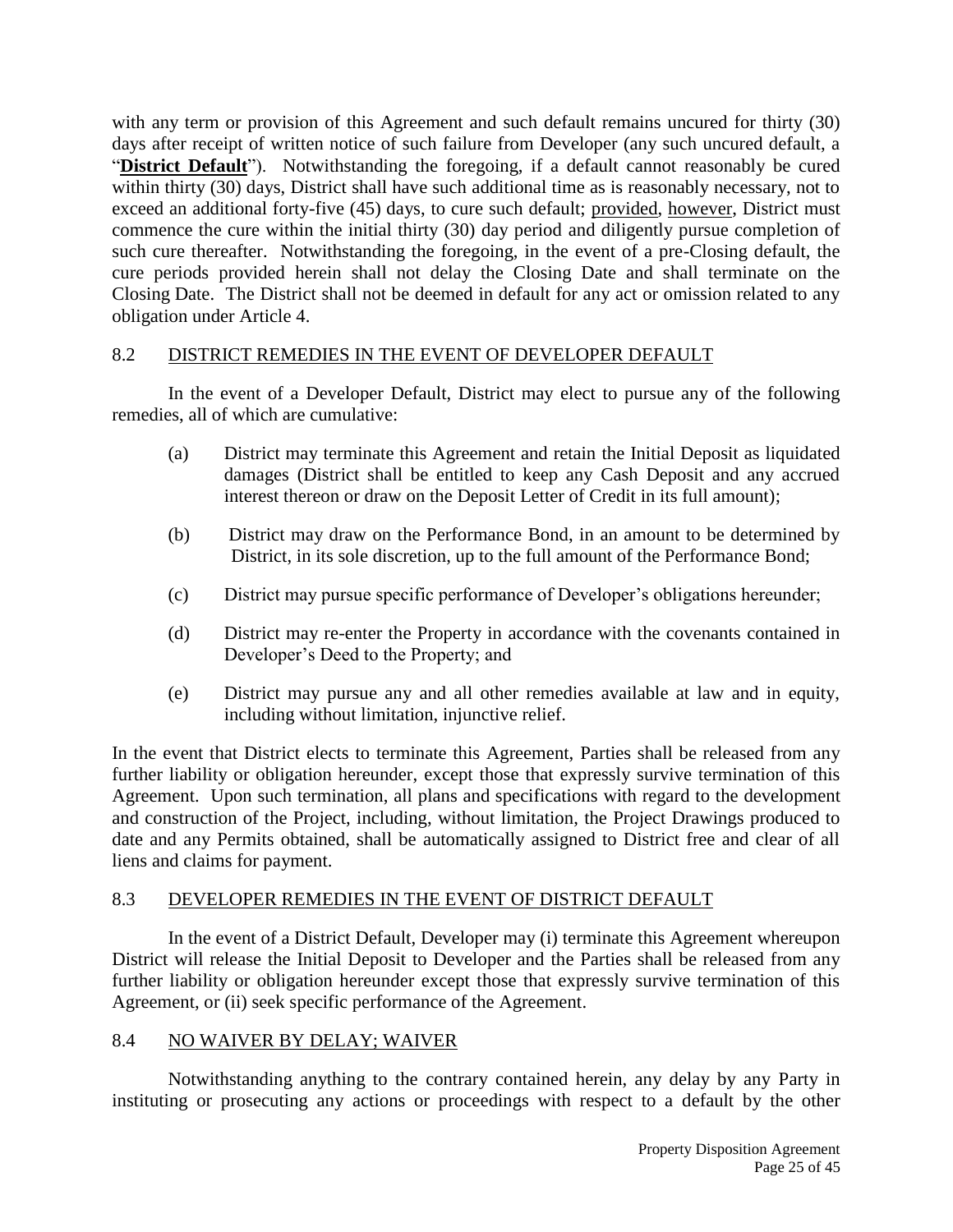hereunder or otherwise asserting its rights or pursuing its remedies under this Article, shall not operate as a waiver of such rights or to deprive such Party of or limit such rights in any way (it being the intent of this provision that neither Party shall be constrained by waiver, laches, or otherwise in the exercise of such remedies). Any waiver by either Party hereto must be made in writing. Any waiver in fact made with respect to any specific default under this Section shall not be considered or treated as a waiver with respect to any other defaults or with respect to the particular default except to the extent specifically waived in writing.

#### 8.5 RIGHTS AND REMEDIES

The rights and remedies of the Parties set forth in this Article are the sole and exclusive remedies of the Parties for a default hereunder prior to the Closing. Developer shall have no right to seek any monetary damages from District.

## **ARTICLE 9 ASSIGNMENT AND TRANSFER**

#### 9.1 ASSIGNMENT

Developer represents, warrants, covenants, and agrees, for itself and its successors and assigns, that Developer (or any successor in interest thereof) shall not assign its rights under this Agreement, or delegate its obligations under this Agreement, without District's prior written approval, which may be granted or denied in District's sole discretion.

#### 9.2 TRANSFER

In addition to the restrictions contained in the foregoing Section 9.1, neither Developer nor any Member of Developer (including any successors in interest of Developer or its Members) shall cause or suffer to be made any assignment, sale, conveyance or other transfer, or make any contract or agreement to do any of the same, whether directly or indirectly, of any interest in the Developer, without the prior written approval of the District.

#### 9.3 NO UNREASONABLE RESTRAINT

Developer hereby acknowledges and agrees that the restrictions on transfers set forth in this Article do not constitute an unreasonable restraint on Developer's right to transfer or otherwise alienate the Property or its rights under this Agreement. Developer hereby waives any and all claims, challenges, and objections that may exist with respect to the enforceability of such restrictions, including any claim that such restrictions constitute an unreasonable restraint on alienation.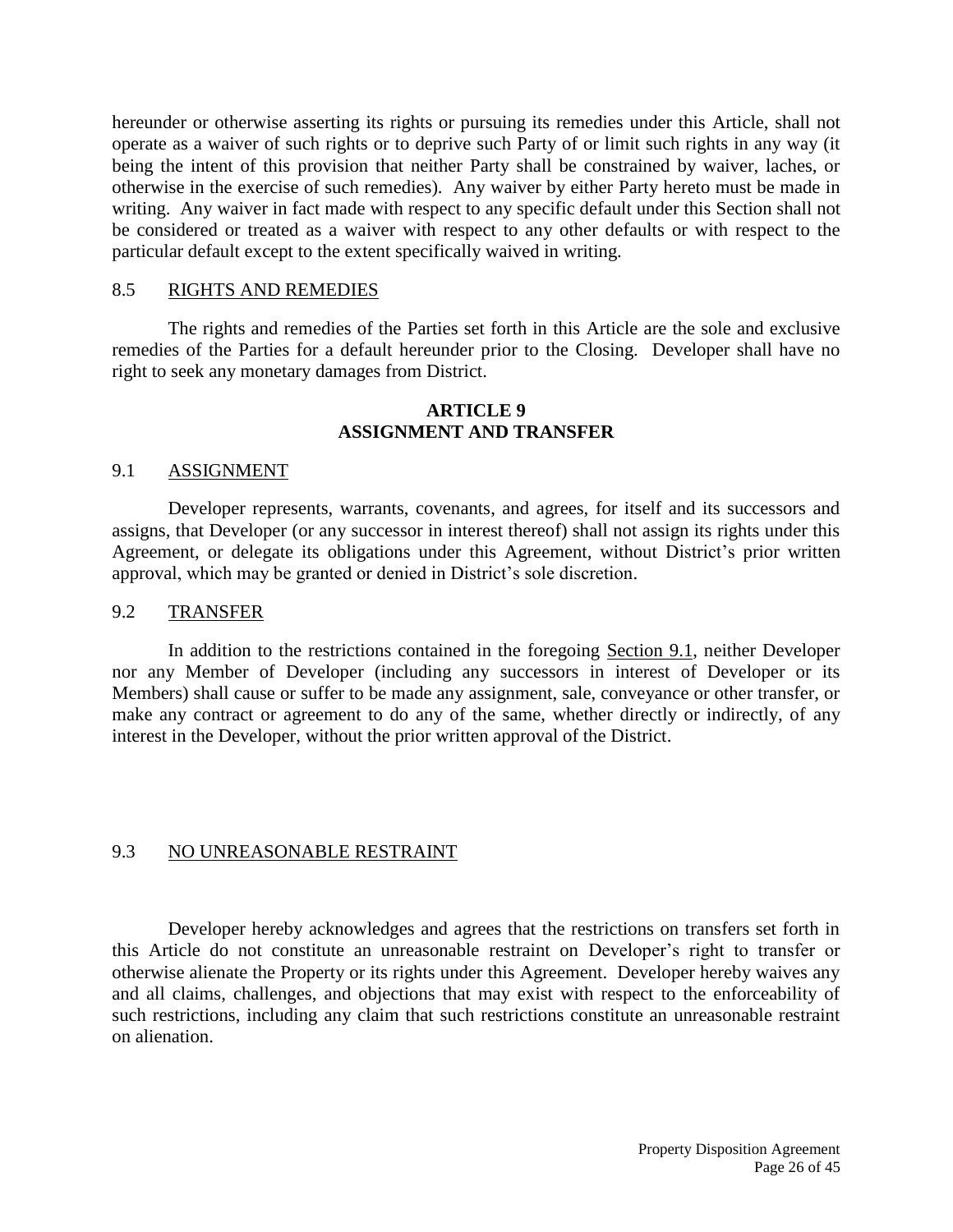#### **ARTICLE 10 INSURANCE OBLIGATIONS; INDEMNIFICATION**

#### 10.1 INSURANCE OBLIGATIONS

10.1.1 Insurance Coverage. At all times after the Effective Date of this Agreement, until such time as all obligations of Developer hereunder have been satisfied or have expired, Developer shall carry and maintain in full force and effect the following insurance policies:

- (a) Builder's Risk Insurance Developer shall maintain builder's risk insurance for the amount of the completed value of the Project (or lesser amount acceptable to District) under a Special Form (Causes of Loss) policy with no co-insurance penalty, including flood risks if the Property is located in a flood zone, insuring the interests of Developer, District and any contractors and subcontractors.
- (b) Automobile Liability and Commercial General Liability Insurance Developer shall maintain and/or cause its contractor to maintain automobile liability insurance and commercial general liability insurance policies written so that each have a combined single limit of liability for bodily injury and property damage of not less than three million dollars (\$3,000,000.00) per occurrence, of which at least one million dollars (\$1,000,000.00) must be maintained as primary coverage, and of which the balance may be maintained as umbrella coverage; provided, however, that the foregoing statement as to the amount of insurance Developer is required to carry shall not be construed as any limitation on Developer's liability under this Agreement. The foregoing limits may be increased by District from time to time, in its reasonable discretion.
- (c) Workers' Compensation Insurance Developer shall maintain and cause its general contractor and any subcontractors to maintain workers' compensation insurance in such amounts as required by Applicable Laws.
- (d) Professional Liability Insurance Developer shall cause its architect and every engineer or other professional who will perform services in connection with the Project to maintain professional liability insurance with limits of not less than one million dollars (\$1,000,000.00) for each occurrence, including coverage for injury or damage arising out of acts or omissions with respect to all design and engineering professional services provided by the architect of record, structural, electrical and mechanical engineers with a deductible acceptable to District.
- (d) Contractor's Pollution Legal Liability Insurance Developer shall not remove, store, transport, or dispose of demolition debris, hazardous waste or contaminated soil, without first obtaining (or causing its contractor to obtain) a Contractor's Pollution Legal Liability Insurance Policy covering Developer's liability during such activities. The policy shall include such coverage for bodily injury, personal injury, loss of, damage to, or loss of use of property, directly or indirectly arising out of the discharge, dispersal, release or escape of smoke, vapors, soot, fumes, acids, alkalis, toxic chemicals, liquid or gas, waste materials, or other irritants,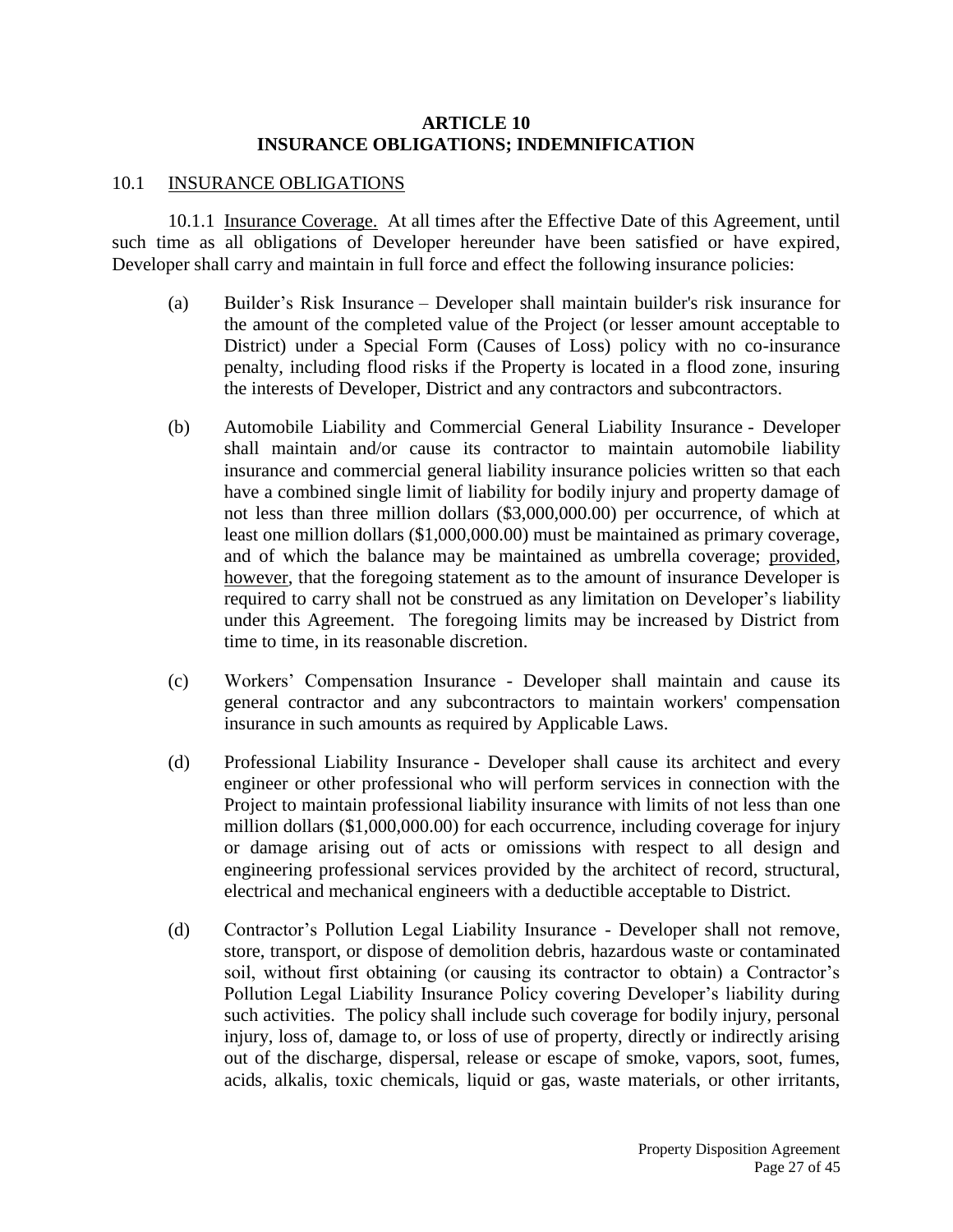contaminants, or pollutants into or upon the land, the atmosphere, or any water course or body of water, whether it be gradual or sudden and accidental.

10.1.2. General Policy Requirements. Developer shall name District as an additional insured under all policies of liability insurance identified above. Any deductibles with respect to the foregoing insurance policies shall be commercially reasonable. All such policies shall include a waiver of subrogation endorsement. All insurance policies required pursuant to this Section 10.1 shall be written as primary policies, not contributing with or in excess of any coverage that District may carry. Such insurance shall be obtained through a recognized insurance company licensed to do business in the District of Columbia and rated by A.M. BEST as an A-X or above. Prior to any entry onto the Property at any time pursuant to this Agreement, Developer shall furnish to District certificates of insurance (or copies of the policies if requested by District) together with satisfactory evidence of payment of premiums for such policies. The policies shall contain an agreement by the insurer notifying District in writing, by certified U.S. Mail, return receipt requested, not less than thirty (30) days before any material change, reduction in coverage, cancellation, including cancellation for nonpayment of premium, or other termination thereof or change therein.

#### 10.2 INDEMNIFICATION

Developer shall indemnify, defend, and hold harmless District and the District Parties from and against any and all losses, costs, claims, damages, liabilities, and causes of action (including reasonable attorneys' fees and court costs) arising out of death of or injury to any person or damage to any property occurring on or adjacent to the Property and directly or indirectly caused by any acts done thereon or any acts or omissions of Developer, its Members, agents, employees, or contractors; provided, however, that the foregoing indemnity shall not apply to any losses, costs, claims, damages, liabilities, and causes of action (including reasonable attorneys' fees and court costs) due to the gross negligence or willful misconduct of District. The obligations of Developer under this Section shall survive Closing or the earlier termination of this Agreement.

#### **ARTICLE 11 NOTICES**

#### 11.1 TO DISTRICT

Any notices given under this Agreement shall be in writing and delivered by certified mail (return receipt requested, postage pre-paid), by hand, or by reputable private overnight commercial courier service, to District at the following addresses:

> District of Columbia Department of Housing and Community Development Property Acquisition and Disposition Division 1800 Martin Luther King Avenue, SE Washington, D.C. 20020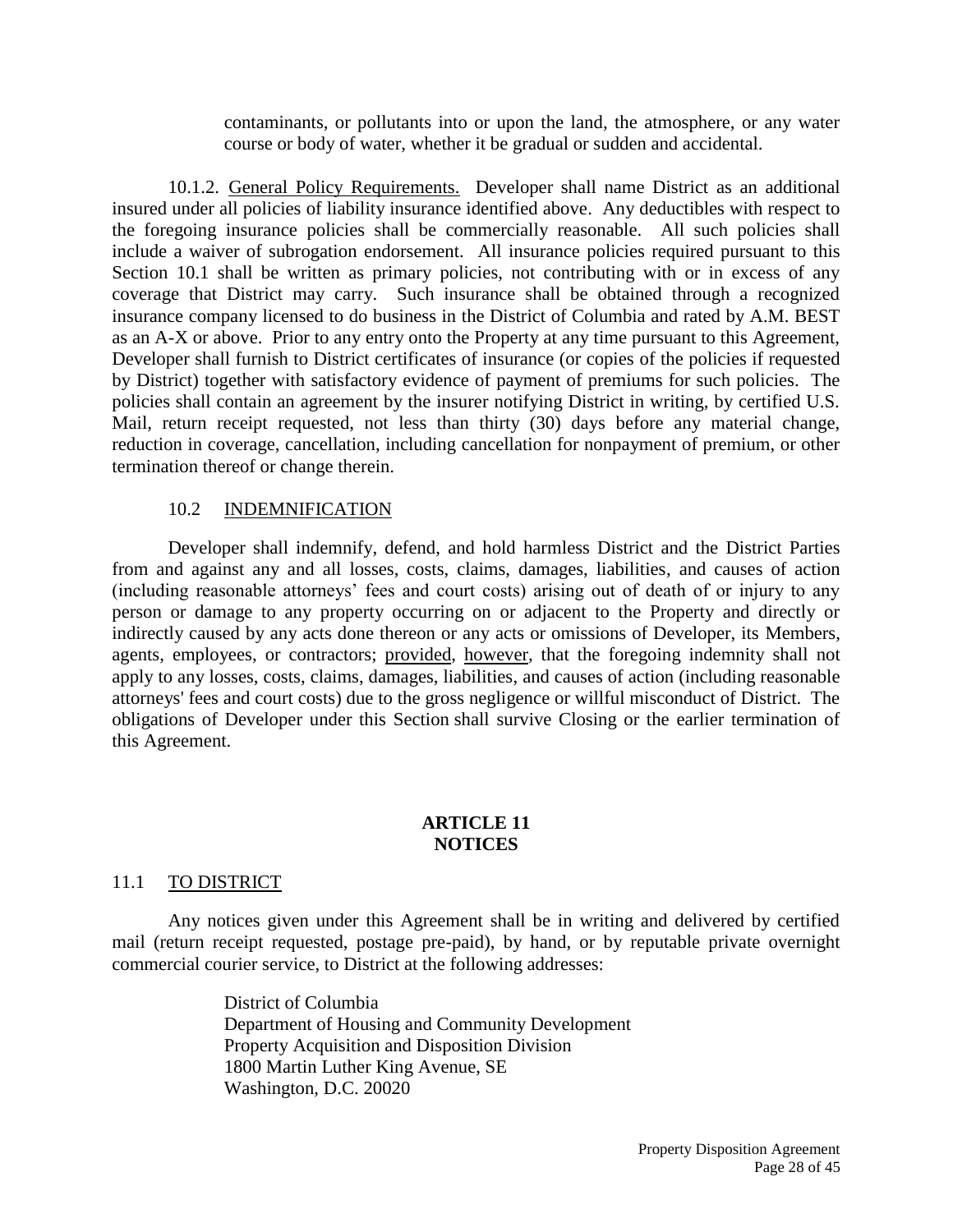Attention: Thomas Stanback, Manager

With a copy to:

District of Columbia Department of Housing and Community Development Office of the General Counsel 1800 Martin Luther King Avenue, SE Washington, D.C. 20020 Attention: General Counsel

#### 11.2 TO DEVELOPER

Any notices given under this Agreement shall be in writing and delivered by certified mail (return receipt requested, postage pre-paid), by hand, or by reputable private overnight commercial courier service, to Developer at the following addresses:

> \_\_\_\_\_\_\_\_\_\_\_\_\_\_\_\_\_\_\_\_\_\_\_\_ \_\_\_\_\_\_\_\_\_\_\_\_\_\_\_\_\_\_\_\_\_\_\_\_ \_\_\_\_\_\_\_\_\_\_\_\_\_\_\_\_\_\_\_\_\_\_\_\_

Notices served upon Developer or District in the manner aforesaid shall be deemed to have been received for all purposes hereunder at the time such notice shall have been: (i) if hand delivered to a Party, upon confirmation that the notice has been received and signed for; (ii) if given by overnight courier service, on the next Business Day after the notice is deposited with the overnight courier service; or (iii) if given by certified mail, return receipt requested, postage pre-paid, on the date of actual delivery or refusal thereof. If notice is tendered under the terms of this Agreement and is refused by the intended recipient of the notice, the notice shall nonetheless be considered to have been received and shall be effective as of the date provided in this Agreement.

#### **ARTICLE 12 MISCELLANEOUS**

#### 12.1 PARTY IN POSITION OF SURETY WITH RESPECT TO OBLIGATIONS

Developer, for itself and its successors and assigns and for all other Persons who are or who shall become, whether by express or implied assumption or otherwise, liable upon or subject to any obligation or burden under the Agreement, hereby waives, to the fullest extent permitted by law and equity, any and all claims or defenses otherwise available on the grounds of its being or having become a Person in the position of surety, whether real, personal, or otherwise or whether by agreement or operation of law, including, without limitation any and all claims and defenses based upon extension of time, indulgence or modification of this Agreement.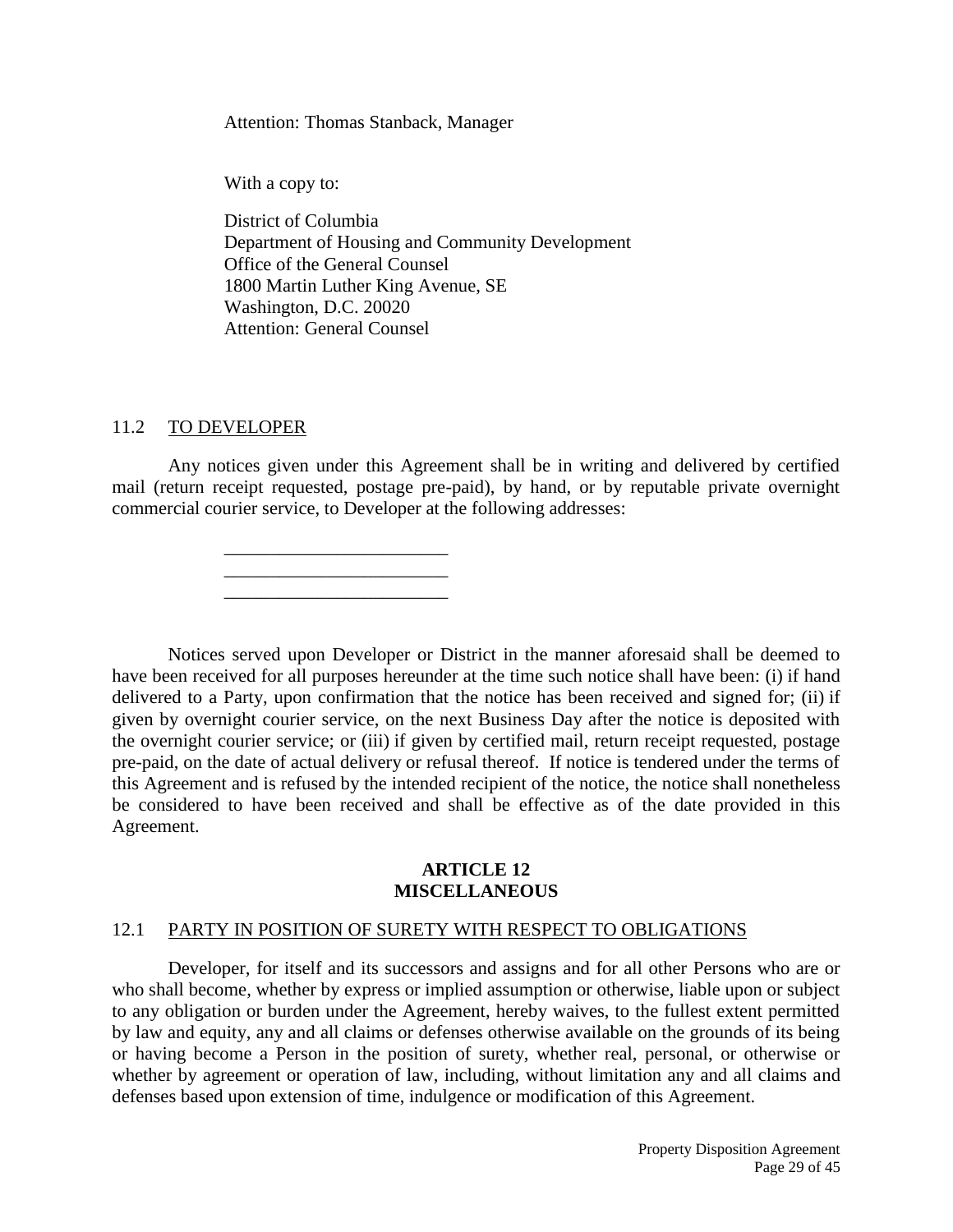#### 12.2 FORCE MAJEURE

Neither District nor Developer, as the case may be, nor any successor-in-interest, shall be considered in default under this Agreement with respect to their respective obligations to prepare the Property for development, or convey the Property, in the event of forced delay in the performance of such obligations due to Force Majeure. It is the purpose and intent of this provision that in the event of the occurrence of any such Force Majeure event, the time or times for performance of the obligations of District or of Developer shall be extended for the period of the Force Majeure; provided, however that: (a) the Party seeking the benefit of this Section 12.2 shall have first notified, within ten (10) days after it becomes aware of the beginning of any such Force Majeure event, the other Party thereof in writing of the cause or causes thereof, with supporting documentation, and requested an extension for the period of the forced delay; (b) in the case of a delay in obtaining Permits, Developer must have filed complete applications for such Permits by the dates set forth in Article IV and hired an expediter reasonably acceptable to District to monitor and expedite the Permit process; and (c) the Party seeking the delay must take commercially reasonable actions to minimize the delay. If either Party requests any extension on the date of completion of any obligation hereunder due to Force Majeure, it shall be the responsibility of such Party to reasonably demonstrate that the delay was caused specifically by a delay of a critical path item of such obligation. Force Majeure delays shall not delay the Closing Date and shall not apply to any obligation to pay money, except as otherwise provided herein.

#### 12.3 CONFLICT OF INTERESTS; REPRESENTATIVES NOT INDIVIDUALLY LIABLE

No official or employee of District shall participate in any decision relating to this Agreement which affects his or her personal interests or engage in any conduct or activity which may interfere with the official's or employee's full and proper discharge of his or her duties in the review, evaluation, award, implementation, monitoring and performance of contracts hereunder. No District employee, or any member of his or her immediate household, may acquire an interest in or operate any business or commercial enterprise which is in any way related, directly or indirectly, to the employee's official duties, or which might otherwise be involved in an official action taken or recommended by the employee, or which is in any way related to matters over which the employee could wield any influence, official or otherwise.

No official or employee of District shall be personally liable to Developer or any successor-in-interest in the event of any default or breach by District or for any amount which may become due to Developer or such successor-in-interest or on any obligations hereunder.

#### 12.4 SURVIVAL; PROVISIONS NOT MERGED WITH DEED

Unless expressly stated otherwise herein, the provisions of this Agreement are intended to and shall merge with the Deed transferring title to the Property from District to Developer.

#### 12.5 TITLES OF ARTICLES AND SECTIONS

Titles and captions of the several parts, articles, and sections of this Agreement are inserted for convenient reference only and shall be disregarded in construing or interpreting the provisions herein.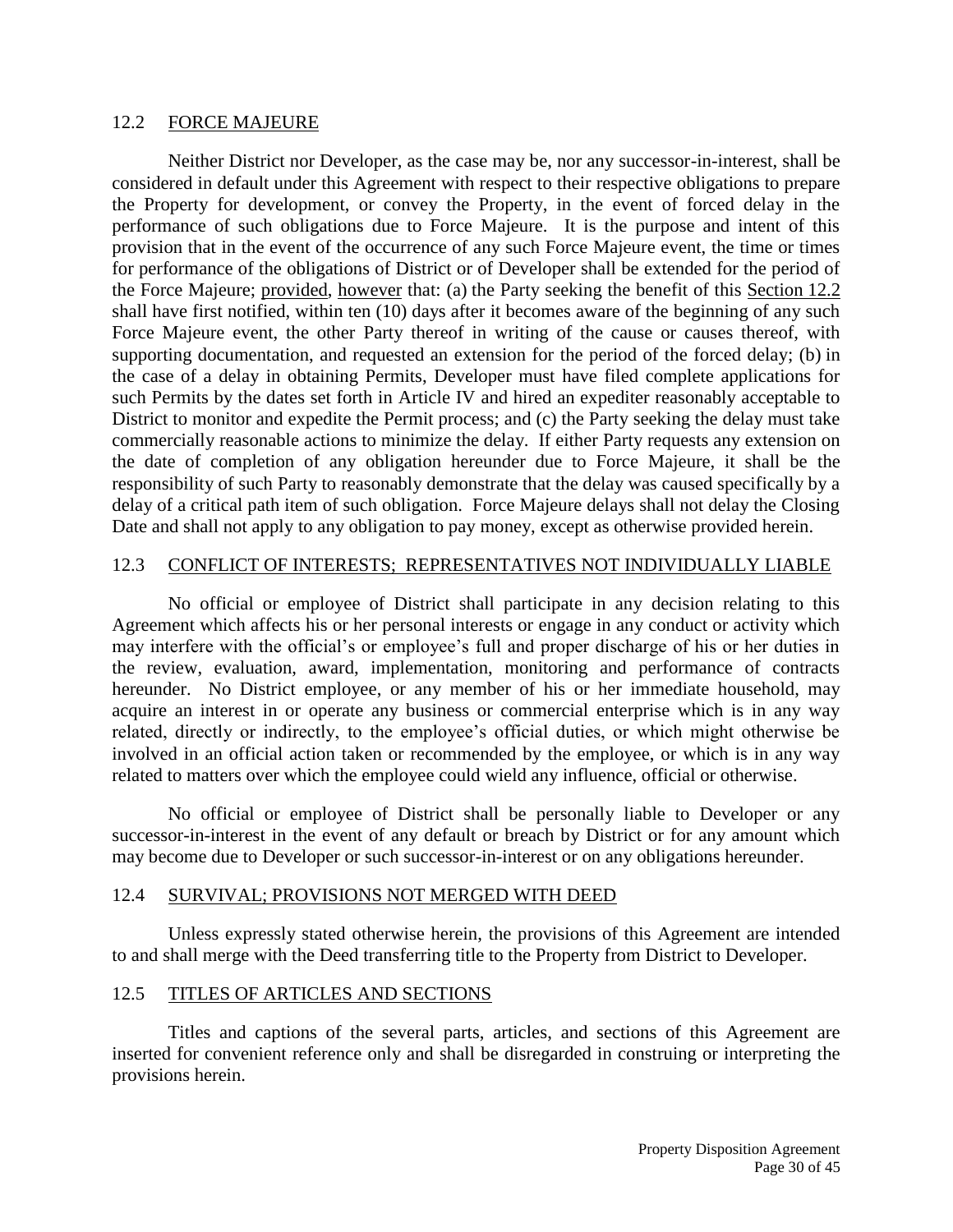#### 12.6 SINGULAR AND PLURAL USAGE; GENDER

Whenever the sense of this Agreement so requires, the use herein of the singular number shall be deemed to include the plural; the masculine gender shall be deemed to include the feminine or neuter gender; and the neuter gender shall be deemed to include the masculine or feminine gender.

#### 12.7 LAW APPLICABLE; FORUM FOR DISPUTES

This Agreement shall be governed by, interpreted under, construed, and enforced in accordance with the laws of the District of Columbia, without reference to the conflicts of laws provisions thereof. District and Developer irrevocably submit to the jurisdiction of (a) the courts of the District of Columbia and (b) the United States District Court for the District of Columbia for the purposes of any suit, action, or other proceeding arising out of this Agreement or any transaction contemplated hereby. District and Developer irrevocably and unconditionally waive any objection to the laying of venue of any action, suit, or proceeding arising out of this Agreement or the transactions contemplated hereby in (a) the courts of the District of Columbia and (b) the United States District Court for the District of Columbia, and hereby further waive and agree not to plead or claim in any such court that any such action, suit, or proceeding brought in any such court has been brought in an inconvenient forum.

## 12.8 ENTIRE AGREEMENT; RECITALS; EXHIBITS

This Agreement constitutes the entire agreement and understanding between the Parties and supersedes all prior agreements and understandings related to the subject matter hereof. The Recitals of this Agreement are incorporated herein by this reference and are made a substantive part of the agreements between the Parties. All Exhibits are incorporated herein by reference, whether or not so stated. In the event of any conflict between the Exhibits and this Agreement, this Agreement shall control.

#### 12.9 COUNTERPARTS

This Agreement may be executed in any number of counterparts with the same effect as if the signatures on each counterpart were upon a single instrument. All counterparts, taken together, shall constitute the Agreement. Signatures delivered by facsimile, Portable Document Format ("PDF"), Tagged Image File Format ("TIF") or other similar image file format shall be sufficient to bind the applicable party.

#### 12.10 TIME OF PERFORMANCE

All dates for performance (including cure) shall expire at 6:00 p.m. (Eastern Time) on the performance or cure date. A performance date which falls on a Saturday, Sunday, or District holiday is automatically extended to the next Business Day.

#### 12.11 SUCCESSORS AND ASSIGNS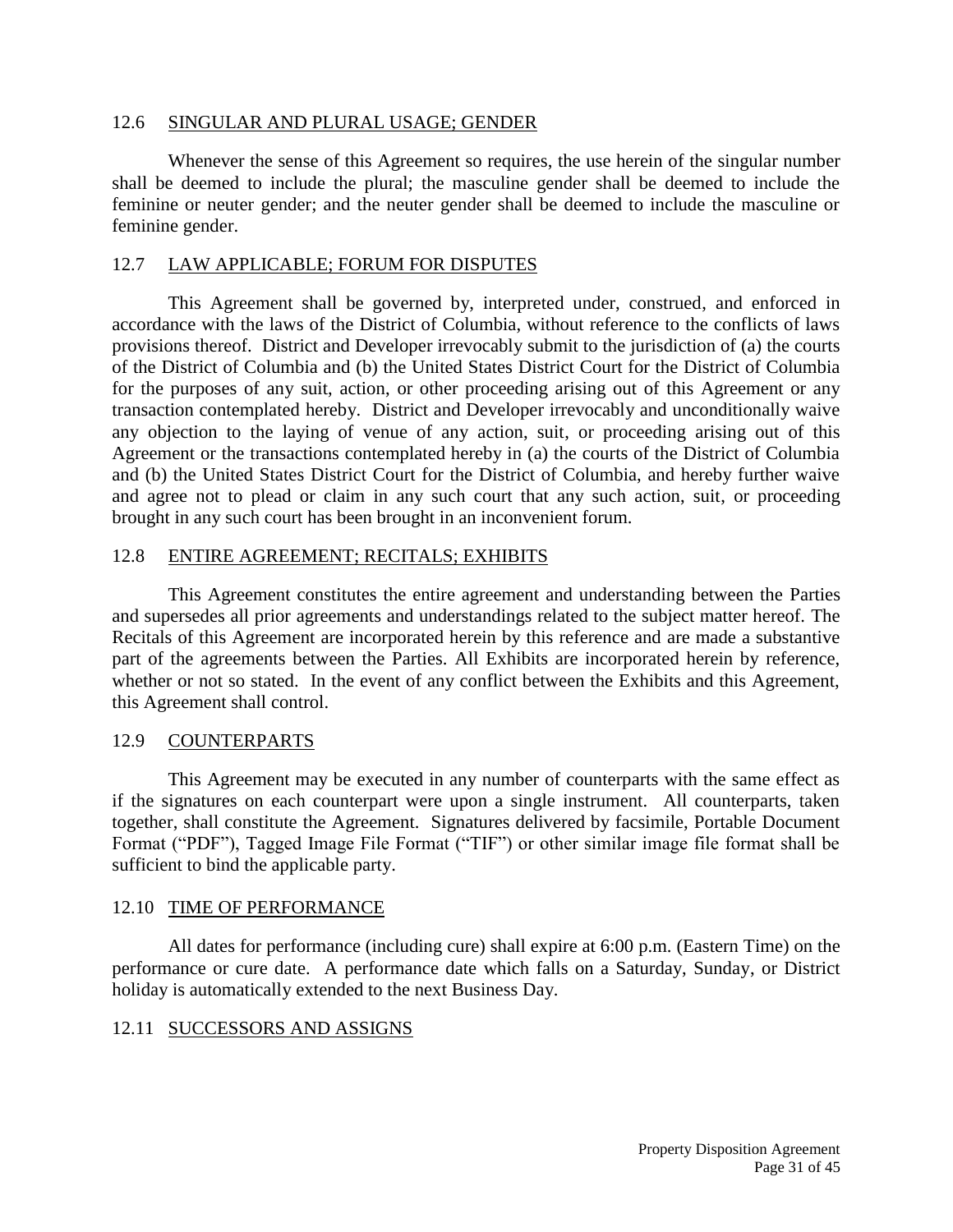This Agreement shall be binding upon and shall inure to the benefit of, the successors and assigns of District and Developer, and where the term "Developer" or "District" is used in this Agreement; it shall mean and include their respective successors and assigns.

#### 12.12 THIRD PARTY BENEFICIARY

No Person shall be a third party beneficiary of this Agreement.

## 12.13 WAIVER OF JURY TRIAL

TO THE EXTENT PERMITTED BY LAW, ALL PARTIES HERETO WAIVE THE RIGHT TO TRIAL BY JURY IN CONNECTION WITH ANY LITIGATION ARISING IN RESPECT OF THIS AGREEMENT OR THE TRANSACTIONS CONTEMPLATED HEREBY.

## 12.14 FURTHER ASSURANCES

Each Party agrees to execute and deliver to the other Party such additional documents and instruments as the other Party reasonably may request in order to fully carry out the purposes and intent of this Agreement.

## 12.15 MODIFICATIONS AND AMENDMENTS

None of the terms or provisions of this Agreement may be changed, waived, modified, or removed except by an instrument in writing executed by the Party or Parties against which enforcement of the change, waiver, modification, or removal is asserted. None of the terms or provisions of this Agreement shall be deemed to have been abrogated or waived by reason of any failure or refusal to enforce the same.

# 12.16 ANTI-DEFICIENCY LIMITATION; AUTHORITY

12.16.1 Though no financial obligations on the part of District are anticipated, Developer acknowledges that District is not authorized to make any obligation in advance or in the absence of lawfully available appropriations and that District's authority to make such obligations is and shall remain subject to the provisions of (i) the federal Anti-Deficiency Act, 31 U.S.C. §§ 1341, 1342, 1349, 1350, 1351; (ii) D.C. Official Code Section 47-105; (iii) the District of Columbia Anti-Deficiency Act, D.C. Official Code §§ 47-355.01 – 355.08, as the foregoing statutes may be amended from time to time; and (iv) Section 446 of the District of Columbia Home Rule Act.

12.16.2 Developer acknowledges and agrees that any unauthorized act by District is void. It is Developer's obligation to accurately ascertain the extent of District's authority.

# 12.17 SEVERABILITY

If any provision of this Agreement is held to be illegal, invalid, or unenforceable under present or future Applicable Laws, such provisions shall be fully severable, this Agreement shall be construed and enforced as if such illegal, invalid, or unenforceable provision had never comprised a part of this Agreement, and the remaining provisions of this Agreement shall remain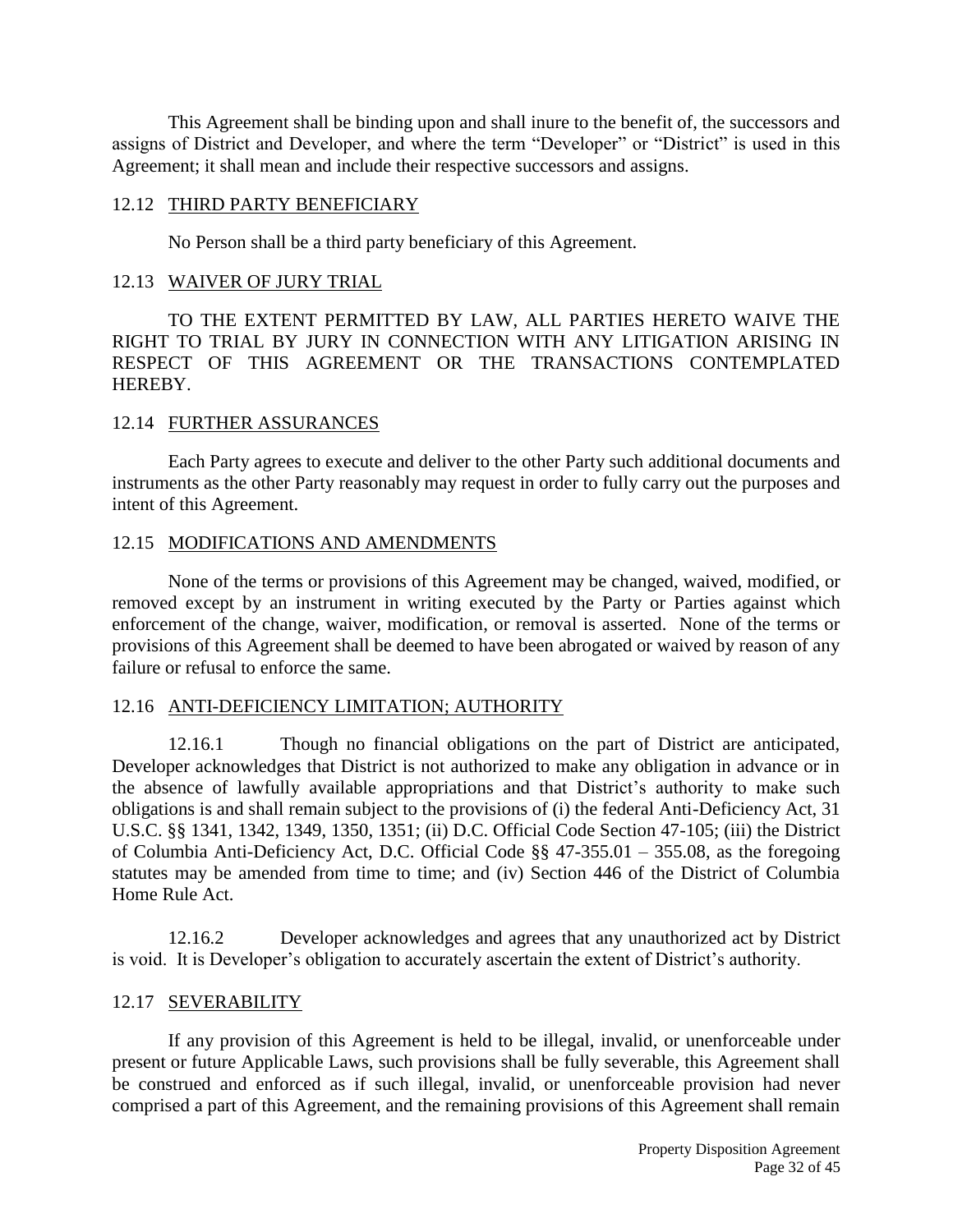in full force and effect and shall not be affected by the illegal, invalid, or unenforceable provision or by its severance from this Agreement. Furthermore, there shall be added automatically as a part of this Agreement a provision as similar in terms to such illegal, invalid, or unenforceable provision as may be possible and be legal, valid, and enforceable.

#### 12.18 TIME OF THE ESSENCE; STANDARD OF PERFORMANCE

Time is of the essence with respect to all matters set forth in this Agreement. For all deadlines set forth in this Agreement, the standard of performance of the Party required to meet such deadlines shall be strict adherence and not reasonable adherence.

#### 12.19 NO PARTNERSHIP

Nothing contained herein shall be deemed or construed by the Parties hereto or any third party as creating the relationship of principal and agent or of partnership or of joint venture between Developer and District.

#### 12.20 EACH PARTY TO BEAR ITS OWN COSTS

Each Party shall bear its own costs and expenses incurred in connection with the negotiation of this Agreement and the performance of such Party's duties and obligations hereunder.

#### **[Remainder of Page Intentionally Blank. Signatures Appear on Following Page.]**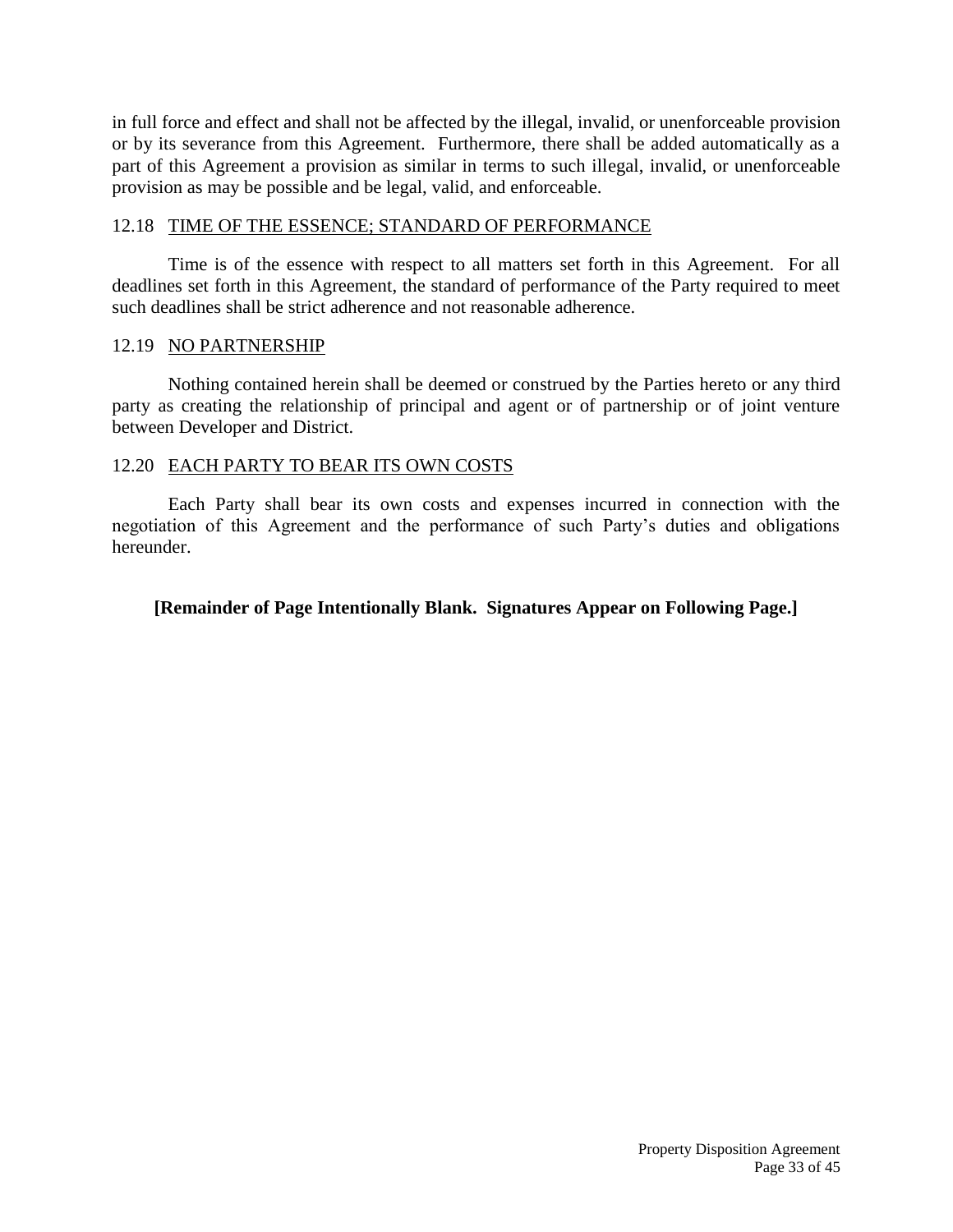**IN WITNESS WHEREOF,** District and Developer have each caused these presents to be signed, acknowledged and delivered in its name by its duly authorized representative.

## **DISTRICT**

Approved for legal sufficiency **DISTRICT OF COLUMBIA,** by and through the District of Columbia Office of **Department** of the Housing and Community Department of the Housing and Community Attorney General Development pursuant to Mayor's Order 2007-209

By:  $\qquad \qquad \qquad$  By: Name: \_\_\_\_\_\_\_\_\_\_\_\_\_\_\_\_\_\_\_\_\_\_\_\_ Name: Michael P. Kelly

Title: Assistant Attorney General Title: Director, Department of Housing and Community Development

# **DEVELOPER**

| D,.<br>് |
|----------|
| Name:    |
| Title:   |

\_\_\_\_\_\_\_\_\_\_\_\_\_\_\_\_\_\_\_\_\_\_\_\_\_\_\_\_\_\_\_\_\_\_

#### **Exhibits:**

- Exhibit A Property Description
- Exhibit B Deed
- Exhibit C Affordability Covenant
- Exhibit D Declaration of Covenants
- Exhibit E Letter of Credit
- Exhibit F Development and Completion Guaranty
- Exhibit G Schedule of Performance
- Exhibit H Schedule of Affordable Units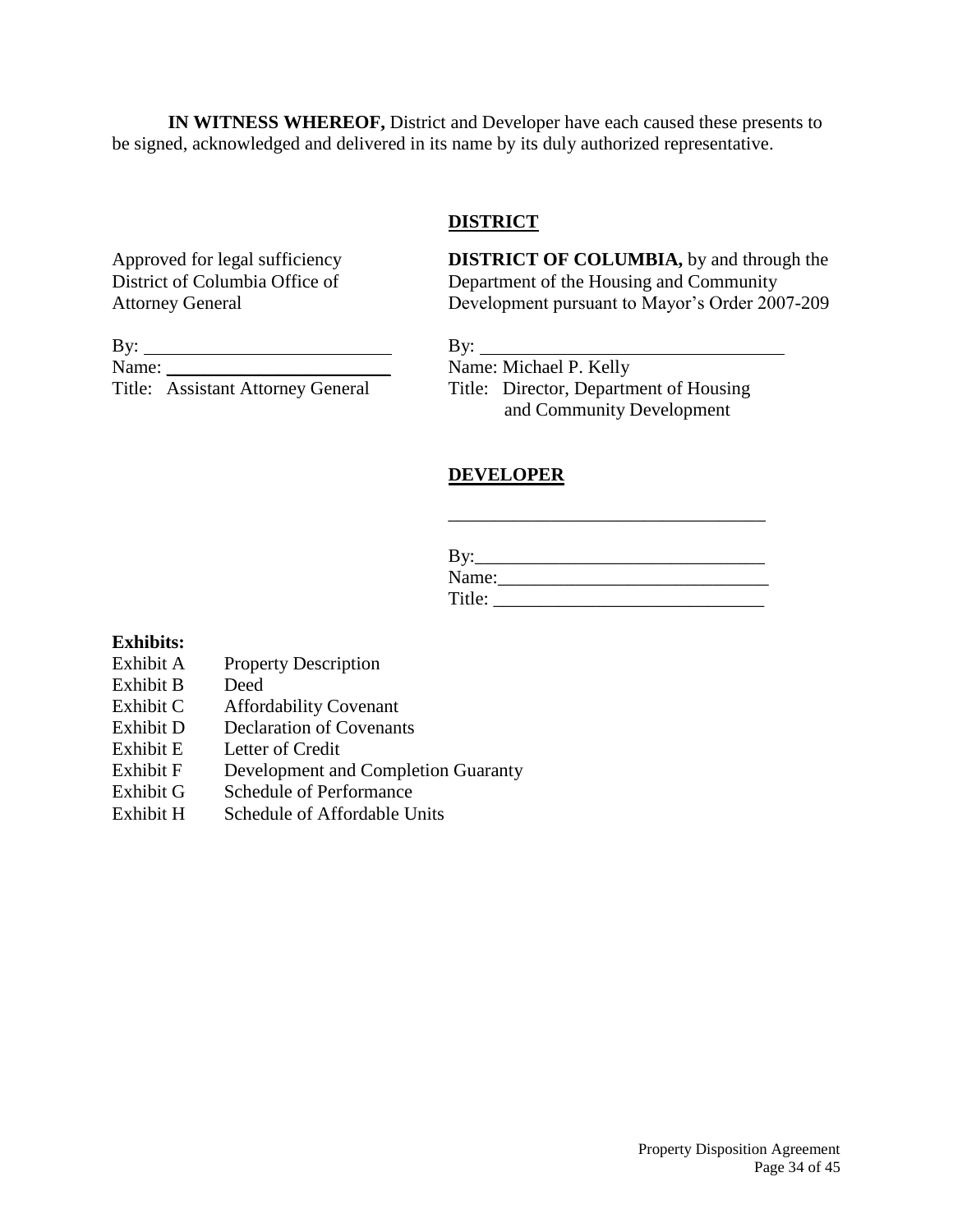# **JOINDER OF GUARANTOR**

For the purpose of evidencing their consent and agreement to be bound to the provisions in this Agreement applicable to the Guarantor, \_\_\_\_\_\_\_\_\_\_\_\_\_\_\_\_\_\_\_\_\_\_\_\_\_\_\_\_hereby executes this Joinder of Guarantor on and as of the date of the Agreement.

| $\gamma$ : |  |
|------------|--|
| Name:      |  |
| Title:     |  |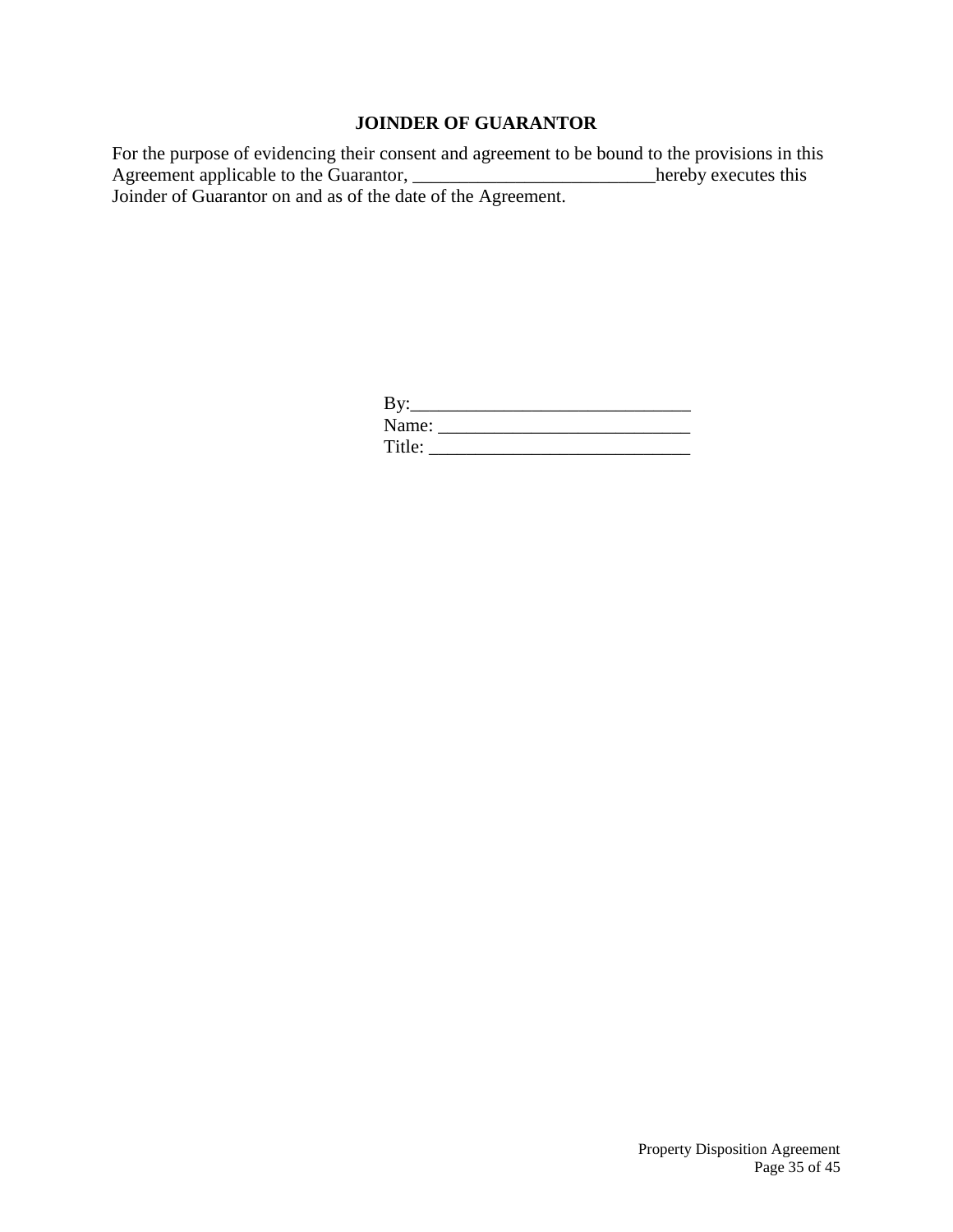# **EXHIBIT A**

# **Property Description**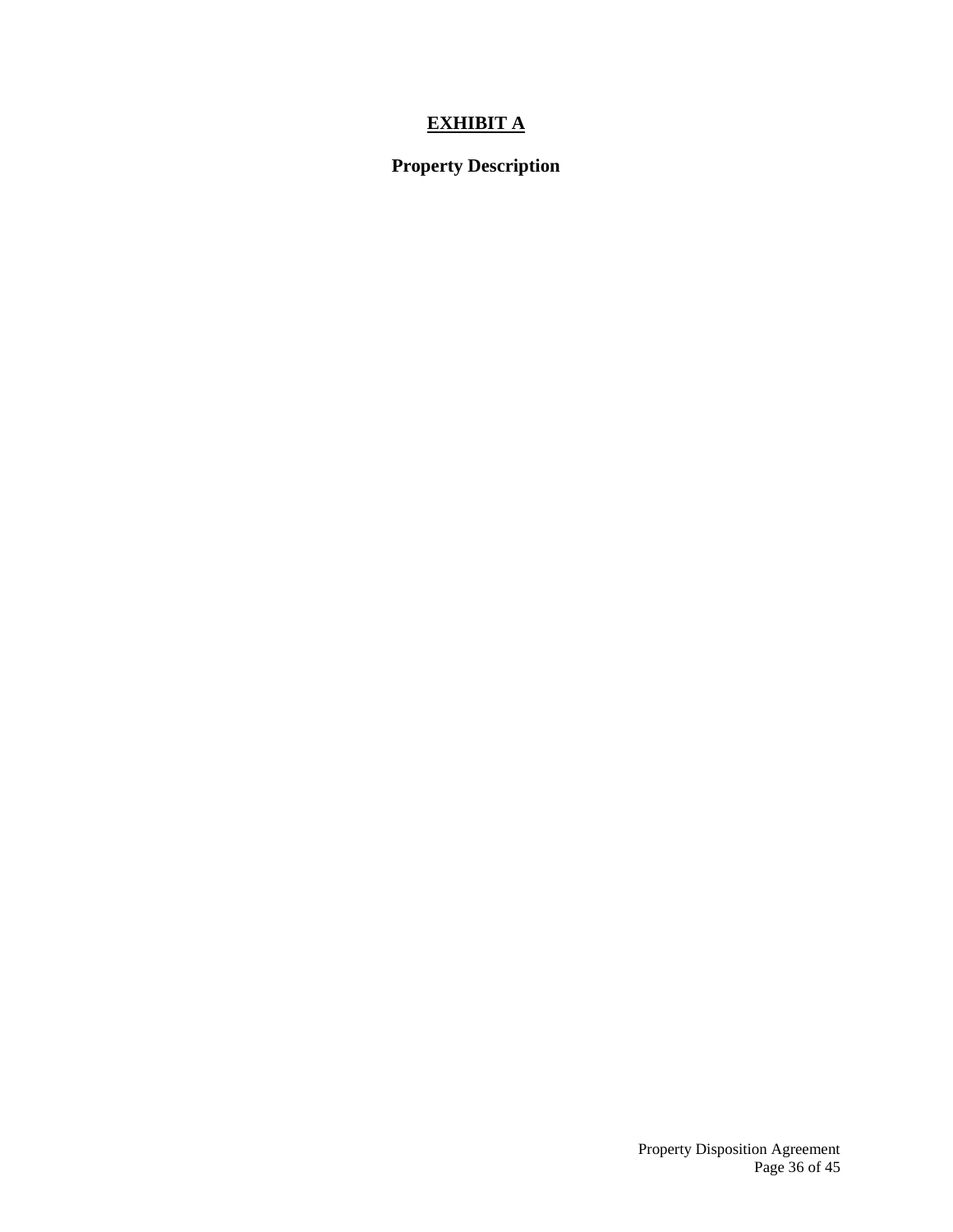# **EXHIBIT B**

[Special Warranty Deed]

Property Disposition Agreement Page 37 of 45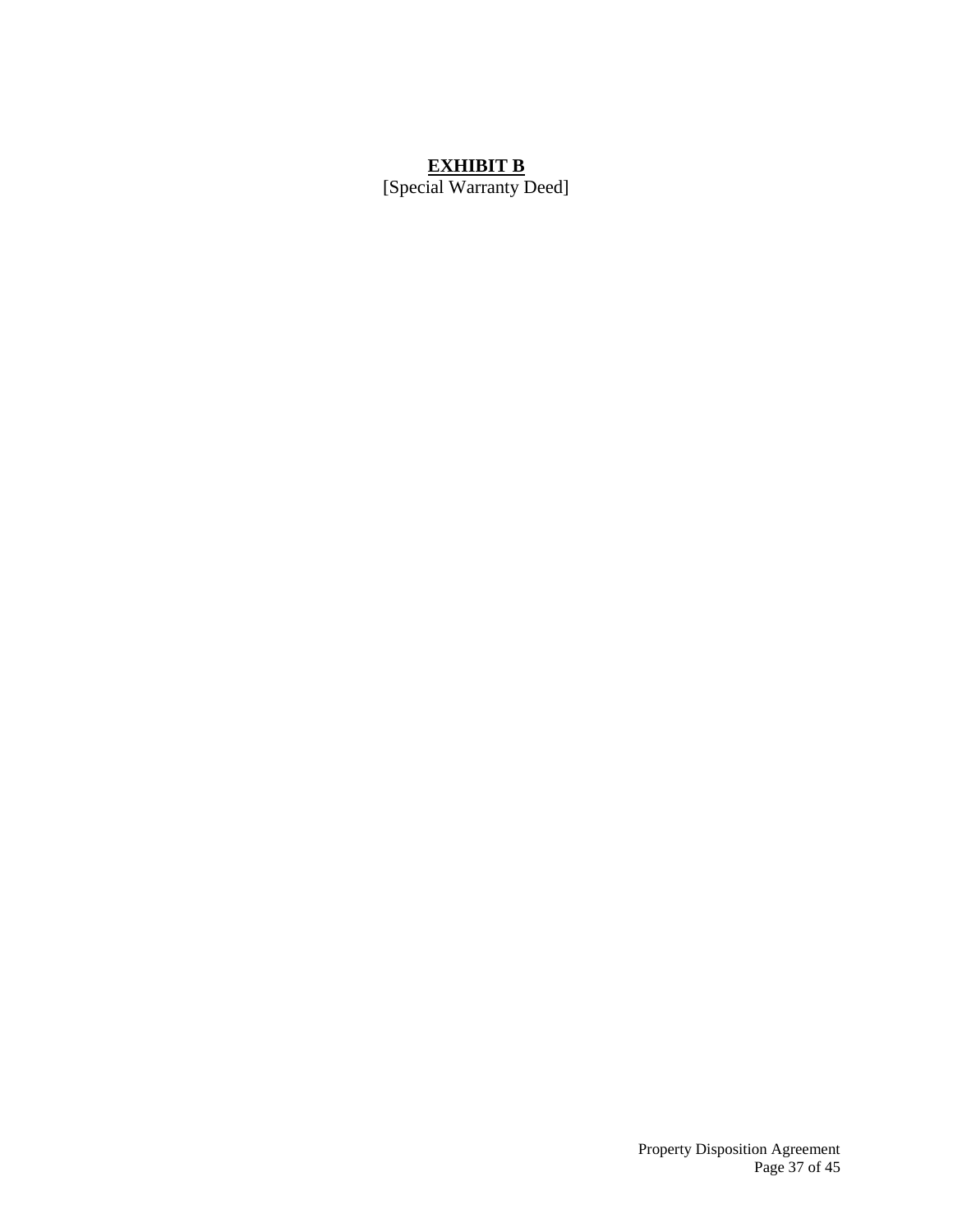# **EXHIBIT C**

[Affordability Covenant]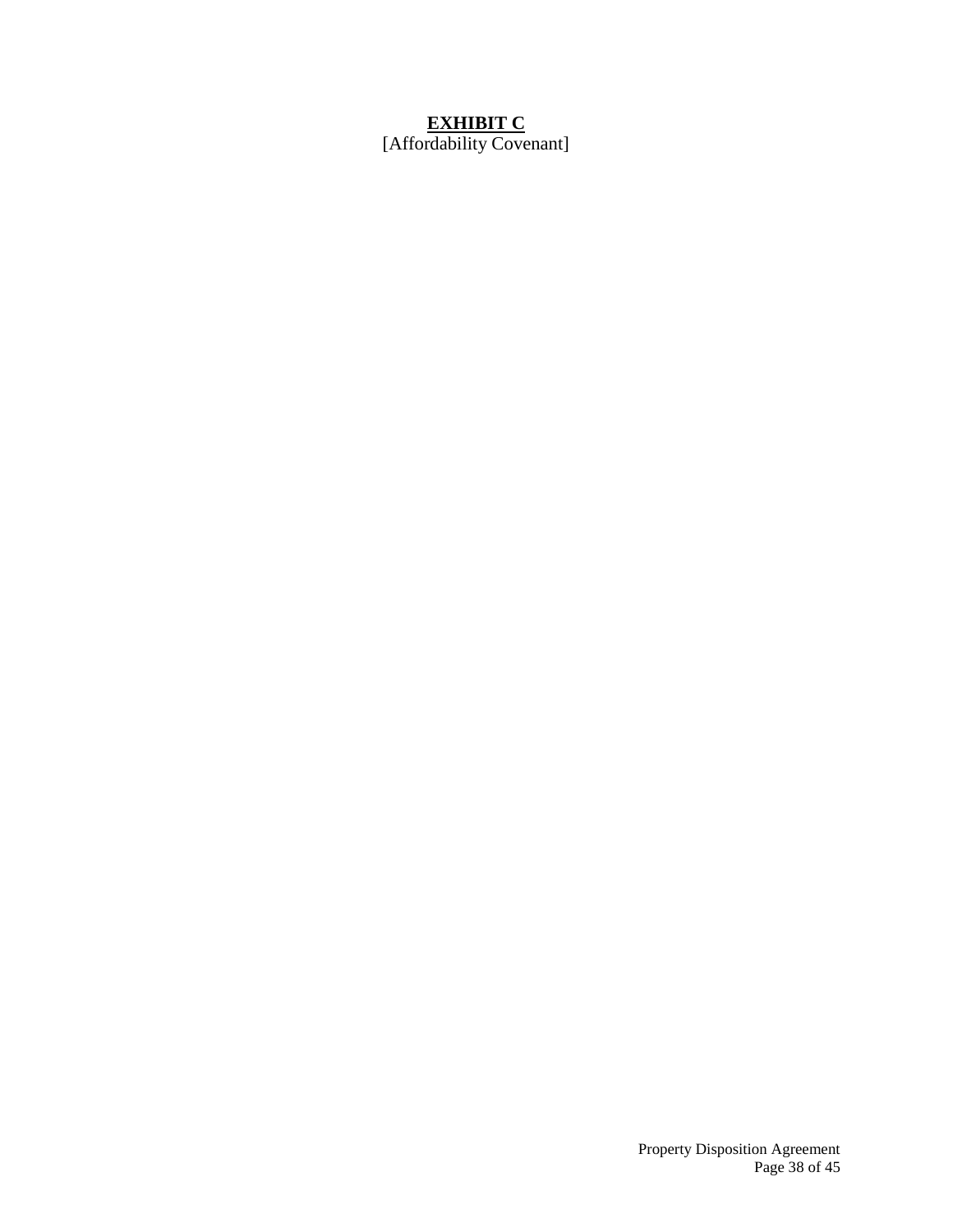## **EXHIBIT D**

[Declaration of Covenants]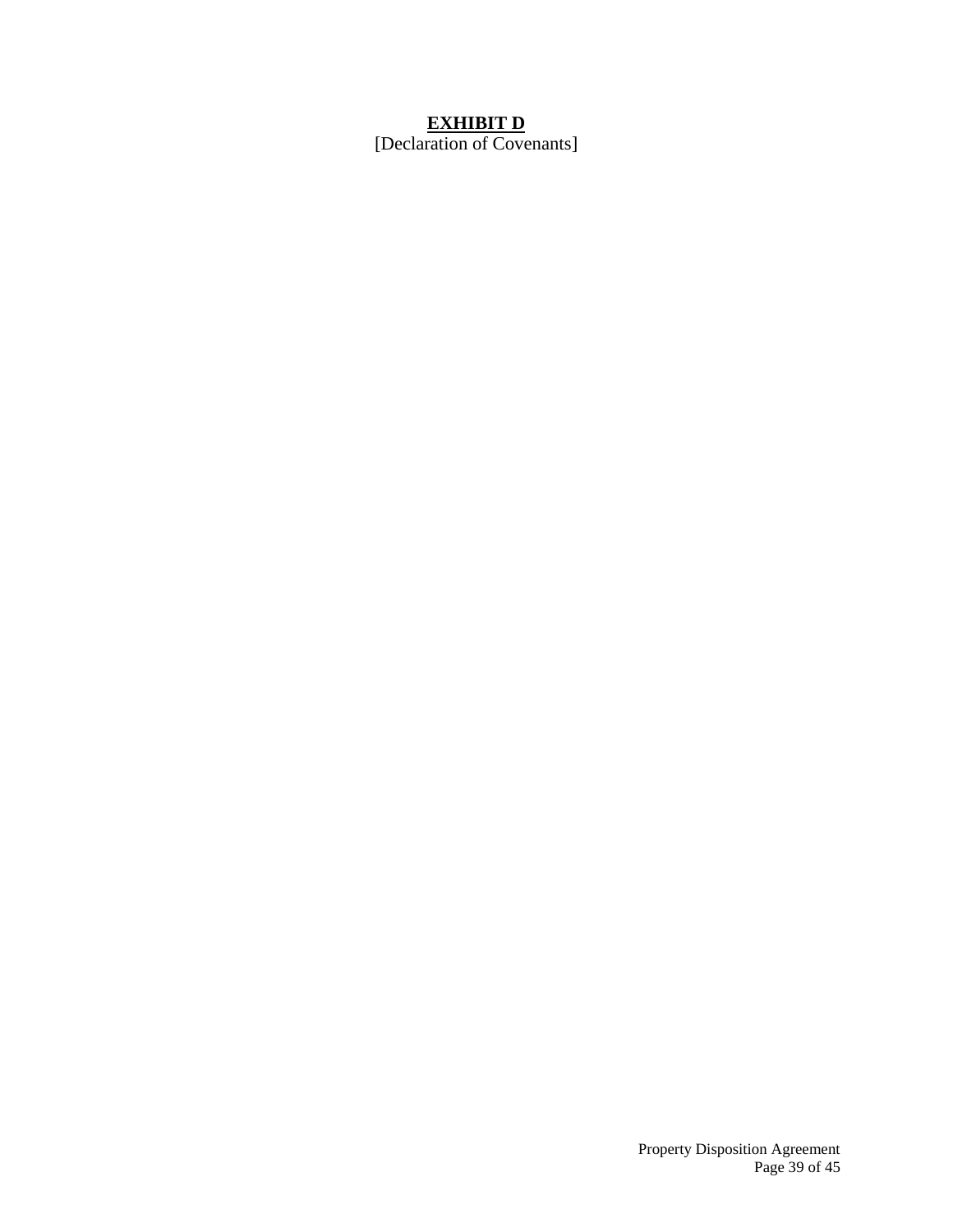#### **EXHIBIT E**

[Development and Completion Guaranty]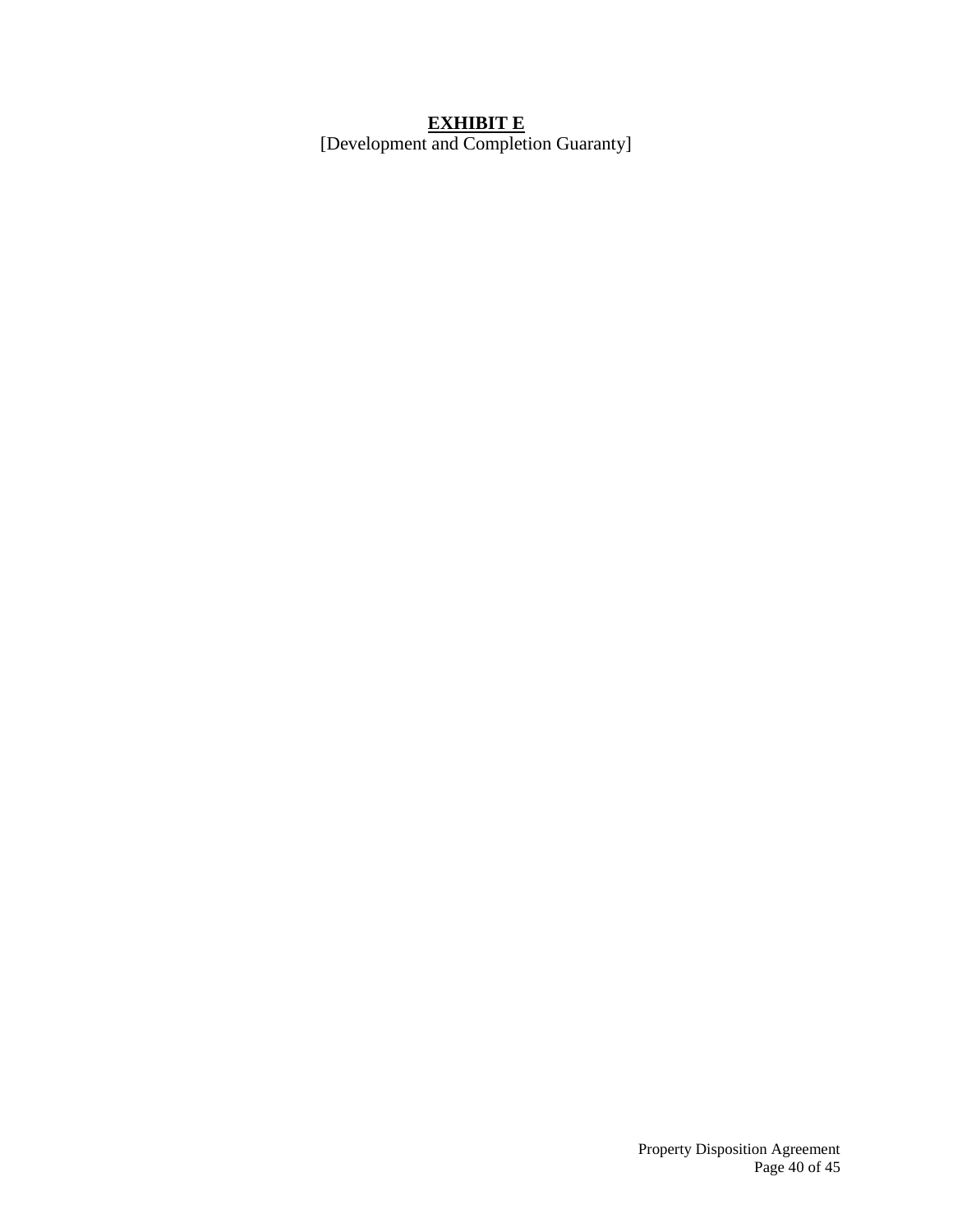# **EXHIBIT F**

# **Office of Attorney General for the District of Columbia Form Letter of Credit**

ISSUER: Date of Issue: \_\_\_\_\_\_\_\_\_\_\_\_, 2011

[Name of Bank] [Bank Address]

IRREVOCABLE STANDBY LETTER OF CREDIT NO. [Insert Number]

# **Beneficiary Applicant**

District of Columbia, by and through the [Name of Developer] Department of Housing and Community Development 1800 Martin Luther King Avenue, SE Washington, DC 20020 Attention: Director

AMOUNT: \$\_\_\_\_\_\_\_\_\_\_\_\_\_\_

EXPIRY DATE: [Insert Date] subject to renewal provisions herein

Ladies and Gentlemen:

We hereby establish our Irrevocable Standby Letter of Credit [Insert Number] ("Letter of Credit") in favor of Beneficiary for the account of Applicant up to an aggregate amount of \_\_\_\_\_\_\_\_\_\_\_\_\_\_\_U.S DOLLARS (U.S. \$\_\_\_\_\_\_) Available for payment when accompanied by the following three items:

- 1. A draft at sight drawn on [Name of Bank] duly endorsed on its reverse thereof by a duly authorized representative of the Beneficiary, specifically referencing this Letter of Credit Number [Insert Number];
- 2. The original of this Letter of Credit; and
- 3. A dated statement issued on the letterhead of Beneficiary, stating: "The amount of this drawing is \$ , drawn under Irrevocable Standby Letter of Credit No. [Insert Number] and represents funds due and owing to the District of Columbia." Such statement shall be conclusive as to such matters and Issuer will accept such statement as binding and correct. Issuer shall have no right, duty, obligation or responsibility to evaluate the performance or nonperformance of any underlying agreement between Applicant and Beneficiary before performing under the terms of this Letter of Credit.

Continues on the next Page [Insert Letter of Credit Number] Page 2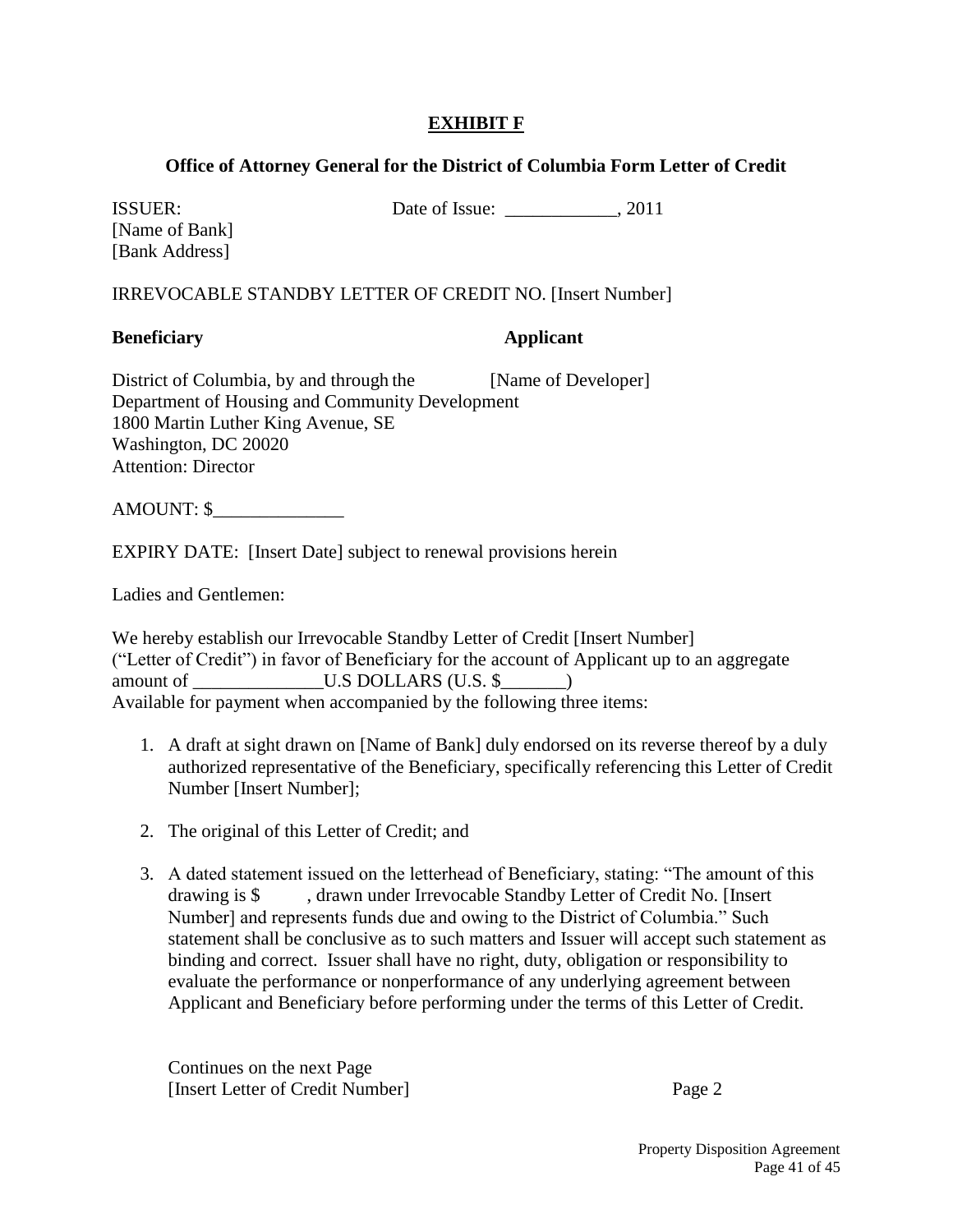This Letter of Credit shall automatically renew for one year term upon the Anniversary of the expiry date set forth above (The "Anniversary Date") until [insert date] unless (i) earlier released by Beneficiary in writing or (ii) Issuers delivers written notice to both Applicant and Beneficiary that this Letter of Credit will not be renewed on the Anniversary Date upon which this Letter of Credit will no longer be renewed. Notwithstanding any terms and/or conditions to the contrary, this Letter of Credit will expire no later than [Insert Date].

If a drawing made by Beneficiary under this Letter of Credit reaches the address provided on this Standby Letter of Credit via Courier (FEDEX or DHL) on or prior to 1:00 PM (Eastern Time) on a Business Day (Defined below) and, provided that such drawing and the statement presented in connection therewith conform to the terms and conditions hereof, payments shall be made to Beneficiary in the amount specified, in immediately available funds, on the same Business Day. If a drawing is made by Beneficiary under this Letter of Credit after 1:00 pm (Eastern Time) on a Business Day and, provided that such drawing and the statement presented in connection therewith conform to the terms and conditions hereof, payments shall be made to Beneficiary in the amount specified, in immediately available funds on the next Business Day. If requested by Beneficiary, payment under this Letter of Credit may be deposit of immediately available funds into an account designated by Beneficiary. As used herein, the term "Business Day" shall mean any day other than a Saturday, Sunday or a day on which banking institution in the District of Columbia are authorized or required by law to close.

Drafts drawn under and in compliance with the terms of this Letter of Credit will be duly honored if presented by the Mayor, City Administrator, Director of the Department of Housing and Community Development, or one of their duly authorized representatives, on or before the Expiry Date to Issuer's office at the address of Issuer set forth above.

This undertaking is issued subject to the International Standby Practices 1998 ("ISP98'). As to matters not expressly governed by ISP98, this Letter of Credit is governed by and shall be construed in accordance with the laws of the District of Columbia.

This Letter of Credit set forth in full terms of our undertaking. This undertaking shall not in any way be modified, amended, amplified or incorporated by reference to any document, contract or other agreement, without the express written authorization of Issuer, Beneficiary and Applicant.

Continues on the next Page [Insert Letter of Credit Number] Page 3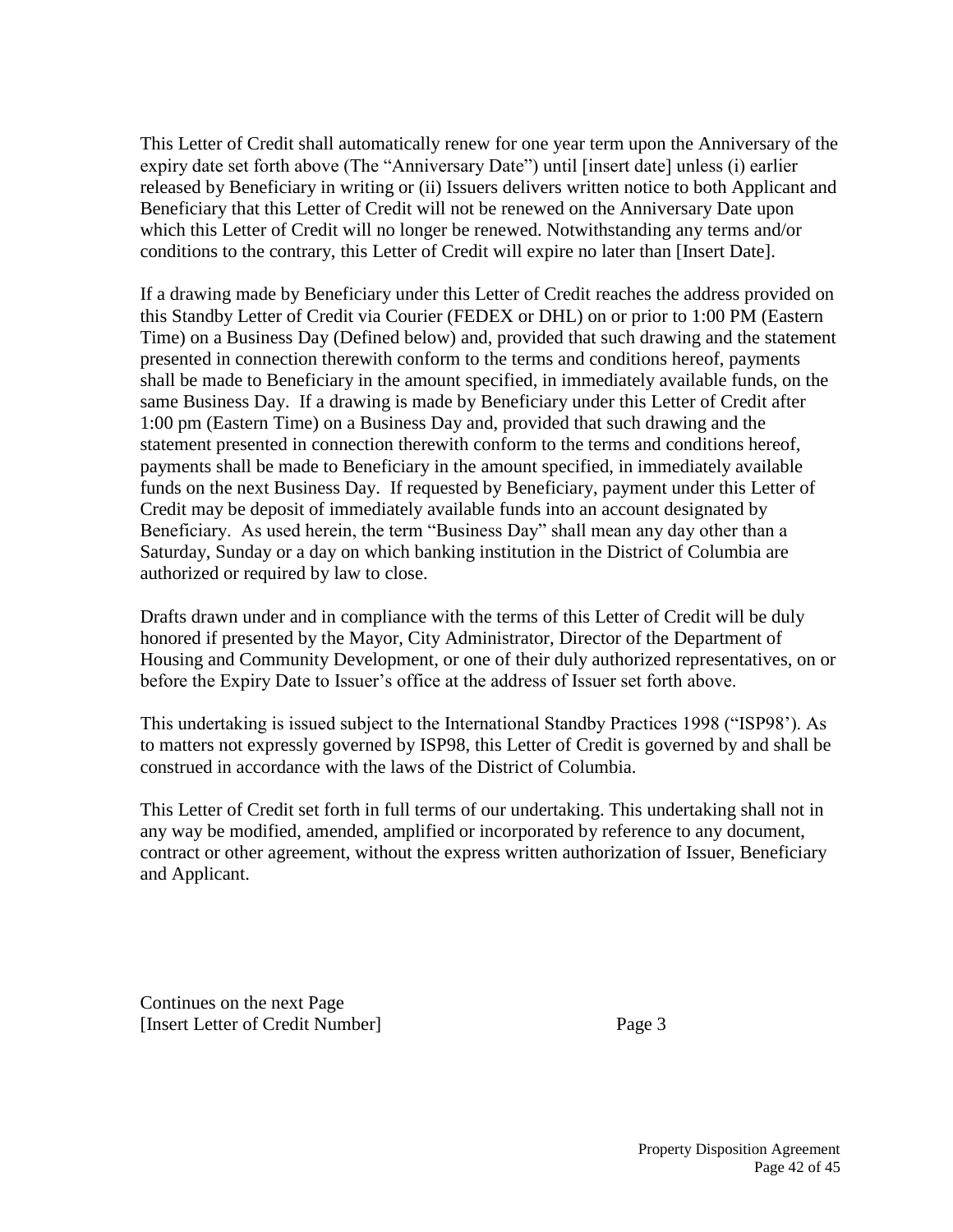Should you have occasion to communicate with us regarding the Letter of Credit, kindly direct your communication to the attention of Letters of Credit Dept. to the address aforementioned stating as reference our Standby Letter of Credit Number [Insert Letter of Credit Number].

\_\_\_\_\_\_\_\_\_\_\_\_\_\_\_\_\_\_\_\_\_\_\_ \_\_\_\_\_\_\_\_\_\_\_\_\_\_\_\_\_\_\_\_\_\_\_\_\_

Truly Yours,

Authorized Signature **Authorized Signature** Authorized Signature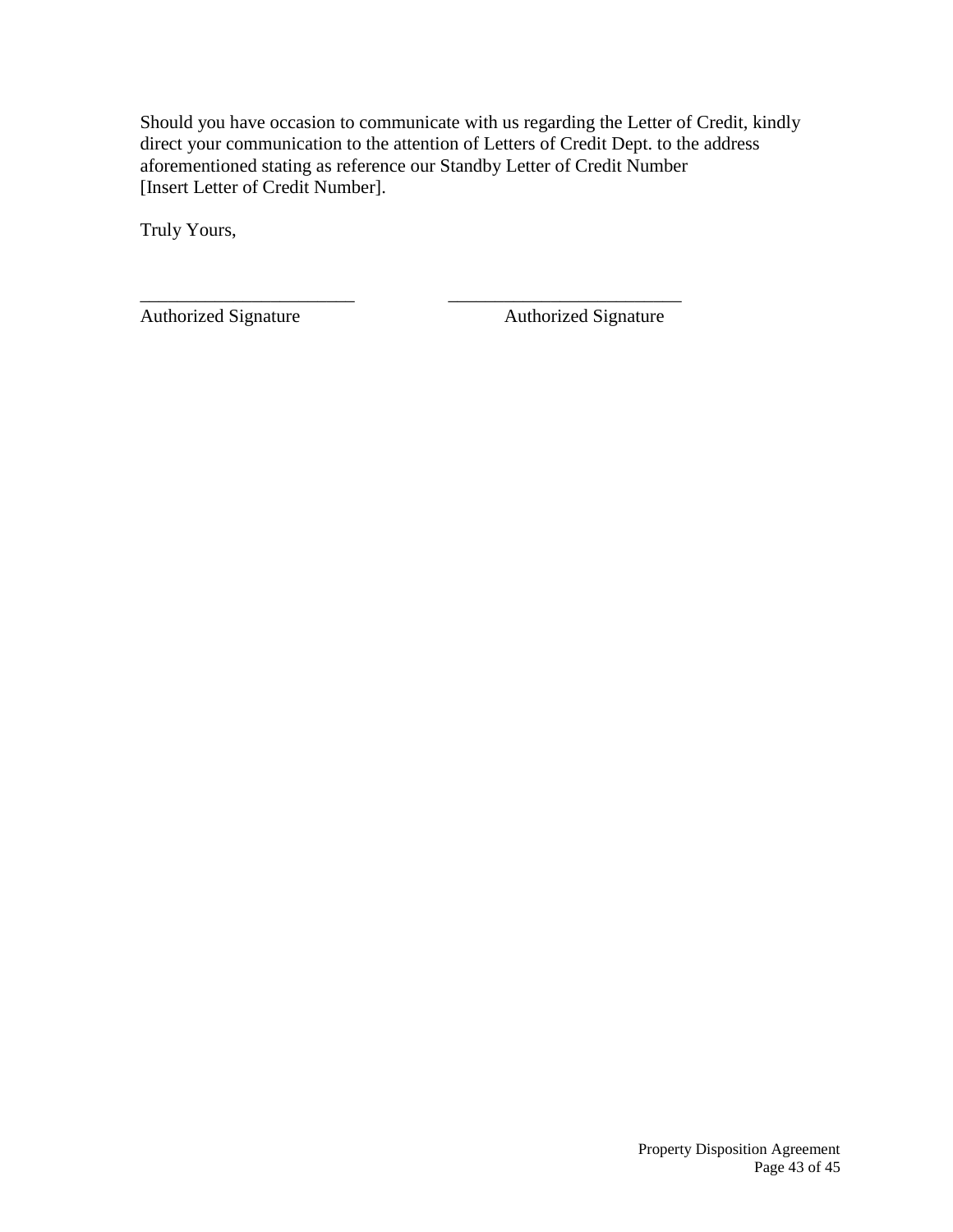# **EXHIBIT G**

## **Schedule of Performance**

| <b>Property</b><br><b>Address</b> | <b>Developer</b><br><b>Closing with</b><br><b>PADD</b> | Commencement of<br><b>Construction</b> | <b>Rough-In</b><br><b>Inspection</b> | <b>Final</b><br><b>Completion</b><br>(final DCRA<br>approvals) | <b>Developer</b><br><b>Closing with</b><br>Eligible<br><b>Purchaser</b> |
|-----------------------------------|--------------------------------------------------------|----------------------------------------|--------------------------------------|----------------------------------------------------------------|-------------------------------------------------------------------------|
|                                   |                                                        |                                        |                                      |                                                                |                                                                         |
|                                   |                                                        |                                        |                                      |                                                                |                                                                         |
|                                   |                                                        |                                        |                                      |                                                                |                                                                         |